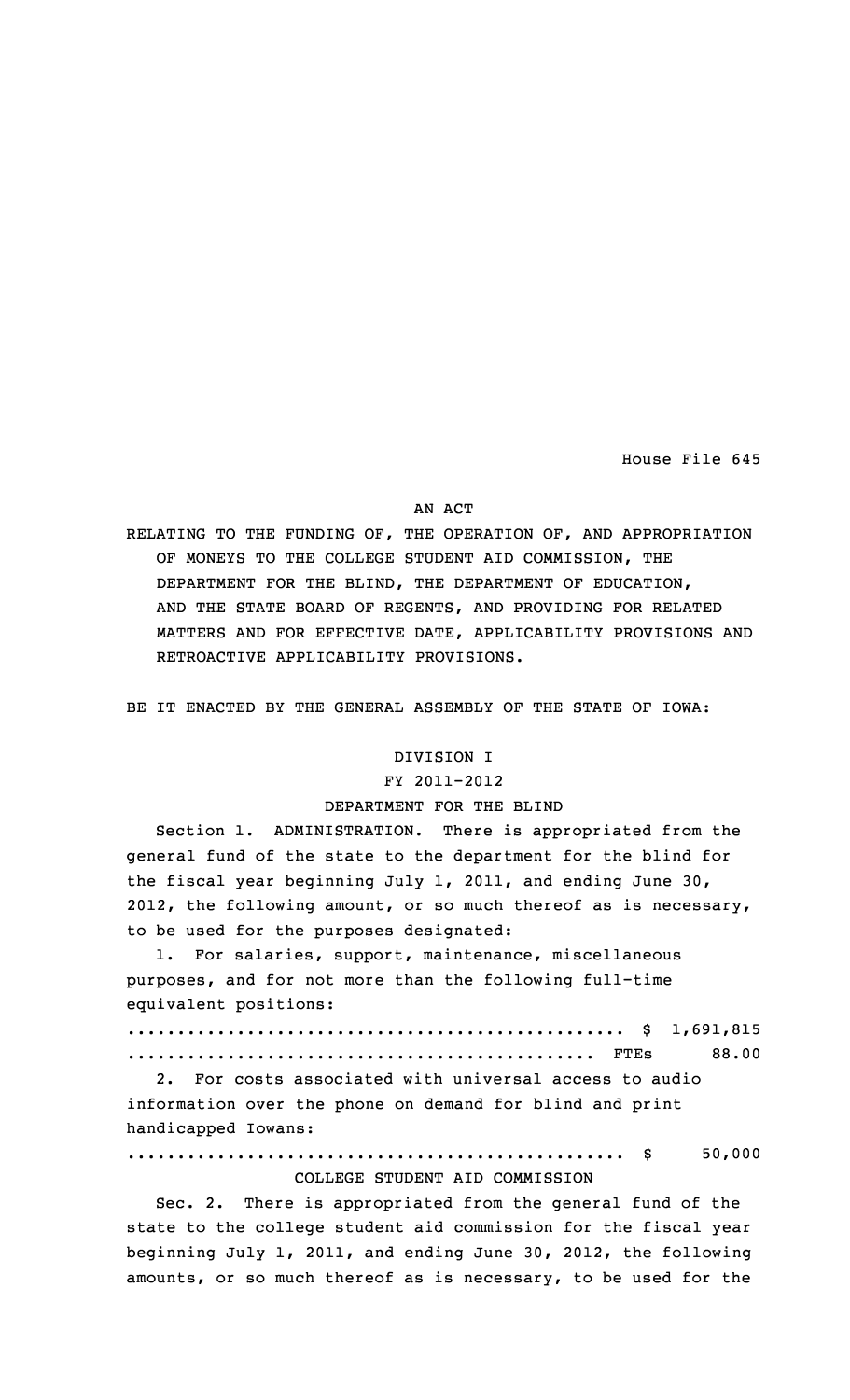House File 645, p. 2 purposes designated: 1. GENERAL ADMINISTRATION For salaries, support, maintenance, miscellaneous purposes, and for not more than the following full-time equivalent positions: .................................................. \$ 232,943 ............................................... FTEs 3.95 2. STUDENT AID PROGRAMS For payments to students for the Iowa grant program established in section 261.93: .................................................. \$ 791,177 3. DES MOINES UNIVERSITY —— HEALTH CARE PROFESSIONAL RECRUITMENT PROGRAM For forgivable loans to Iowa students attending Des Moines university  $-$  osteopathic medical center under the forgivable loan program pursuant to section 261.19: .................................................. \$ 325,973 4. NATIONAL GUARD EDUCATIONAL ASSISTANCE PROGRAM For purposes of providing national guard educational assistance under the program established in section 261.86: .................................................. \$ 3,186,233 TEACHER SHORTAGE LOAN FORGIVENESS PROGRAM For the teacher shortage loan forgiveness program established in section 261.112: .................................................. \$ 392,452 6. ALL IOWA OPPORTUNITY FOSTER CARE GRANT PROGRAM For purposes of the all Iowa opportunity foster care grant program established pursuant to section 261.6: .................................................. \$ 554,057 7. ALL IOWA OPPORTUNITY SCHOLARSHIP PROGRAM a. For purposes of the all Iowa opportunity scholarship program established pursuant to section 261.87: .................................................. \$ 2,240,854 b. If the moneys appropriated by the general assembly to the college student aid commission for fiscal year 2011-2012 for purposes of the all Iowa opportunity scholarship program exceed \$500,000, "eligible institution" as defined in section 261.87, shall, during fiscal year 2011-2012, include accredited private institutions as defined in section 261.9, subsection 1.

8. REGISTERED NURSE AND NURSE EDUCATOR LOAN FORGIVENESS PROGRAM

a. For purposes of the registered nurse and nurse educator loan forgiveness program established pursuant to section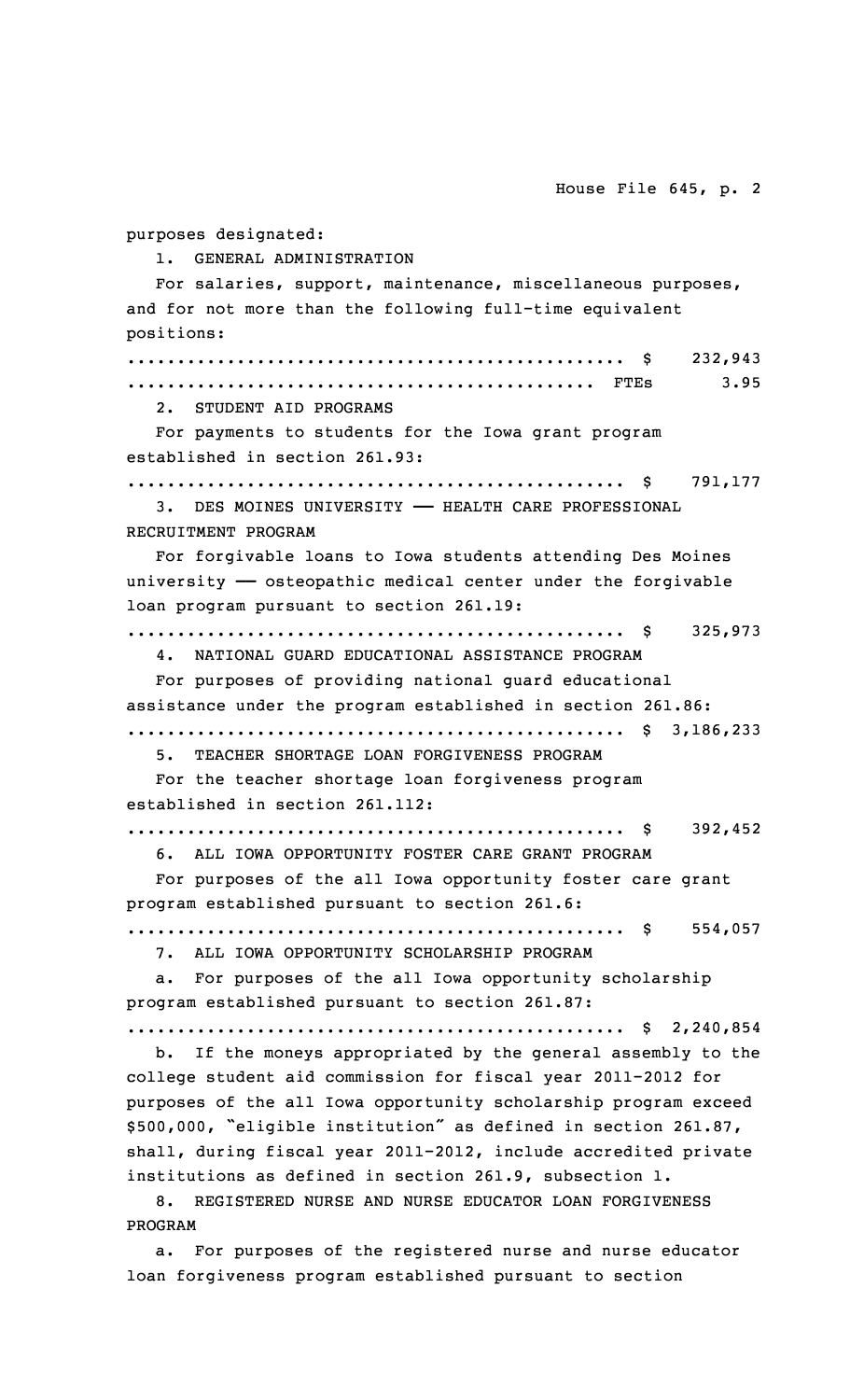261.23:

.................................................. \$ 80,852 b. It is the intent of the general assembly that the

commission continue to consider moneys allocated pursuant to this subsection as moneys that meet the state matching funds requirements of the federal leveraging educational assistance program and the federal supplemental leveraging educational assistance program established under the Higher Education Act of 1965, as amended.

9. BARBER AND COSMETOLOGY ARTS AND SCIENCES TUITION GRANT PROGRAM

For purposes of the barber and cosmetology arts and sciences tuition grant program established pursuant to section 261.18: .................................................. \$ 36,938

Sec. 3. CHIROPRACTIC LOAN FUNDS. Notwithstanding section 261.72, the moneys deposited in the chiropractic loan revolving fund created pursuant to section 261.72 may be used for purposes of the chiropractic loan forgiveness program established in section 261.73.

Sec. 4. WORK-STUDY APPROPRIATION FOR FY 2011-2012. Notwithstanding section 261.85, for the fiscal year beginning July 1, 2011, and ending June 30, 2012, the amount appropriated from the general fund of the state to the college student aid commission for the work-study program under section 261.85 shall be zero.

#### DEPARTMENT OF EDUCATION

Sec. 5. There is appropriated from the general fund of the state to the department of education for the fiscal year beginning July 1, 2011, and ending June 30, 2012, the following amounts, or so much thereof as is necessary, to be used for the purposes designated:

1. GENERAL ADMINISTRATION

For salaries, support, maintenance, miscellaneous purposes, and for not more than the following full-time equivalent positions:

| 2. VOCATIONAL EDUCATION ADMINISTRATION |  |
|----------------------------------------|--|

For salaries, support, maintenance, miscellaneous purposes, and for not more than the following full-time equivalent positions:

|  | 449,276 |
|--|---------|
|  | 11.50   |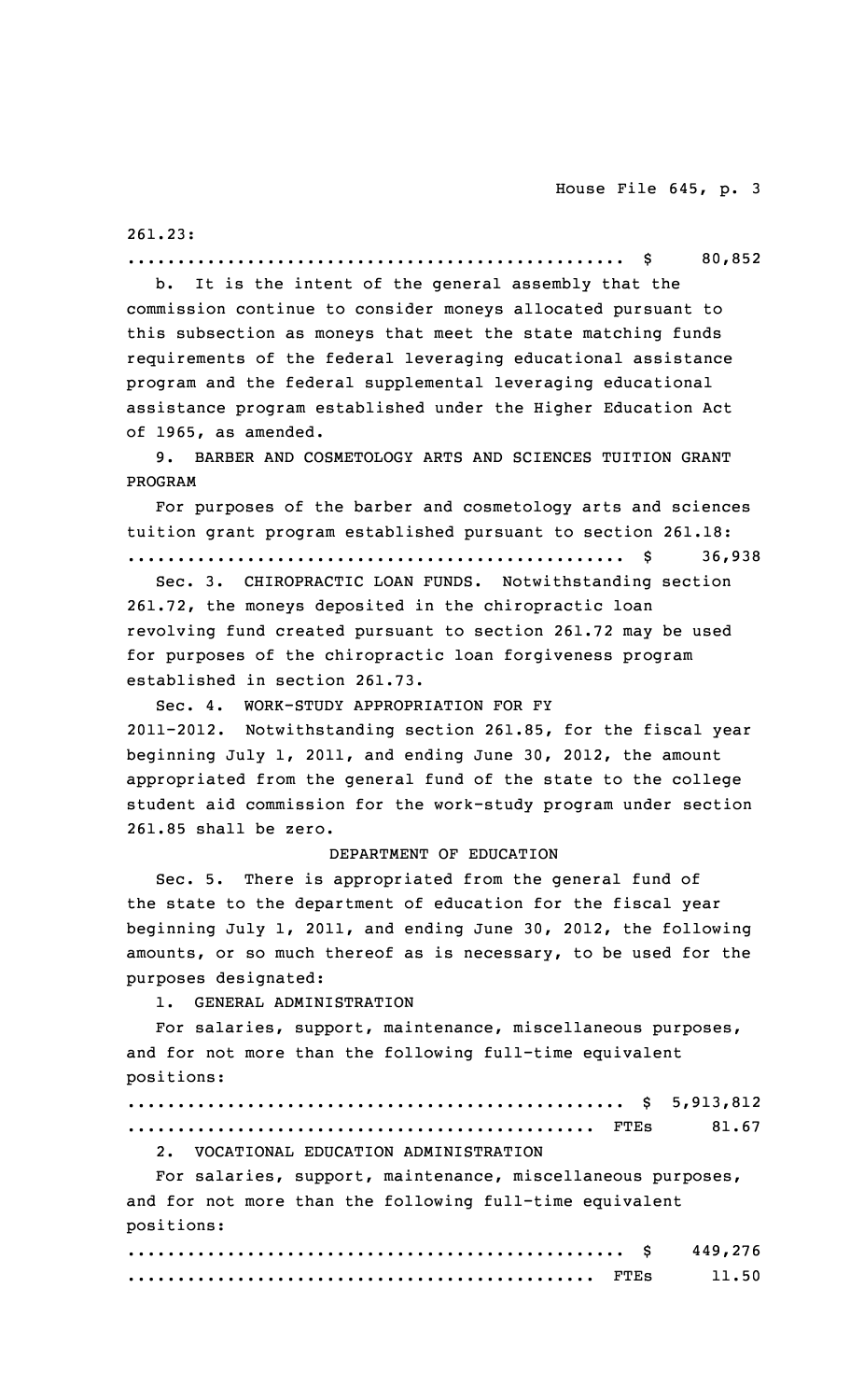3. VOCATIONAL REHABILITATION SERVICES DIVISION a. For salaries, support, maintenance, miscellaneous purposes, and for not more than the following full-time equivalent positions: .................................................. \$ 4,963,168 ............................................... FTEs 255.00 b. For matching funds for programs to enable persons with severe physical or mental disabilities to function more independently, including salaries and support, and for not more than the following full-time equivalent position: .................................................. \$ 39,128 ............................................... FTEs 1.00 c. For the entrepreneurs with disabilities program established pursuant to section 259.4, subsection 9: .................................................. \$ 145,535 d. For costs associated with centers for independent living: .................................................. \$ 40,294 4. STATE LIBRARY a. For salaries, support, maintenance, miscellaneous purposes, and for not more than the following full-time equivalent positions: .................................................. \$ 1,209,619 ............................................... FTEs 17.00 b. For the enrich Iowa program established under section 256.57: .................................................. \$ 1,674,227 5. LIBRARY SERVICE AREA SYSTEM For state aid: .................................................. \$ 1,005,444 6. PUBLIC BROADCASTING DIVISION For salaries, support, maintenance, capital expenditures, miscellaneous purposes, and for not more than the following full-time equivalent positions: .................................................. \$ 6,654,021 ............................................... FTEs 82.00 7. REGIONAL TELECOMMUNICATIONS COUNCILS For state aid: .................................................. \$ 992,913 The regional telecommunications councils established in section 8D.5 shall use the moneys appropriated in this subsection to provide technical assistance for network

classrooms, planning and troubleshooting for local area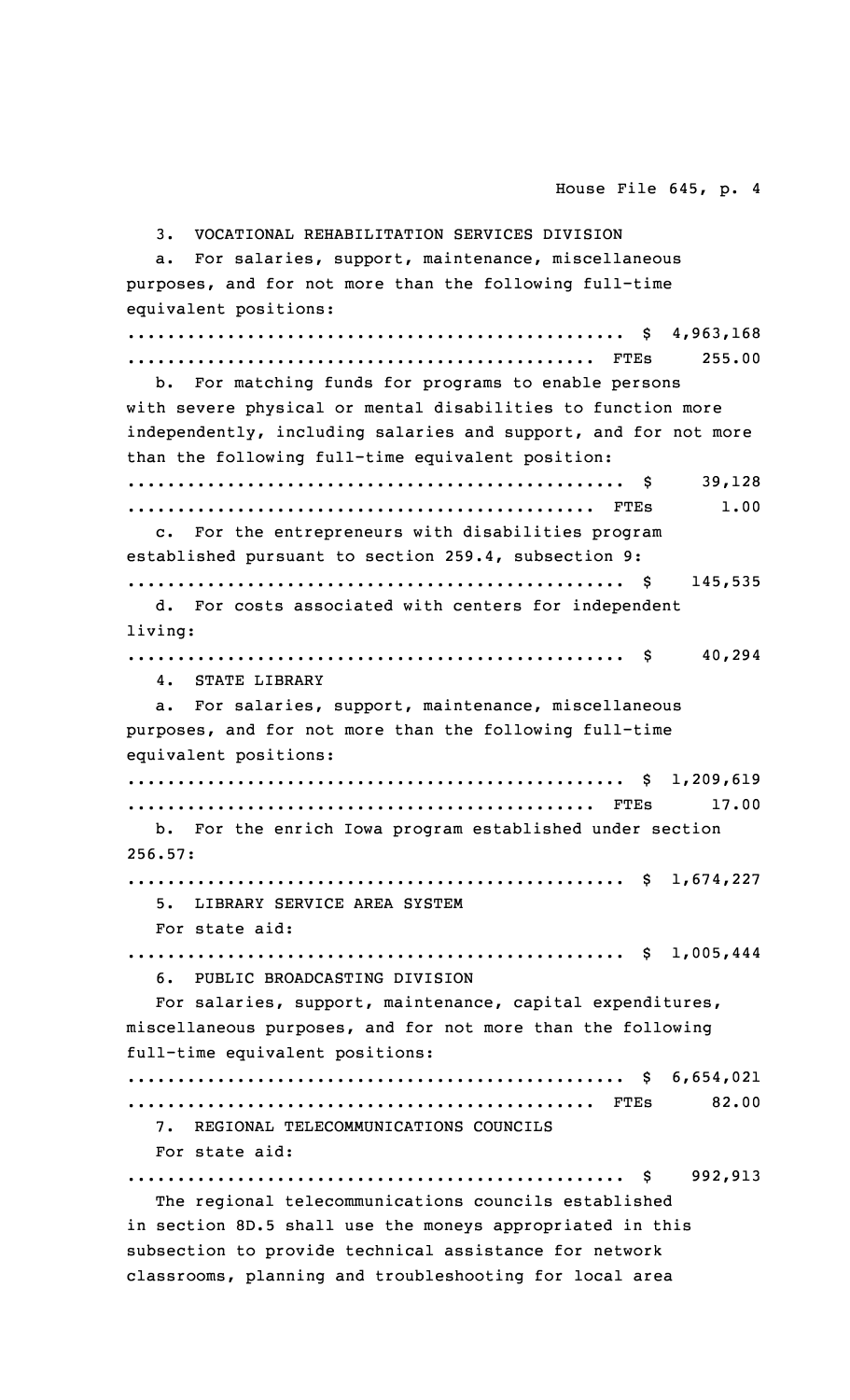networks, scheduling of video sites, and other related support activities.

8. VOCATIONAL EDUCATION TO SECONDARY SCHOOLS

For reimbursement for vocational education expenditures made by secondary schools:

.................................................. \$ 2,630,134

Moneys appropriated in this subsection shall be used to reimburse school districts for vocational education expenditures made by secondary schools to meet the standards set in sections 256.11, 258.4, and 260C.14.

9. SCHOOL FOOD SERVICE

For use as state matching funds for federal programs that shall be disbursed according to federal regulations, including salaries, support, maintenance, miscellaneous purposes, and for not more than the following full-time equivalent positions: .................................................. \$ 2,176,797 ............................................... FTEs 20.58 10. EARLY CHILDHOOD IOWA FUND —— GENERAL AID

For deposit in the school ready children grants account of the early childhood Iowa fund created in section 256I.11: .................................................. \$ 5,386,113

a. From the moneys deposited in the school ready children grants account for the fiscal year beginning July 1, 2011, and ending June 30, 2012, not more than \$265,950 is allocated for the early childhood Iowa office and other technical assistance activities. The early childhood Iowa state board shall direct staff to work with the early childhood stakeholders alliance created in section 256I.12 to inventory technical assistance needs. Moneys allocated under this lettered paragraph may be used by the early childhood Iowa state board for the purpose of skills development and support for ongoing training of staff. However, except as otherwise provided in this subsection, moneys shall not be used for additional staff or for the reimbursement of staff.

b. As <sup>a</sup> condition of receiving moneys appropriated in this subsection, each early childhood Iowa area board shall report to the early childhood Iowa state board progress on each of the local indicators approved by the area board. Each early childhood Iowa area board must also submit an annual budget for the area's comprehensive school ready children grant developed for providing services for children from birth through five years of age, and provide other information specified by the early childhood Iowa state board, including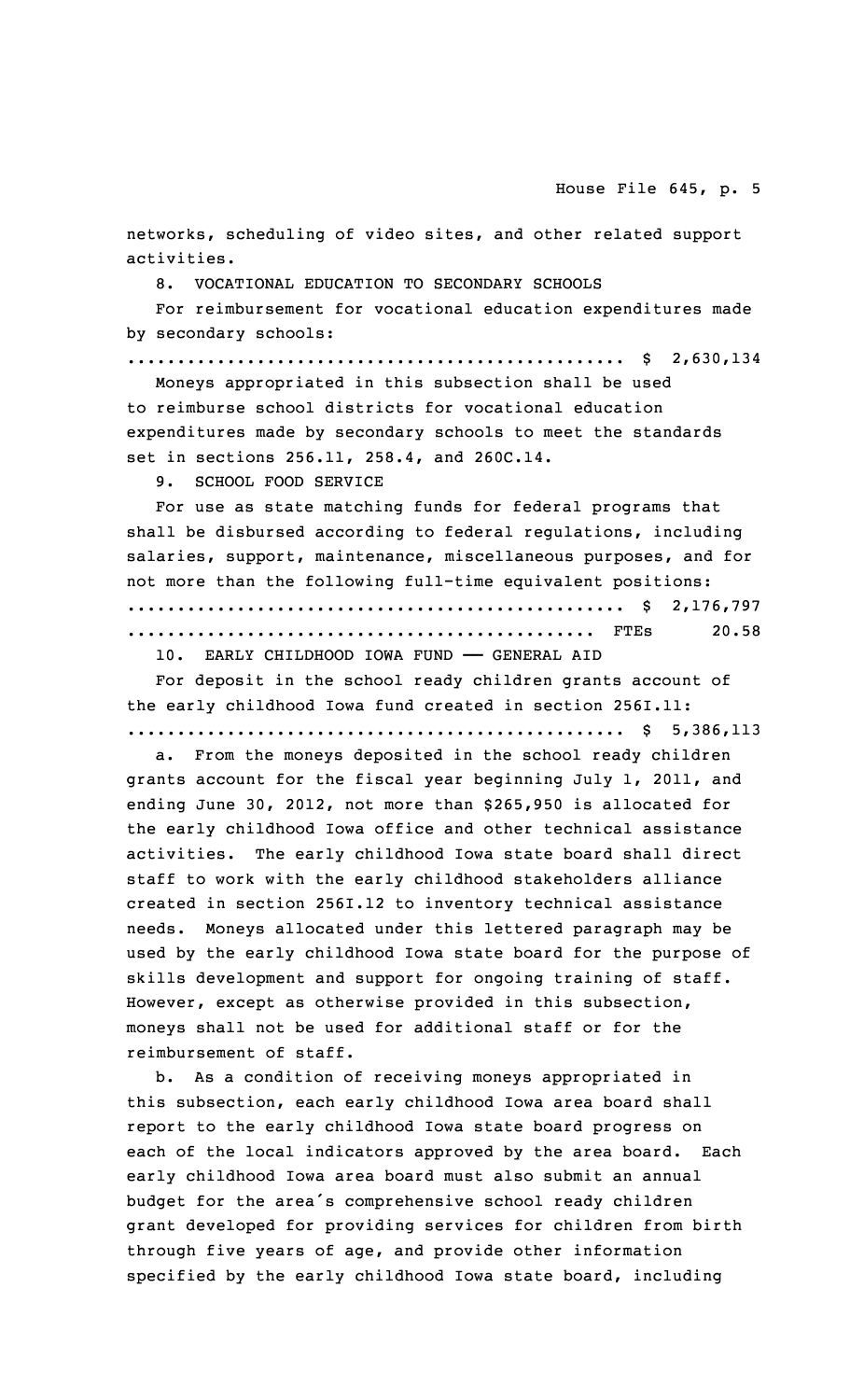budget amendments as needed. The early childhood Iowa state board shall establish <sup>a</sup> submission deadline for the annual budget and any budget amendments that allow <sup>a</sup> reasonable period of time for preparation by the early childhood Iowa area boards and for review and approval or request for modification of the materials by the early childhood Iowa state board. In addition, each early childhood Iowa area board must continue to comply with reporting provisions and other requirements adopted by the early childhood Iowa state board in implementing section 256I.9.

c. Of the amount appropriated in this subsection for deposit in the school ready children grants account of the early childhood Iowa fund, \$2,318,018 shall be used for efforts to improve the quality of early care, health, and education programs. Moneys allocated pursuant to this paragraph may be used for additional staff and for the reimbursement of staff. The early childhood Iowa state board may reserve <sup>a</sup> portion of the allocation, not to exceed \$88,650, for the technical assistance expenses of the early childhood Iowa state office, including the reimbursement of staff, and shall distribute the remainder to early childhood Iowa areas for local quality improvement efforts through <sup>a</sup> methodology identified by the early childhood Iowa state board to make the most productive use of the funding, which may include use of the distribution formula, grants, or other means.

d. Of the amount appropriated in this subsection for deposit in the school ready children grants account of the early childhood Iowa fund, \$825,030 shall be used for support of professional development and training activities for persons working in early care, health, and education by the early childhood Iowa state board in collaboration with the professional development component group of the early childhood Iowa stakeholders alliance maintained pursuant to section 256I.12, subsection 7, paragraph "b", and the early childhood Iowa area boards. Expenditures shall be limited to professional development and training activities agreed upon by the parties participating in the collaboration.

11. EARLY CHILDHOOD IOWA FUND —— PRESCHOOL TUITION ASSISTANCE

a. For deposit in the school ready children grants account of the early childhood Iowa fund created in section 256I.11: .................................................. \$ 5,428,877 b. The amount appropriated in this subsection shall be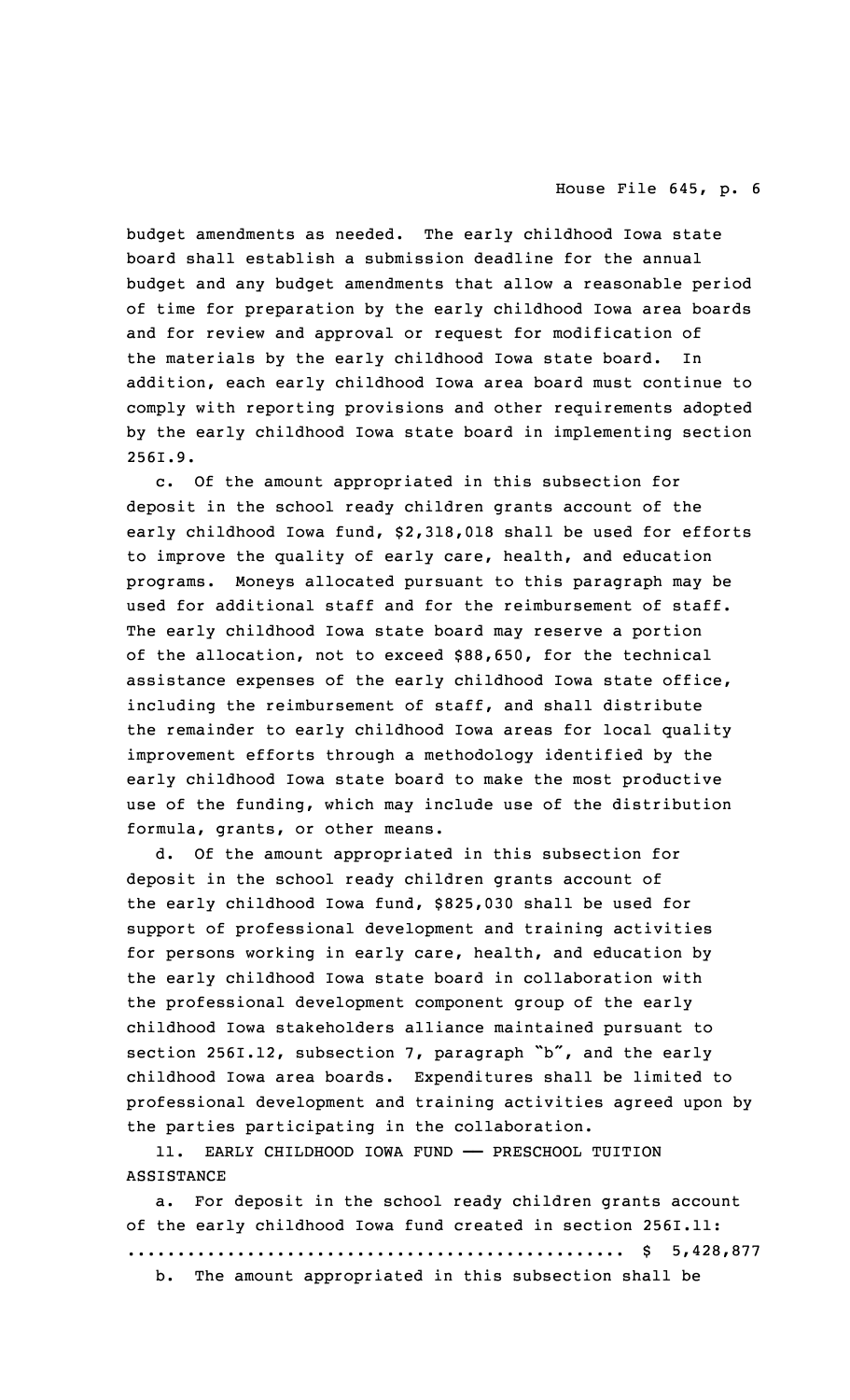used for early care, health, and education programs to assist low-income parents with tuition for preschool and other supportive services for children ages three, four, and five who are not attending kindergarten in order to increase the basic family income eligibility requirement to not more than 200 percent of the federal poverty level. In addition, if sufficient funding is available after addressing the needs of those who meet the basic income eligibility requirement, an early childhood Iowa area board may provide for eligibility for those with <sup>a</sup> family income in excess of the basic income eligibility requirement through use of <sup>a</sup> sliding scale or other copayment provisions.

12. EARLY CHILDHOOD IOWA FUND —— FAMILY SUPPORT AND PARENT EDUCATION

a. For deposit in the school ready children grants account of the early childhood Iowa fund created in section 256I.11: .................................................. \$ 12,364,434

b. The amount appropriated in this subsection shall be used for family support services and parent education programs targeted to families expecting <sup>a</sup> child or with newborn and infant children through age five and shall be distributed using the distribution formula approved by the early childhood Iowa state board and shall be used by an early childhood Iowa area board only for family support services and parent education programs targeted to families expecting <sup>a</sup> child or with newborn and infant children through age five.

13. BIRTH TO AGE THREE SERVICES

For expansion of the federal Individuals with Disabilities Education Improvement Act of 2004, Pub. L. No. 108-446, as amended to January 1, 2011, birth through age three services due to increased numbers of children qualifying for those services:

.................................................. \$ 1,721,400

From the moneys appropriated in this subsection, \$383,769 shall be allocated to the child health specialty clinic at the state university of Iowa to provide additional support for infants and toddlers who are born prematurely, drug-exposed, or medically fragile.

14. TEXTBOOKS OF NONPUBLIC SCHOOL PUPILS

To provide moneys for costs of providing textbooks to each resident pupil who attends <sup>a</sup> nonpublic school as authorized by section 301.1:

.................................................. \$ 560,214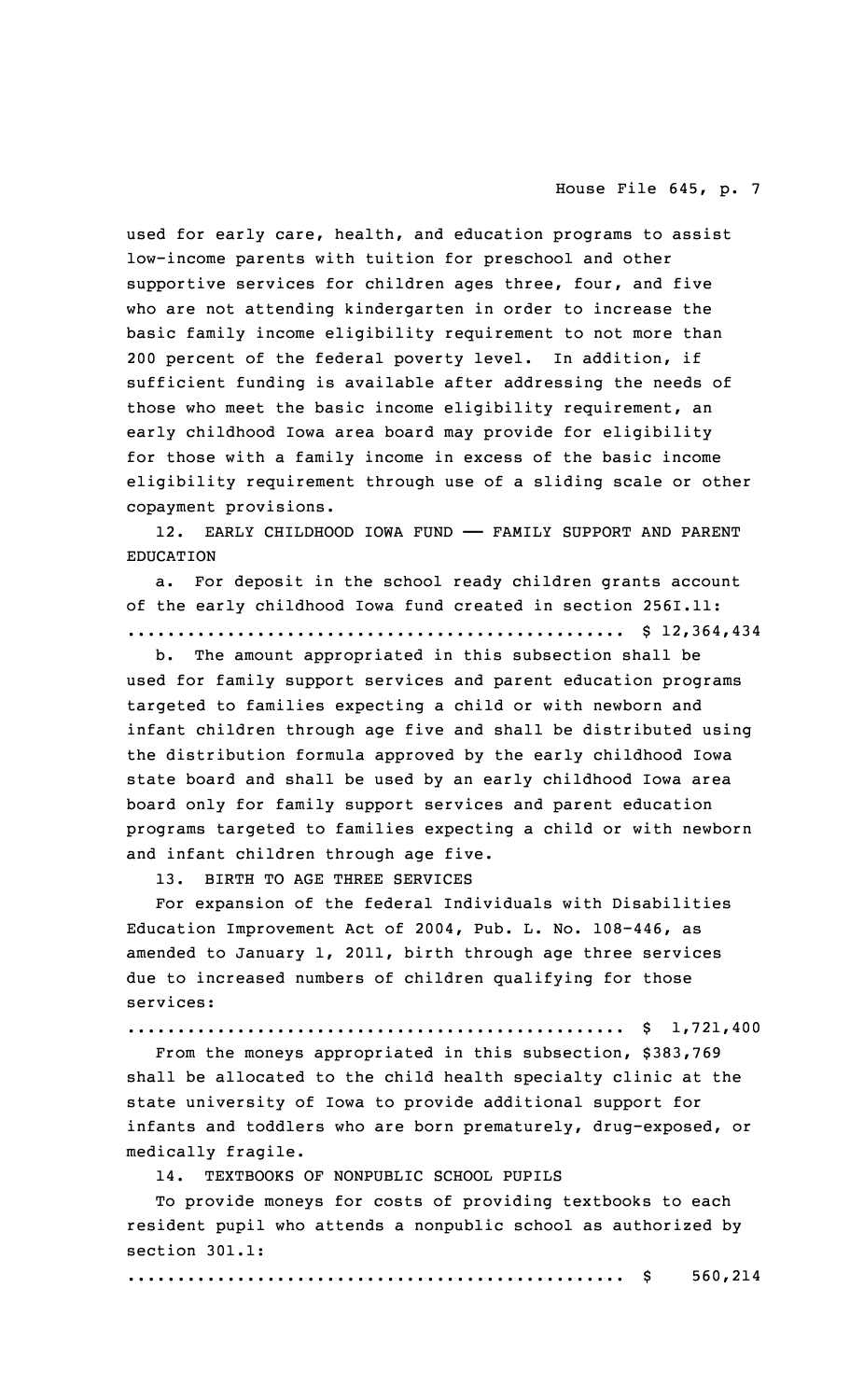Funding under this subsection is limited to \$20 per pupil and shall not exceed the comparable services offered to resident public school pupils.

15. CORE CURRICULUM AND CAREER INFORMATION AND DECISION-MAKING SYSTEM

For purposes of implementing the statewide core curriculum for school districts and accredited nonpublic schools and <sup>a</sup> state-designated career information and decision-making system: .................................................. \$ 1,000,000

16. STUDENT ACHIEVEMENT AND TEACHER QUALITY PROGRAM

For purposes of the student achievement and teacher quality program established pursuant to chapter 284, and for not more than the following full-time equivalent positions:

.................................................. \$ 4,785,000 ............................................... FTEs 2.00

17. JOBS FOR AMERICA'S GRADUATES

For school districts to provide direct services to the most at-risk senior high school students enrolled in school districts through direct intervention by <sup>a</sup> jobs for America's graduates specialist:

.................................................. \$ 40,000

18. COMMUNITY COLLEGES

a. For general state financial aid to merged areas as defined in section 260C.2 in accordance with chapters 258 and 260C:

.................................................. \$163,774,647

Notwithstanding the allocation formula in section 260C.18C, the funds appropriated in this subsection shall be allocated as follows:

| (1)  | Merged Area I \$ | 8,164,628       |
|------|------------------|-----------------|
| (2)  | Merged Area II   | \$<br>8,653,675 |
| (3)  | Merged Area III  | \$<br>7,965,666 |
| (4)  | Merged Area IV   | \$<br>3,913,107 |
| (5)  | Merged Area V    | \$<br>9,010,347 |
| (6)  | Merged Area VI   | \$<br>7,621,843 |
| (7)  | Merged Area VII  | \$11,387,434    |
| (8)  | Merged Area IX   | \$14,181,538    |
| (9)  | Merged Area X    | \$25,053,587    |
| (10) | Merged Area XI   | \$25,338,428    |
| (11) | Merged Area XII  | \$<br>9,291,308 |
| (12) | Merged Area XIII | \$<br>9,595,296 |
| (13) | Merged Area XIV  | \$<br>3,975,456 |
| (14) | Merged Area XV   | \$12,456,924    |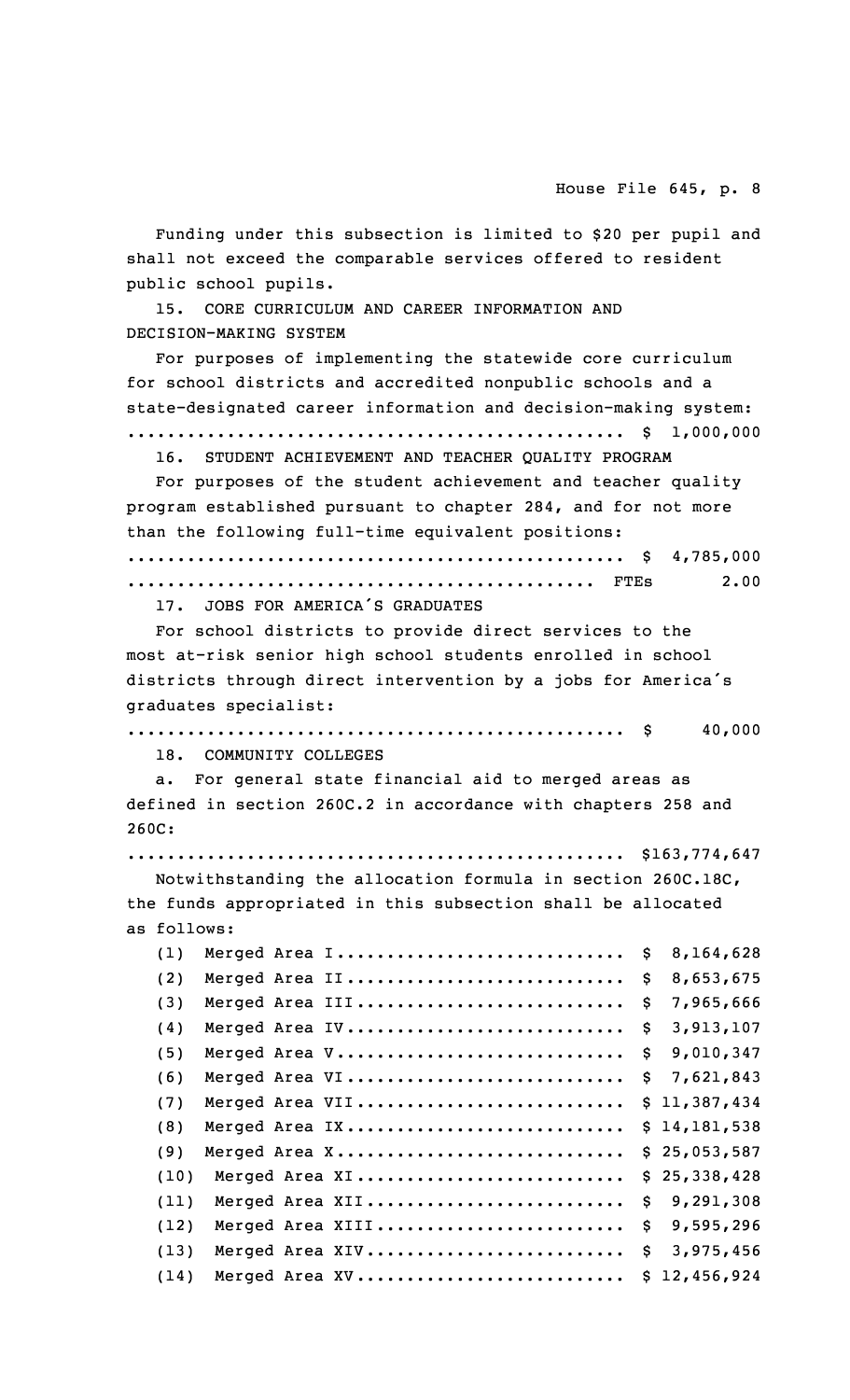(15) Merged Area XVI............................. \$ 7,165,410 b. For distribution to community colleges to supplement faculty salaries:

.................................................. \$ 500,000

c. For deposit in the workforce training and economic development funds created pursuant to section 260C.18A: .................................................. \$ 5,000,000

Sec. 6. DEPARTMENT OF EDUCATION TRANSFERS. There is transferred between the following designated appropriations made to the department of education for the fiscal year beginning July 1, 2010, and ending June 30, 2011, not more than the following amounts:

From the appropriation made for purposes of the student achievement and teacher quality program in 2010 Iowa Acts, chapter 1183, section 6, subsection 18, as follows:

To the appropriation made for purposes of vocational education administration in 2010 Iowa Acts, chapter 1183, section 6, subsection 2:

.................................................. \$ 110,521

2. To the appropriation made for purposes of vocational education to secondary schools in 2010 Iowa Acts, chapter 1183, section 6, subsection 8:

.................................................. \$ 39,458

3. To the appropriation made for purposes of school food service in 2010 Iowa Acts, chapter 1183, section 6, subsection 9:

.................................................. \$ 55,739

Notwithstanding section 8.33, moneys transferred pursuant to this section by the department of education that remain unencumbered or unobligated at the close of the fiscal year beginning July 1, 2010, and ending June 30, 2011, shall not revert but shall remain available for expenditure for the purposes designated until the close of the succeeding fiscal year.

#### STATE BOARD OF REGENTS

Sec. 7. There is appropriated from the general fund of the state to the state board of regents for the fiscal year beginning July 1, 2011, and ending June 30, 2012, the following amounts, or so much thereof as is necessary, to be used for the purposes designated:

1. OFFICE OF STATE BOARD OF REGENTS

a. For salaries, support, maintenance, miscellaneous purposes, and for not more than the following full-time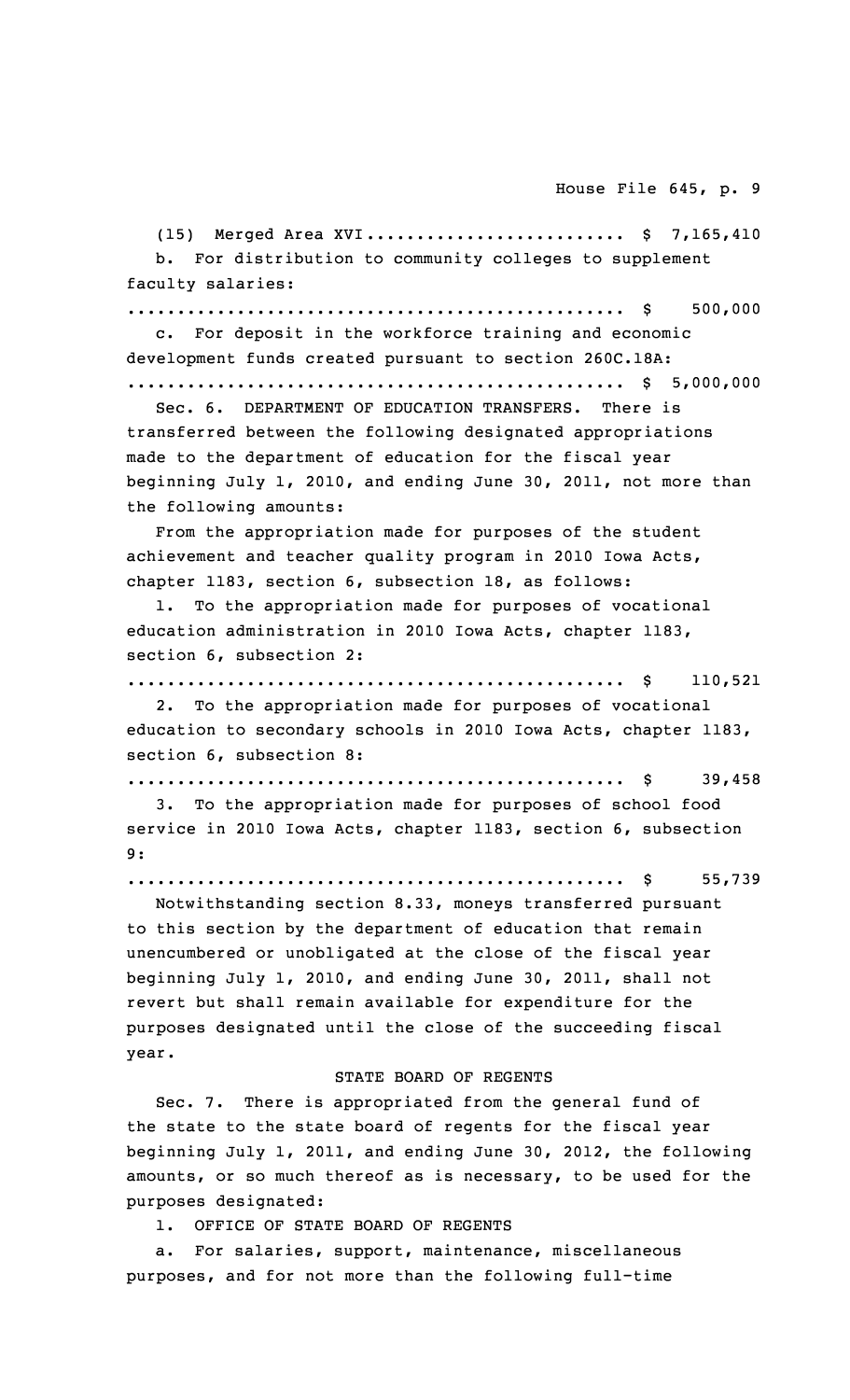equivalent positions: .................................................. \$ 1,065,005 ............................................... FTEs 15.00 The state board of regents shall submit <sup>a</sup> monthly financial report in <sup>a</sup> format agreed upon by the state board of regents office and the legislative services agency. b. For moneys to be allocated to the southwest Iowa graduate studies center: .................................................. \$ 87,471 c. For moneys to be allocated to the siouxland interstate metropolitan planning council for the tristate graduate center under section 262.9, subsection 22: .................................................. \$ 66,601 d. For moneys to be allocated to the quad-cities graduate studies center: .................................................. \$ 129,776 e. For moneys to be distributed to Iowa public radio for public radio operations: .................................................. \$ 391,568 2. STATE UNIVERSITY OF IOWA a. General university, including lakeside laboratory For salaries, support, maintenance, equipment, miscellaneous purposes, and for not more than the following full-time equivalent positions: .................................................. \$209,737,311 ............................................... FTEs 5,058.55 b. Oakdale campus For salaries, support, maintenance, miscellaneous purposes, and for not more than the following full-time equivalent positions: .................................................. \$ 2,186,558 ............................................... FTEs 38.25 c. State hygienic laboratory For salaries, support, maintenance, miscellaneous purposes, and for not more than the following full-time equivalent positions: .................................................. \$ 3,536,716 ............................................... FTEs 102.50 d. Family practice program For allocation by the dean of the college of medicine, with approval of the advisory board, to qualified participants

to carry out the provisions of chapter 148D for the family practice program, including salaries and support, and for not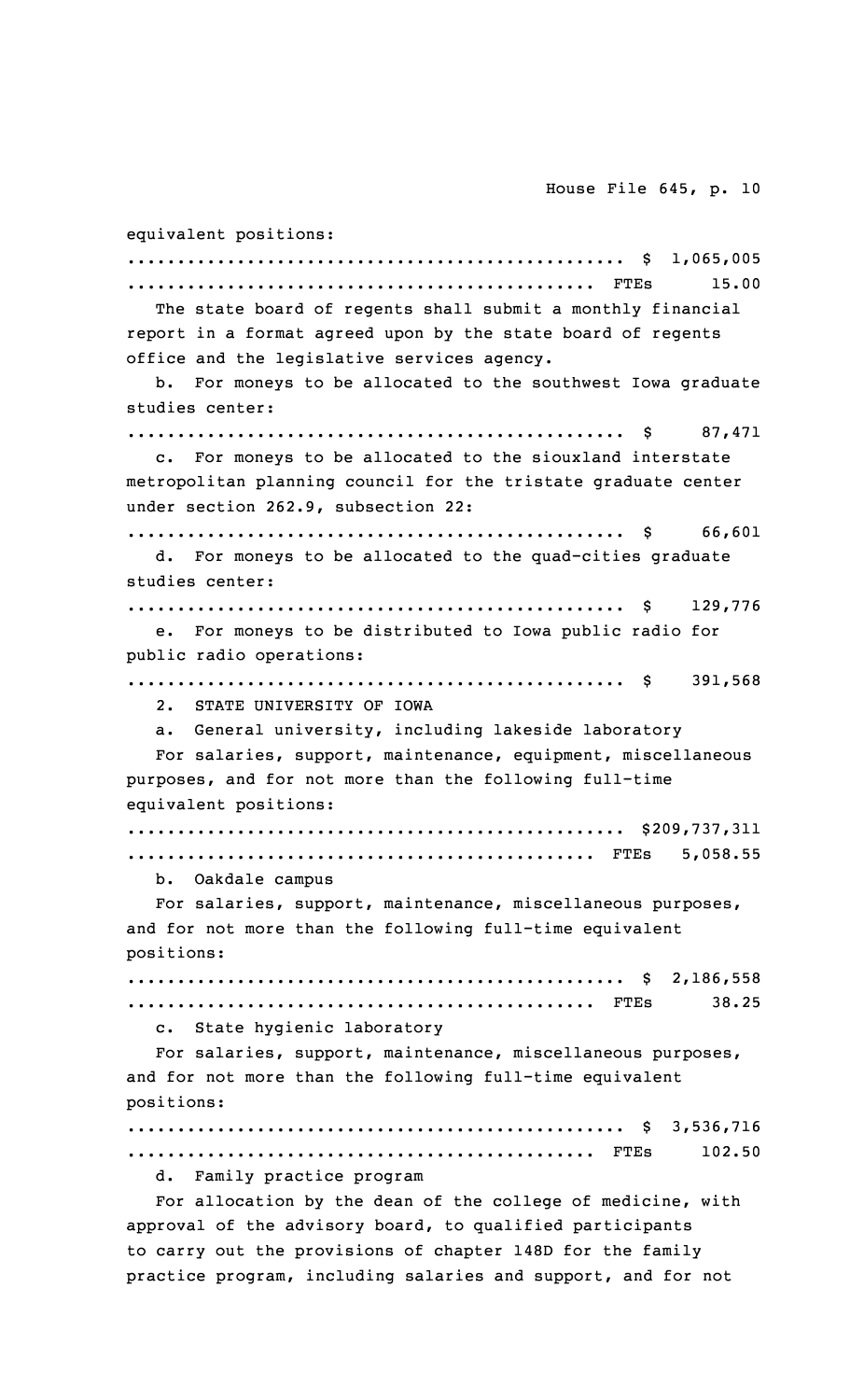| more than the following full-time equivalent positions:        |
|----------------------------------------------------------------|
|                                                                |
| 190.40                                                         |
| e. Child health care services                                  |
| For specialized child health care services, including          |
| childhood cancer diagnostic and treatment network programs,    |
| rural comprehensive care for hemophilia patients, and the      |
| Iowa high-risk infant follow-up program, including salaries    |
| and support, and for not more than the following full-time     |
| equivalent positions:                                          |
| 659,456<br>S.                                                  |
| 57.97                                                          |
| f. Statewide cancer registry                                   |
| For the statewide cancer registry, and for not more than the   |
| following full-time equivalent positions:                      |
| 149,051                                                        |
| 2.10                                                           |
| g. Substance abuse consortium                                  |
| For moneys to be allocated to the Iowa consortium for          |
| substance abuse research and evaluation, and for not more than |
| the following full-time equivalent position:                   |
| 55,529                                                         |
| 1.00                                                           |
| h. Center for biocatalysis                                     |
| For the center for biocatalysis, and for not more than the     |
| following full-time equivalent positions:                      |
|                                                                |
| 6.28                                                           |
| i. Primary health care initiative                              |
| For the primary health care initiative in the college          |
| of medicine, and for not more than the following full-time     |
| equivalent positions:                                          |
| 648,930<br>S S                                                 |
| 5.89                                                           |
|                                                                |
| From the moneys appropriated in this lettered paragraph,       |
| \$254,889 shall be allocated to the department of family       |
| practice at the state university of Iowa college of medicine   |
| for family practice faculty and support staff.                 |
| j. Birth defects registry                                      |
| For the birth defects registry, and for not more than the      |
| following full-time equivalent position:                       |
| 38,288                                                         |
| 1.00                                                           |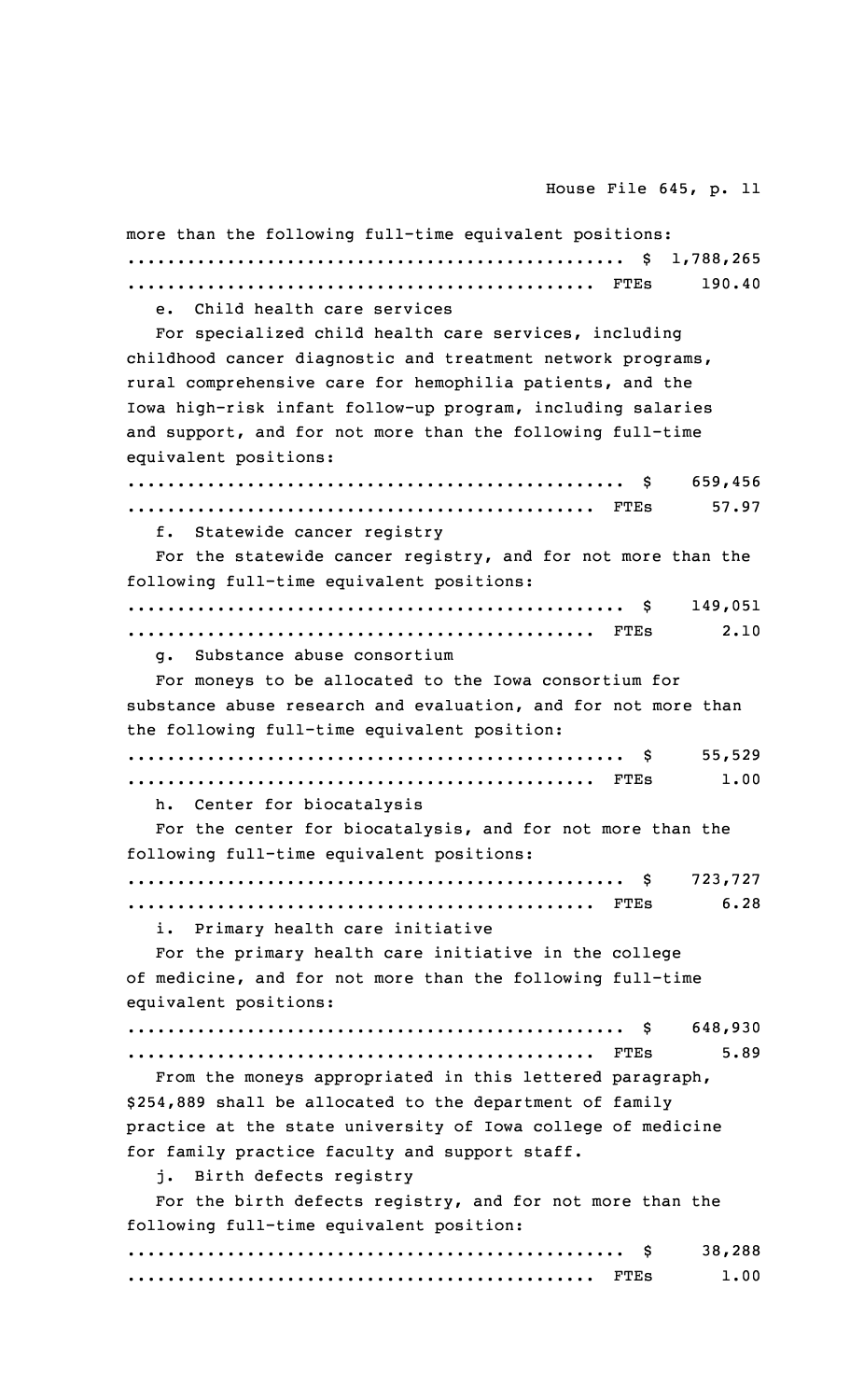k. Larned A. Waterman Iowa nonprofit resource center For the Larned A. Waterman Iowa nonprofit resource center, and for not more than the following full-time equivalent positions: .................................................. \$ 162,539 ............................................... FTEs 2.75 l. Iowa online advanced placement academy science, technology, engineering, and mathematics initiative For the establishment of the Iowa online advanced placement academy science, technology, engineering, and mathematics initiative: .................................................. \$ 481,849 3. IOWA STATE UNIVERSITY OF SCIENCE AND TECHNOLOGY a. General university For salaries, support, maintenance, equipment, miscellaneous purposes, and for not more than the following full-time equivalent positions: .................................................. \$164,345,198 ............................................... FTEs 3,647.42 b. Agricultural experiment station For the agricultural experiment station salaries, support, maintenance, miscellaneous purposes, and for not more than the following full-time equivalent positions: .................................................. \$ 28,111,877 ............................................... FTEs 546.98 c. Cooperative extension service in agriculture and home economics For the cooperative extension service in agriculture and home economics salaries, support, maintenance, miscellaneous purposes, and for not more than the following full-time equivalent positions: .................................................. \$ 17,936,722 ............................................... FTEs 383.34 d. Leopold center For agricultural research grants at Iowa state university of science and technology under section 266.39B, and for not more than the following full-time equivalent positions: .................................................. \$ 397,417 ............................................... FTEs 11.25 e. Livestock disease research For deposit in and the use of the livestock disease research fund under section 267.8: .................................................. \$ 172,845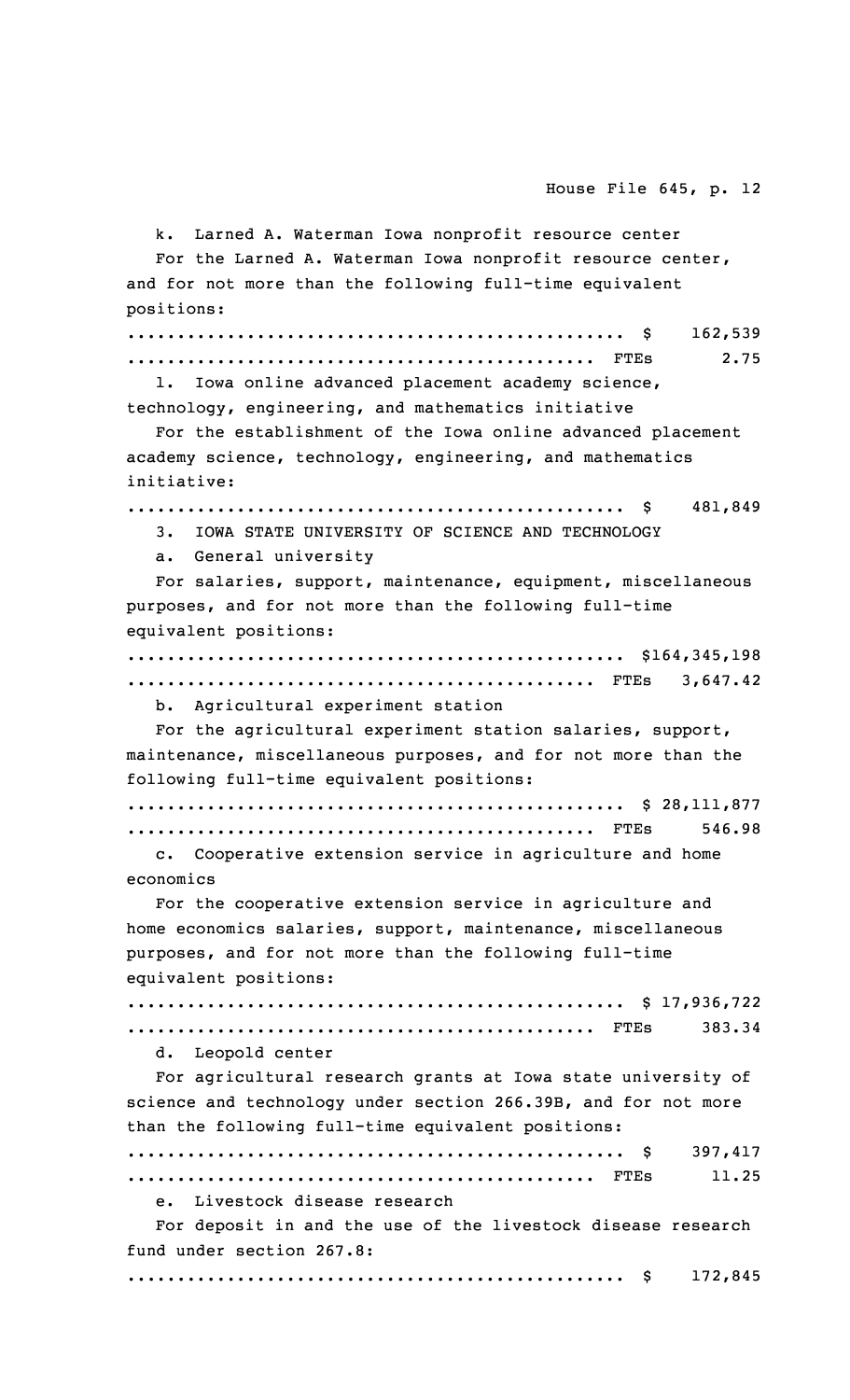4. UNIVERSITY OF NORTHERN IOWA

a. General university

For salaries, support, maintenance, equipment, miscellaneous purposes, and for not more than the following full-time equivalent positions:

.................................................. \$ 74,734,586 ............................................... FTEs 1,447.50

b. Recycling and reuse center

For purposes of the recycling and reuse center, and for not more than the following full-time equivalent positions: .................................................. \$ 175,256 ............................................... FTEs 3.00

c. Science, technology, engineering, and mathematics (STEM) collaborative initiative

For purposes of establishing <sup>a</sup> science, technology, engineering, and mathematics (STEM) collaborative initiative, and for not more than the following full-time equivalent positions:

.................................................. \$ 1,734,656 ............................................... FTEs 6.20

(1) From the moneys appropriated in this lettered paragraph, up to \$282,000 shall be allocated for salaries, staffing, and institutional support. The remainder of the moneys appropriated in this lettered paragraph shall be expended only to support activities directly related to recruitment of kindergarten through grade 12 mathematics and science teachers and for ongoing mathematics and science programming for students enrolled in kindergarten through grade 12.

(2) The university of northern Iowa shall work with the community colleges to develop STEM professional development programs for community college instructors and STEM curriculum development.

d. Real estate education program

For purposes of the real estate education program, and for not more than the following full-time equivalent position: .................................................. \$ 125,302 ............................................... FTEs 1.00

5. STATE SCHOOL FOR THE DEAF

For salaries, support, maintenance, miscellaneous purposes, and for not more than the following full-time equivalent positions:

.................................................. \$ 8,679,964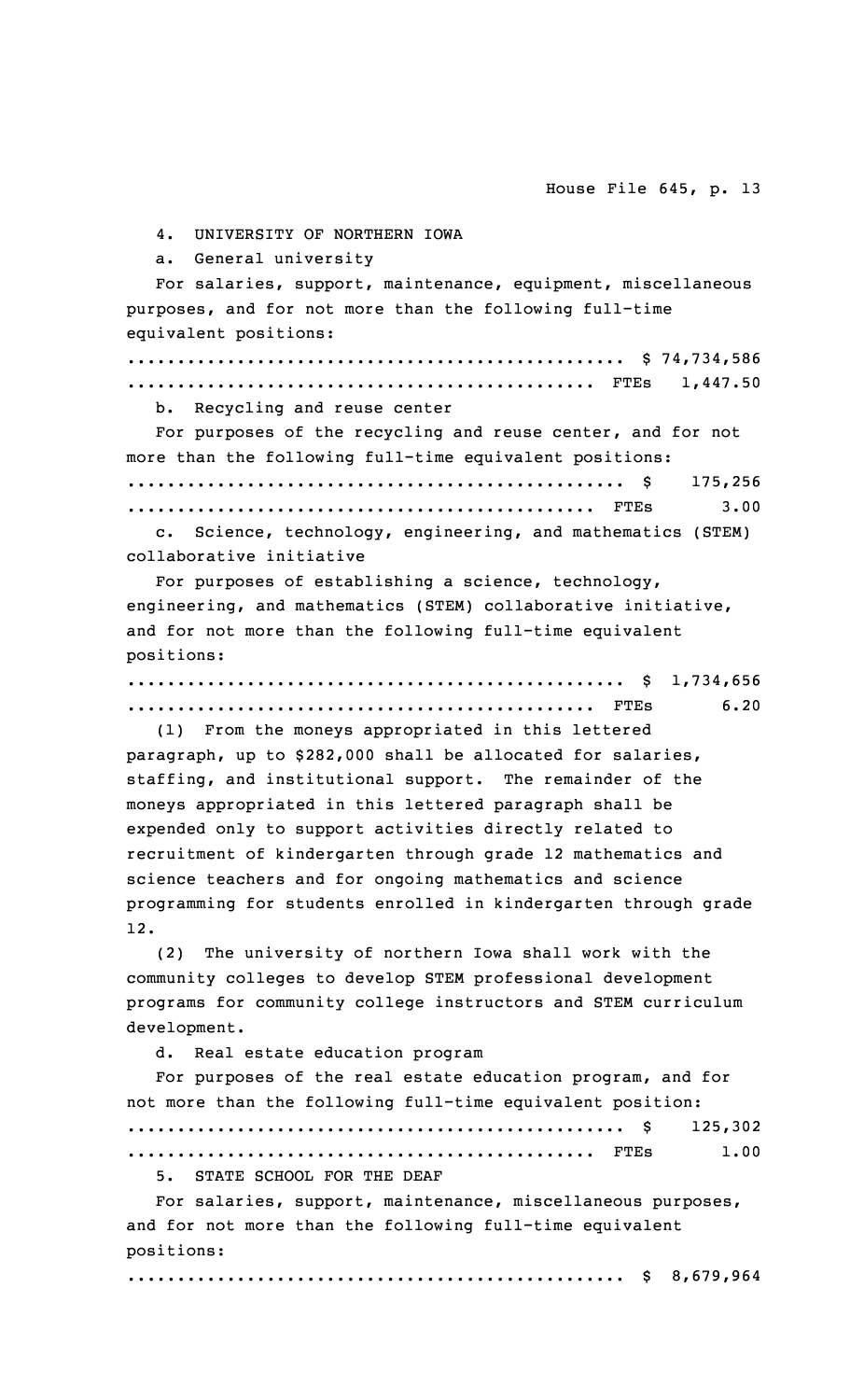............................................... FTEs 126.60 6. IOWA BRAILLE AND SIGHT SAVING SCHOOL

For salaries, support, maintenance, miscellaneous purposes, and for not more than the following full-time equivalent positions:

.................................................. \$ 3,618,931 ............................................... FTEs 62.87

7. TUITION AND TRANSPORTATION COSTS

For payment to local school boards for the tuition and transportation costs of students residing in the Iowa braille and sight saving school and the state school for the deaf pursuant to section 262.43 and for payment of certain clothing, prescription, and transportation costs for students at these schools pursuant to section 270.5:

.................................................. \$ 11,763 8. LICENSED CLASSROOM TEACHERS

For distribution at the Iowa braille and sight saving school and the Iowa school for the deaf based upon the average yearly enrollment at each school as determined by the state board of regents:

.................................................. \$ 82,049

Sec. 8. ENERGY COST-SAVINGS PROJECTS —— FINANCING. For the fiscal year beginning July 1, 2011, and ending June 30, 2012, the state board of regents may use notes, bonds, or other evidences of indebtedness issued under section 262.48 to finance projects that will result in energy cost savings in an amount that will cause the state board to recover the cost of the projects within an average of six years.

Sec. 9. PRESCRIPTION DRUG COSTS. Notwithstanding section 270.7, the department of administrative services shall pay the state school for the deaf and the Iowa braille and sight saving school the moneys collected from the counties during the fiscal year beginning July 1, 2011, for expenses relating to prescription drug costs for students attending the state school for the deaf and the Iowa braille and sight saving school.

Sec. 10. Section 256I.9, subsection 2, Code 2011, is amended to read as follows:

2. The state board shall provide maximum flexibility to grantees for the use of the grant moneys included in <sup>a</sup> school ready children grant, including but not limited to authorizing an area board to use grant moneys to pay for regular audits required pursuant to section 256I.5, subsection 1, if moneys distributed to an area board for administrative costs are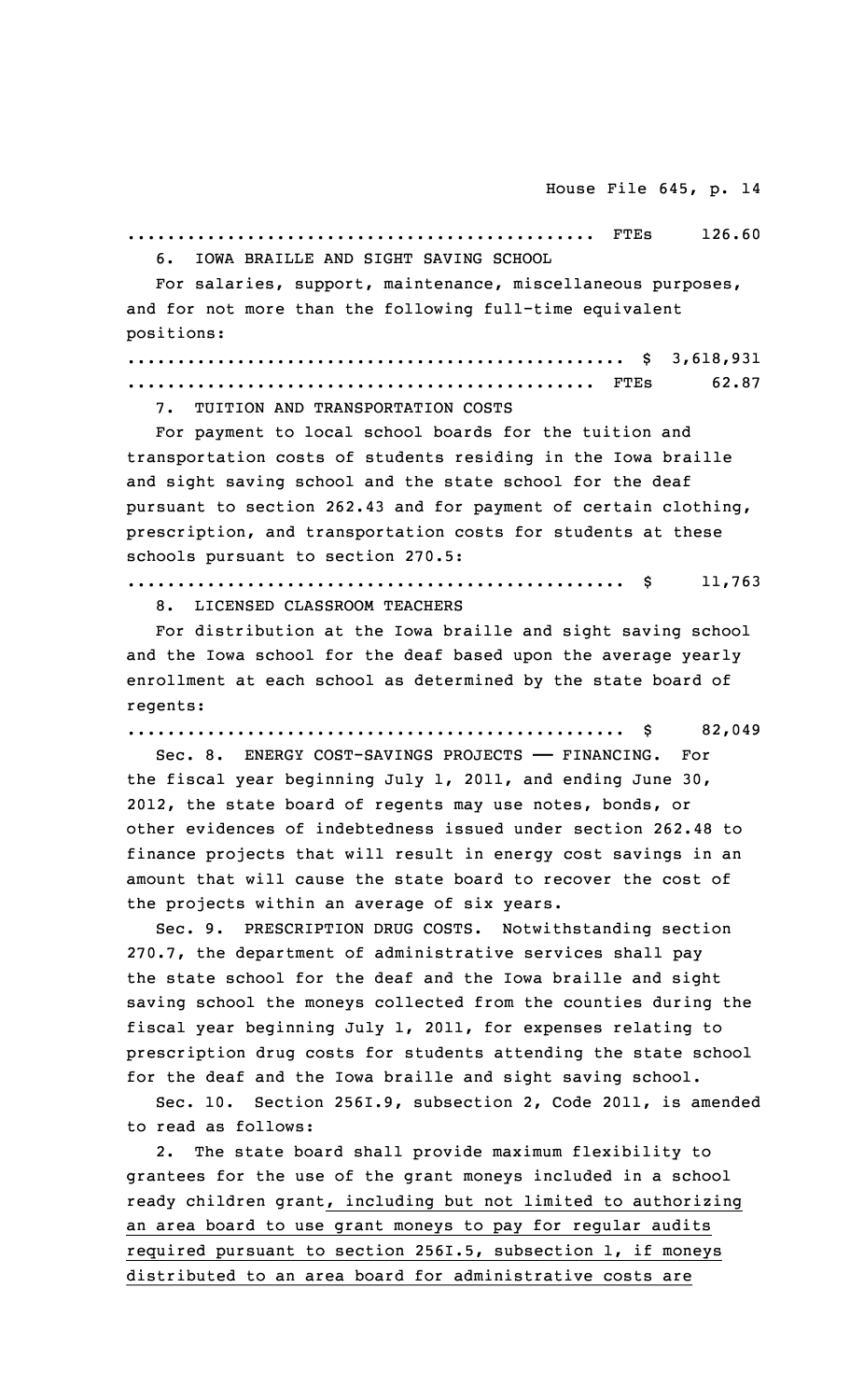# insufficient to pay for the required audits.

Sec. 11. Section 256I.9, subsection 3, paragraph b, Code 2011, is amended to read as follows:

*b.* Family support services and parent education programs promoted to parents of children from zero through age five. Family support services shall include but are not limited to home visitation. Of the state funding from all sources that an area board designates for family support programs, at least sixty percent shall be committed to programs with <sup>a</sup> home visitation component.

It is the intent of the general assembly that priority for home visitation program funding be given to programs using evidence-based or promising models for home visitation.

Sec. 12. Section 261.19, Code 2011, is amended to read as follows:

**261.19 Osteopathic physician Health care professional recruitment program.**

1. A physician health care professional recruitment program is established $_{\tau}$  to be administered by the college student aid commission $<sub>\tau</sub>$  for Des Moines university - osteopathic medical</sub> center. The program shall consist of a forgivable loan program and a tuition scholarship program for students and a loan repayment program for physicians health care professionals. The commission shall regularly adjust the physician service requirement under each aspect of the program to provide, to the extent possible, an equal financial benefit for each period of service required.

2. *a.* Notwithstanding the administration provisions of subsection 1, the forgivable loan program established pursuant to subsection 1 shall be administered by the commission in conjunction with Des Moines university - osteopathic medical center. Des Moines university - osteopathic medical center shall match on an equal basis state aid appropriated for purposes of the forgivable loan program.

*b.* Des Moines university —— osteopathic medical center shall provide recommendations to the commission for students who meet the eligibility requirements of the forgivable loan program. <sup>A</sup> forgivable loan may be awarded to <sup>a</sup> resident of Iowa who is enrolled at Des Moines university - osteopathic medical center if the student agrees to practice in this state for <sup>a</sup> period of time to be determined by the commission at the time the loan is awarded. Forgivable loans to eligible students shall not become due until after the student completes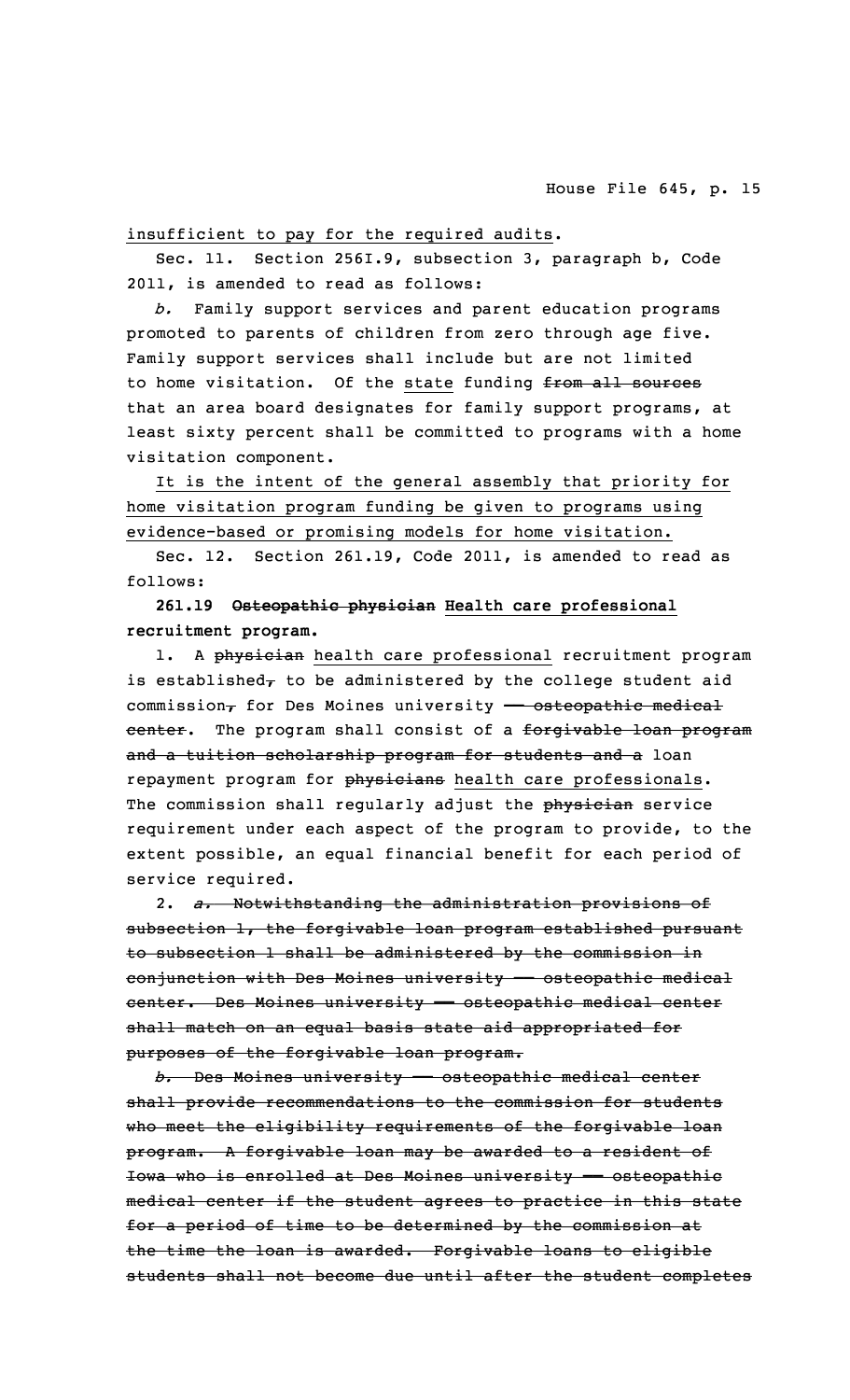<sup>a</sup> residency program. Interest on the loans shall begin to accrue the day following the student's graduation date. If the student completes the period of practice established by the commission and agreed to by the student, the loan amount shall be forgiven. The loan amount shall not be forgiven if the osteopathic physician fails to complete the required time period of practice in this state or fails to satisfactorily continue in the university's program of medical education.

3. A student enrolled at Des Moines university osteopathic medical center shall be eligible for <sup>a</sup> tuition scholarship for the student's study at the university. The scholarship shall be for an amount not to exceed the annual tuition at the university. <sup>A</sup> student who receives <sup>a</sup> tuition scholarship shall not be eligible for the loan repayment program provided for by this section. <sup>A</sup> student who receives <sup>a</sup> tuition scholarship shall agree to practice in an eligible rural community in this state for <sup>a</sup> period of time to be determined by the commission at the time the scholarship is awarded. The student shall repay the scholarship to the commission if the student fails to practice in <sup>a</sup> medically underserved rural community in this state for the required period of time.

4. A physician health care professional shall be eligible for the physician loan repayment program if the physician health care professional agrees to practice in an eligible rural community in this state. Des Moines university — osteopathic medical center shall recruit and place physicians health care professionals in rural communities which have agreed to provide additional funds for the physician's recipient's loan repayment. The contract for the loan repayment shall stipulate the time period the physician recipient shall practice in an eligible rural community in this state. In addition, the contract shall stipulate that the physician recipient repay any funds paid on the physician's recipient's loan by the commission if the physician recipient fails to practice in an eligible rural community in this state for the required period of time.

3. <sup>A</sup> health care professional recruitment revolving fund is created in the state treasury as <sup>a</sup> separate fund under the control of the commission. The commission shall deposit payments made by health care professional recruitment program recipients and the proceeds from the sale of osteopathic loans awarded pursuant to section 261.19, subsection 2, paragraph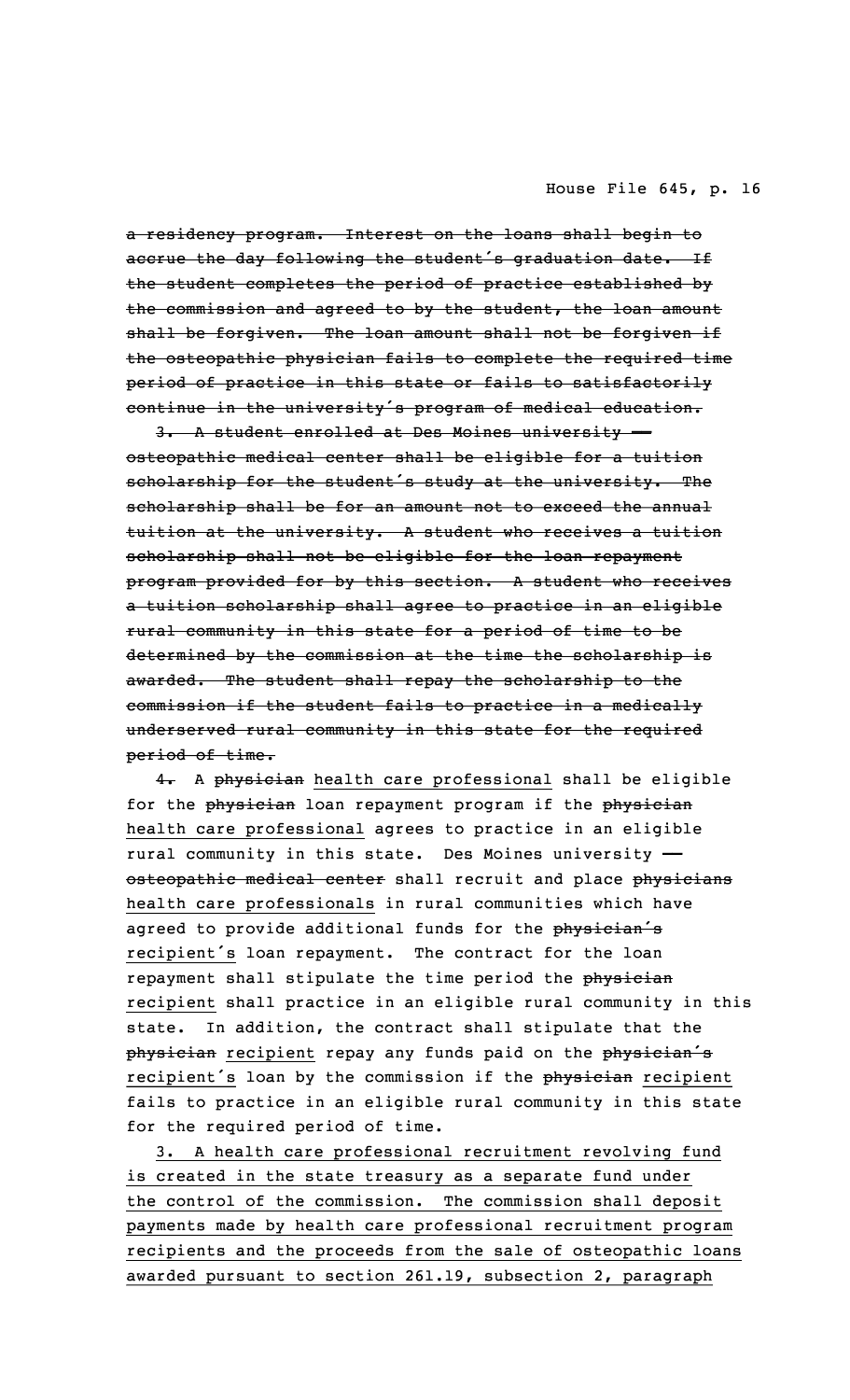*"b"*, Code 2011, into the health care professional recruitment revolving fund. Moneys credited to the fund shall be used to supplement moneys appropriated for the health care professional recruitment program, for loan repayment in accordance with this section, and to pay for loan or interest repayment defaults by program recipients. Notwithstanding section 8.33, any balance in the fund on June 30 of any fiscal year shall not revert to the general fund of the state.

4. For purposes of this subsection, *"eligible* section:

*a. "Eligible rural community"* means <sup>a</sup> medically underserved rural community which agrees to match state funds provided on at least <sup>a</sup> dollar-for-dollar basis for the loan repayment of a physician health care professional who practices in the community.

*b. "Health care professional"* means <sup>a</sup> physician, physician assistant, podiatrist, or physical therapist.

5. The commission shall adopt rules pursuant to chapter 17A to administer this section.

Sec. 13. Section 261.25, subsections 1, 2, and 3, Code 2011, are amended to read as follows:

1. There is appropriated from the general fund of the state to the commission for each fiscal year the sum of forty-four forty-three million five hundred thirteen thousand four hundred forty-eight dollars for tuition grants.

2. There is appropriated from the general fund of the state to the commission for each fiscal year the sum of four million six hundred fifty thousand four hundred eighty-seven dollars for tuition grants for students attending for-profit accredited private institutions located in Iowa. <sup>A</sup> for-profit institution which, effective March 9, 2005, or effective January 8, 2010, purchased an accredited private institution that was exempt from taxation under section 501(c) of the Internal Revenue Code, shall be an eligible institution under the tuition grant program. For purposes of the tuition grant program, *"for-profit accredited private institution"* means an accredited private institution which is not exempt from taxation under section 501(c)(3) of the Internal Revenue Code but which otherwise meets the requirements of section 261.9, subsection 1, paragraph *"b"*, and whose students were eligible to receive tuition grants in the fiscal year beginning July 1, 2003.

3. There is appropriated from the general fund of the state to the commission for each fiscal year the sum of two million four two hundred thirteen fifty thousand nine one hundred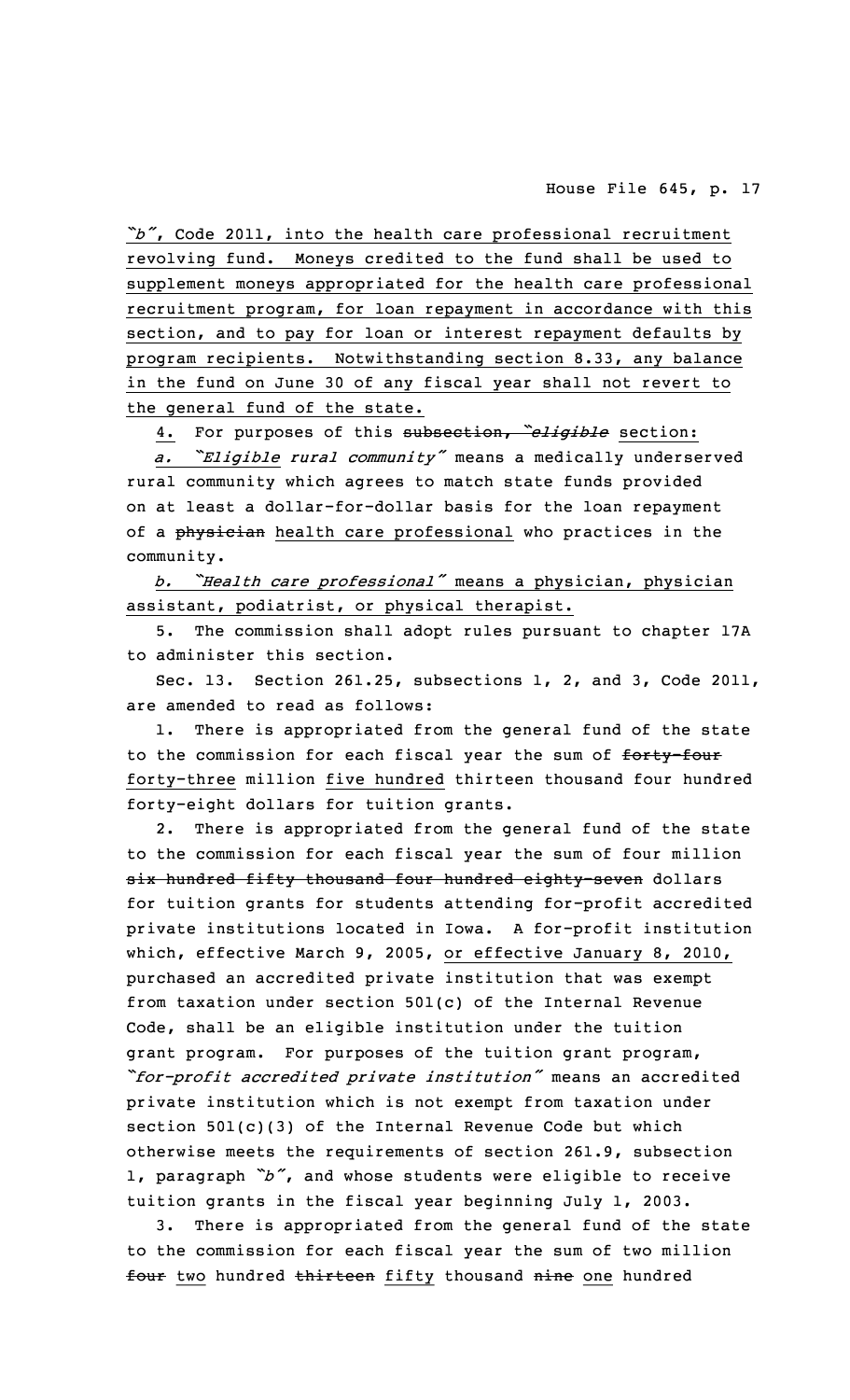fifty-nine eighty-five dollars for vocational-technical tuition grants.

Sec. 14. Section 261E.3, subsection 1, paragraph e, Code 2011, is amended to read as follows:

*e.* The student shall have demonstrated proficiency in reading, mathematics, and science as evidenced by achievement scores on the latest administration of the state assessment for which scores are available and as defined by the department. However, <sup>a</sup> student receiving competent private instruction under chapter 299A may demonstrate proficiency by submitting the written recommendation of the licensed practitioner providing supervision to the student in accordance with section 299A.2; may demonstrate proficiency as evidenced by achievement scores on the annual achievement evaluation required under section 299A.4; or may demonstrate proficiency as evidenced by <sup>a</sup> selection index, which is the sum of the critical reading, mathematics, and writing skills assessments, of at least one hundred forty-one on the preliminary scholastic aptitude test administered by the college board; <sup>a</sup> composite score of at least twenty-one on the college readiness assessment administered by ACT, inc.; or <sup>a</sup> sum of the critical reading and mathematics scores of at least nine hundred ninety on the college readiness assessment administered by the college board. If <sup>a</sup> student is not proficient in one or more of the content areas listed in this paragraph, has not taken the college readiness assessments identified in this paragraph, or has not achieved the scores specified in this paragraph, the school board may establish alternative but equivalent qualifying performance measures including but not limited to additional administrations of the state assessment, portfolios of student work, student performance rubric, or end-of-course assessments.

Sec. 15. Section 261E.9, subsections 1 through 3, Code 2011, are amended to read as follows:

1. *a.* <sup>A</sup> regional academy is <sup>a</sup> program established by <sup>a</sup> school district to which multiple school districts send students in grades nine seven through twelve, and which may include internet-based coursework and courses delivered via the Iowa communications network. <sup>A</sup> regional academy shall include in its curriculum advanced level courses and may include in its curriculum career and technical courses. A school district establishing <sup>a</sup> regional academy may collaborate and partner with, enter into an agreement pursuant to chapter 28E with, or enter into <sup>a</sup> contract with, one or more school districts,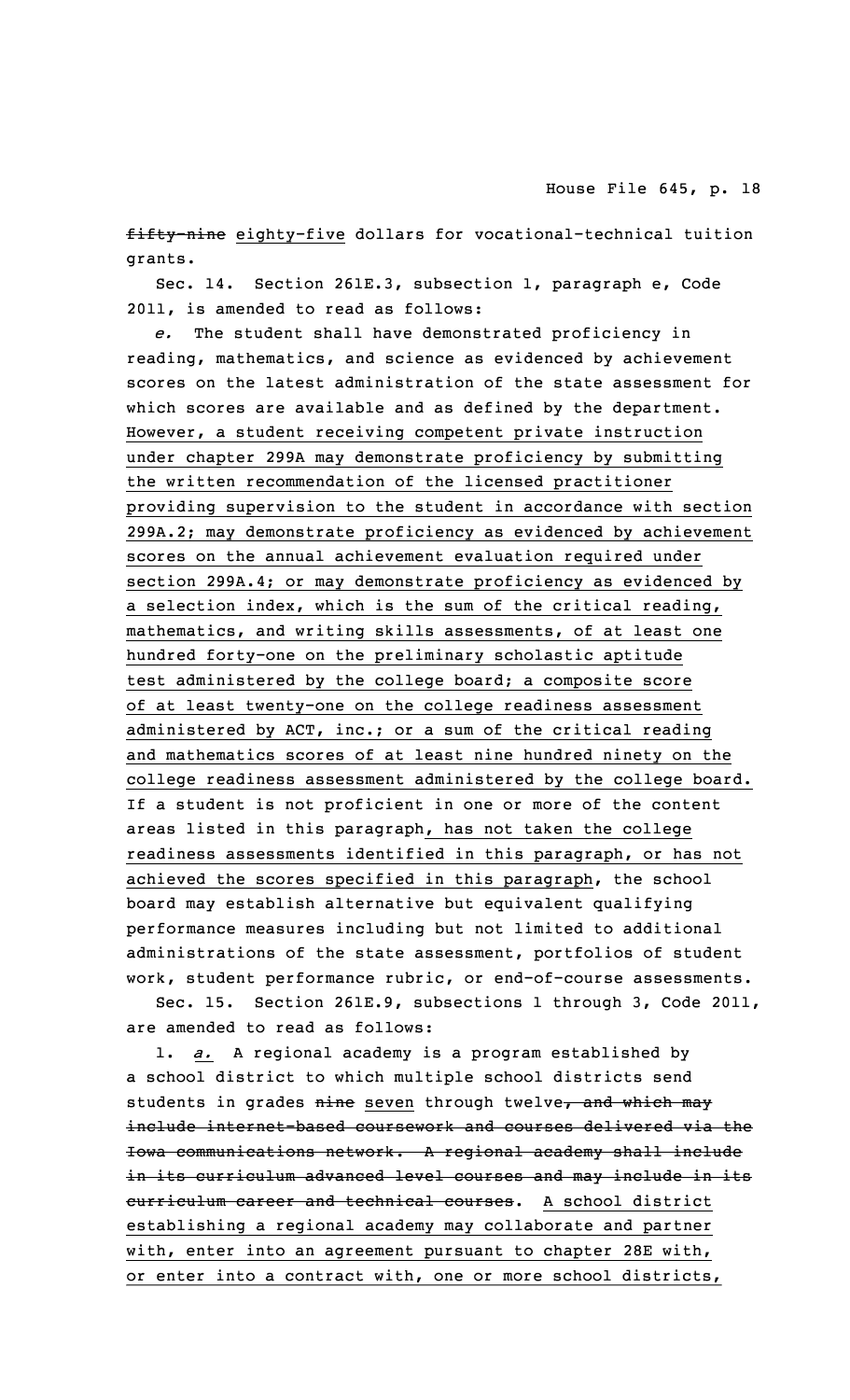area education agencies, community colleges, accredited public and private postsecondary institutions, accredited nonpublic schools, businesses, and private agencies located within or outside of the state.

*b.* The purpose of <sup>a</sup> regional academy established pursuant to this section shall be to build <sup>a</sup> culture of innovation for students and community, to diversify educational and economic opportunities by engaging in learning experiences that involve students in complex, real-world projects, and to develop regional or global innovation networks.

*c.* If <sup>a</sup> school district establishing <sup>a</sup> regional academy in accordance with this section submits <sup>a</sup> plan to the department for approval that demonstrates how the regional academy will increase and assess student achievement or increase and assess competency-based learning opportunities for students, the department may waive or modify any statutory or regulatory provision applicable to school districts except the department shall not waive or modify any statutory or regulatory provision relating to requirements applicable to school districts under chapters 11, 21, 22, 216, 216A, 256B, 279, 284, and 285; or relating to contracts with and discharge of teachers and administrators under chapters 20 and 279; or relating to audit requirements under section 256.9, subsection 20, and section 279.29.

2. *a.* <sup>A</sup> regional academy course shall not qualify as <sup>a</sup> concurrent enrollment course include in its curriculum advanced level courses.

*b.* <sup>A</sup> regional academy may include in its curriculum virtual or internet-based coursework and courses delivered via the Iowa communications network, career and technical courses, core curriculum coursework, courses required pursuant to section 256.7, subsection 26, or section 256.11, subsections 4 and 5, and asynchronous learning networks.

3. School districts participating in regional academies are eligible for supplementary weighting as provided in section 257.11, subsection 2. The school districts participating in the regional academy shall enter into an agreement on how the funding generated by the supplementary weighting received shall be used and shall submit the agreement to the department for approval.

Sec. 16. Section 262.13, Code 2011, is amended to read as follows:

**262.13 Security Peace officers at institutions as peace**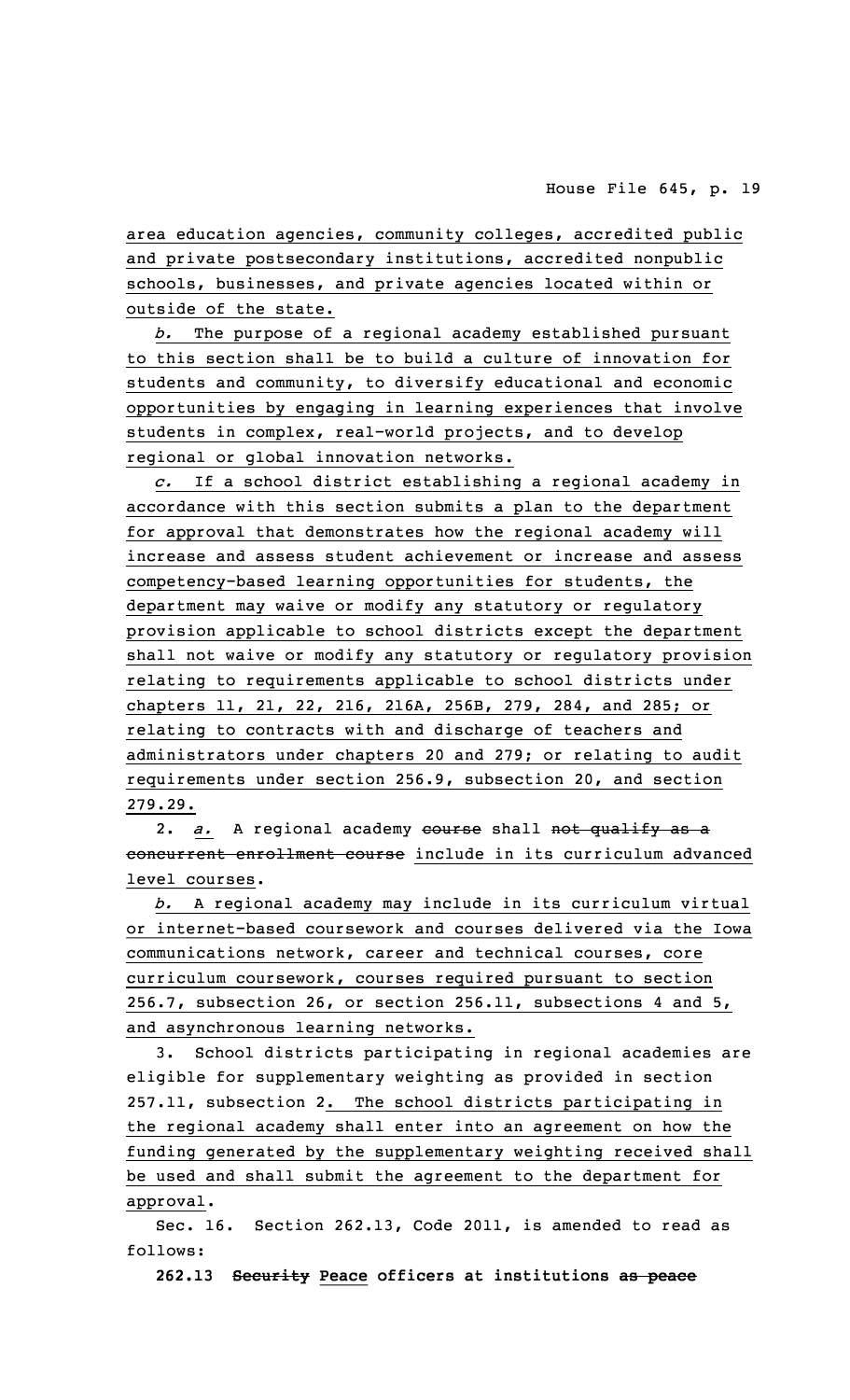**officers.**

The board may authorize any institution under its control to commission one or more of its employees as special security peace officers. Special security officers Such officers shall have the same powers, duties, privileges, and immunities of as conferred on regular peace officers when acting in the interests of the institution by which they are employed. The board shall provide as rapidly as practicable for the adequate training and certification of such special security peace officers at the Iowa law enforcement academy or in an equivalent at a law enforcement training program school approved by the academy, unless they have the peace officers are already received such training certified by the Iowa law enforcement academy or by an approved law enforcement training school.

Sec. 17. Section 263.8A, Code 2011, is amended to read as follows:

**263.8A International center for talented and gifted education —— Iowa online advanced placement academy science, technology, engineering, and mathematics initiative.**

1. *a.* The state board of regents shall establish and maintain at Iowa City as an integral part of the state university of Iowa the international center for talented and gifted education. The international center shall provide programs to assist classroom teachers to teach gifted and talented students in regular classrooms, provide programs to enhance the learning experiences of gifted and talented students, serve as <sup>a</sup> center for national and international symposiums and policy forums for enhancing the teaching of gifted and talented students, and undertake other appropriate activities to enhance the programs of the center, including, but not limited to, coordinating and working with the world council for gifted and talented children, incorporated.

*b.* An international center endowment fund is established at the state university of Iowa and gifts and grants to the international center and investment earnings and returns on the endowment fund shall be deposited in the fund and may be expended by the state university of Iowa for the purposes for which the international center was established.

2. The Iowa online advanced placement academy science, technology, engineering, and mathematics initiative is established within the international center for talented and gifted education at the state university of Iowa to deliver,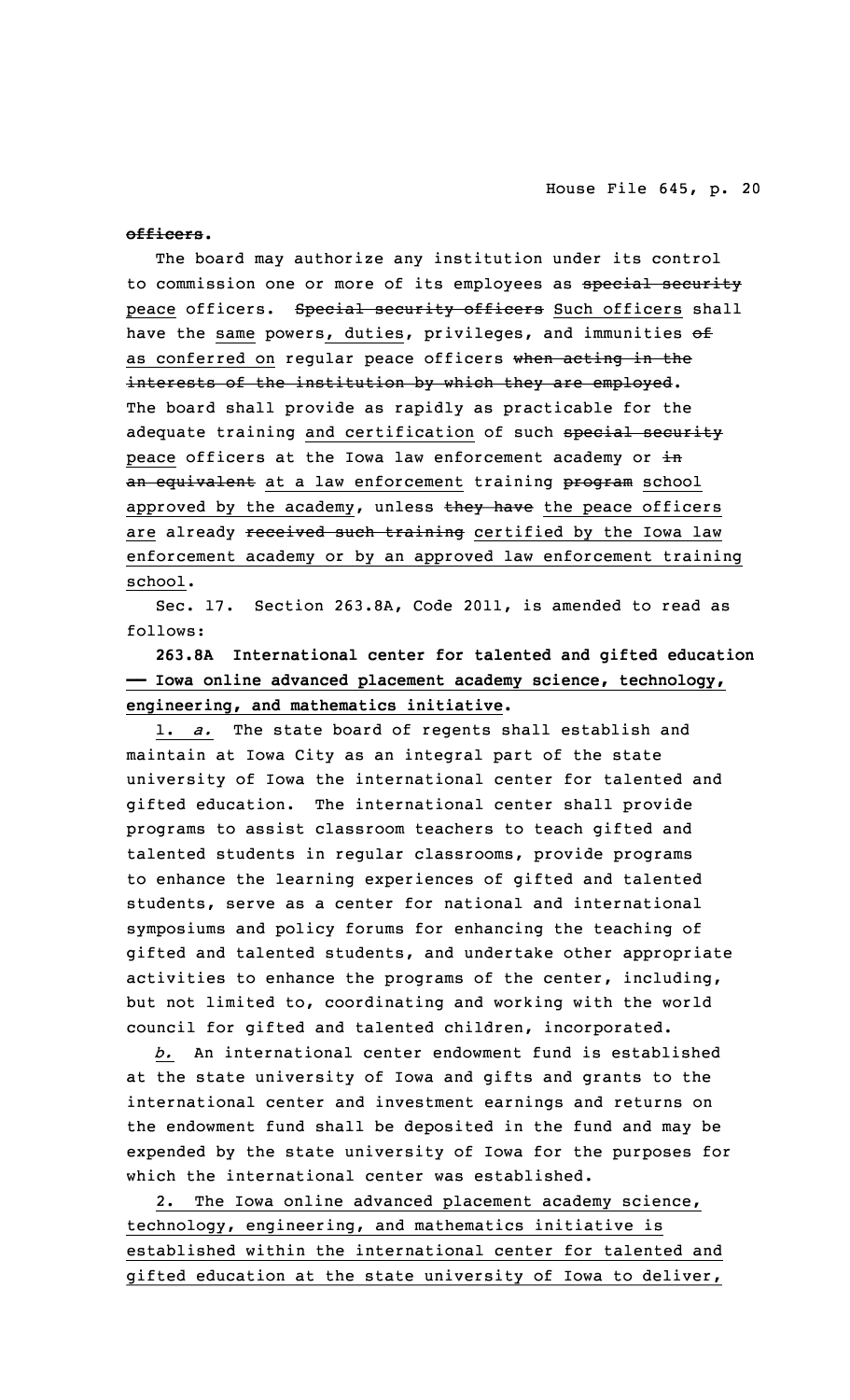with an emphasis on science, technology, engineering, and mathematics coursework, preadvanced placement and advanced placement courses to high school students throughout the state, provide training opportunities for teachers to learn how to teach advanced placement courses in Iowa's high schools, and provide preparation for middle school students to ensure success in high school.

Sec. 18. Section 279.51, subsection 2, Code 2011, is amended to read as follows:

2. *a.* Funds allocated under subsection 1, paragraph *"b"*, shall be used by the child development coordinating council for the following:

*a.* (1) To continue funding for programs previously funded by grants awarded under section 256A.3 and to provide additional grants under section 256A.3. The council shall seek to provide grants on the basis of the location within the state of children meeting at-risk definitions.

*b.* (2) At the discretion of the child development coordinating council, award grants for the following:

 $\{\pm\}$  (a) To school districts to establish programs for three-year-old, four-year-old, and five-year-old at-risk children which are <sup>a</sup> combination of preschool and full-day kindergarten.

 $(2)$  (b) To provide grants to provide educational support services to parents of at-risk children age birth through three years.

*b.* <sup>A</sup> grantee under this subsection may direct the use of moneys received to serve any qualifying child ranging in age from three years old to five years old, regardless of the age of population indicated on the grant request in its initial year of application. <sup>A</sup> grantee is encouraged to consider the degree to which the program complements existing programs and services for three-year-old, four-year-old, and five-year-old at-risk children available in the area, including other child care and preschool services, services provided through <sup>a</sup> school district, and services available through an area education agency.

Sec. 19. Section 284.13, subsection 1, paragraphs <sup>a</sup> through d, Code 2011, are amended to read as follows:

*a.* For the fiscal year beginning July 1, 2010 2011, and ending June 30, 2011 2012, to the department of education, the amount of nine six hundred sixty-four eighty-five thousand dollars for the issuance of national board certification awards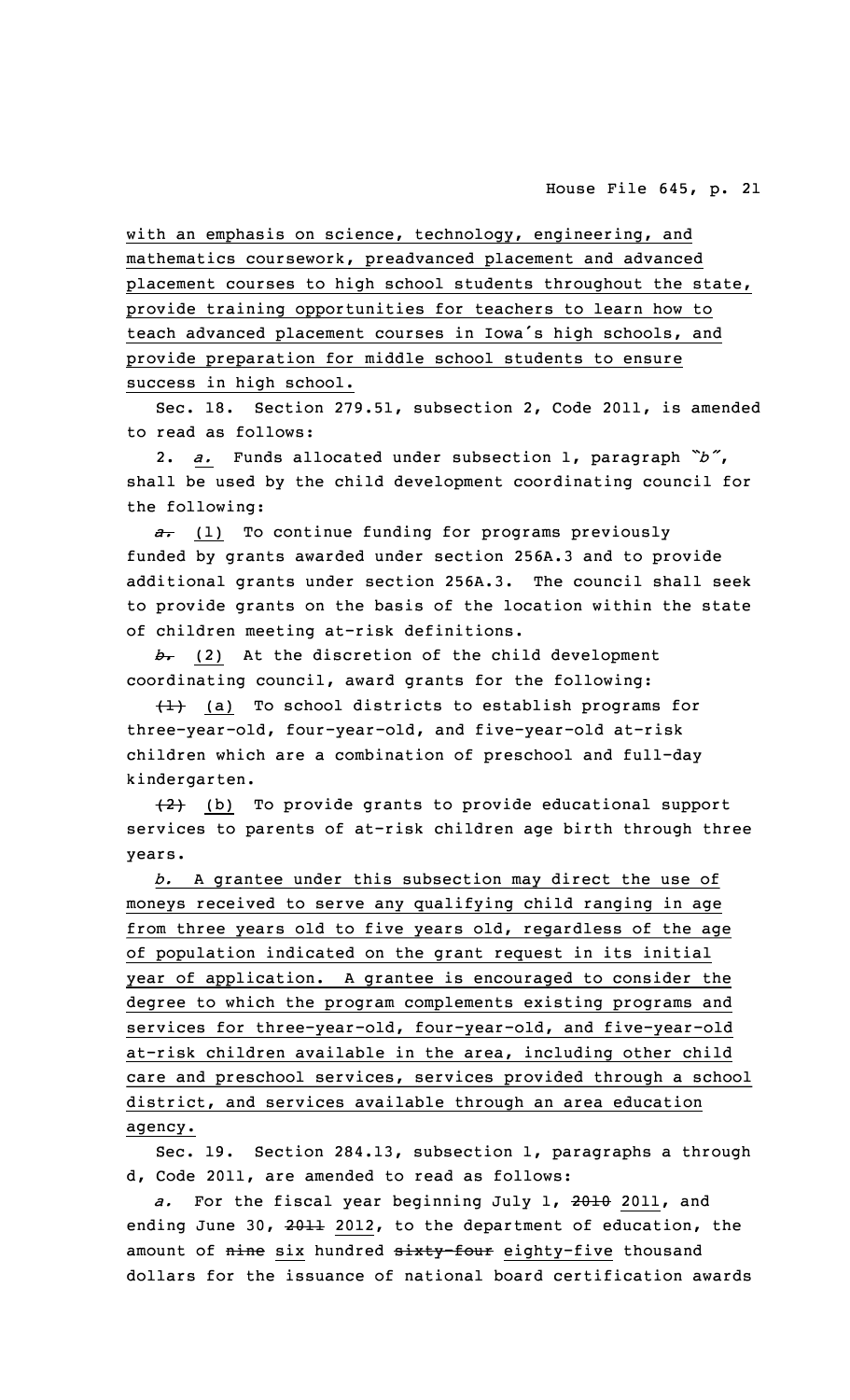in accordance with section 256.44. Of the amount allocated under this paragraph, not less than seventy-six eighty-five thousand five hundred dollars shall be used to administer the ambassador to education position in accordance with section 256.45.

*b.* For the fiscal year beginning July 1, 2010 2011, and succeeding fiscal years ending June 30, 2012, an amount up to four two million one three hundred seven ninety-five thousand two hundred forty one hundred fifty-seven dollars for first-year and second-year beginning teachers, to the department of education for distribution to school districts and area education agencies for purposes of the beginning teacher mentoring and induction programs. <sup>A</sup> school district or area education agency shall receive one thousand three hundred dollars per beginning teacher participating in the program. If the funds appropriated for the program are insufficient to pay mentors, school districts, and area education agencies as provided in this paragraph, the department shall prorate the amount distributed to school districts and area education agencies based upon the amount appropriated. Moneys received by <sup>a</sup> school district or area education agency pursuant to this paragraph shall be expended to provide each mentor with an award of five hundred dollars per semester, at <sup>a</sup> minimum, for participation in the school district's or area education agency's beginning teacher mentoring and induction program; to implement the plan; and to pay any applicable costs of the employer's share of contributions to federal social security and the Iowa public employees' retirement system or <sup>a</sup> pension and annuity retirement system established under chapter 294, for such amounts paid by the district or area education agency.

*c.* For the fiscal year beginning July 1, 2010 2011, and ending June 30, 2011 2012, up to six hundred thirteen thousand eight hundred seventy-eight dollars to the department for purposes of implementing the professional development program requirements of section 284.6, assistance in developing model evidence for teacher quality committees established pursuant to section 284.4, subsection 1, paragraph *"c"*, and the evaluator training program in section 284.10. <sup>A</sup> portion of the funds allocated to the department for purposes of this paragraph may be used by the department for administrative purposes and for not more than four full-time equivalent positions.

*d.* For each the fiscal year in which funds are appropriated for purposes of this chapter beginning July 1, 2011, and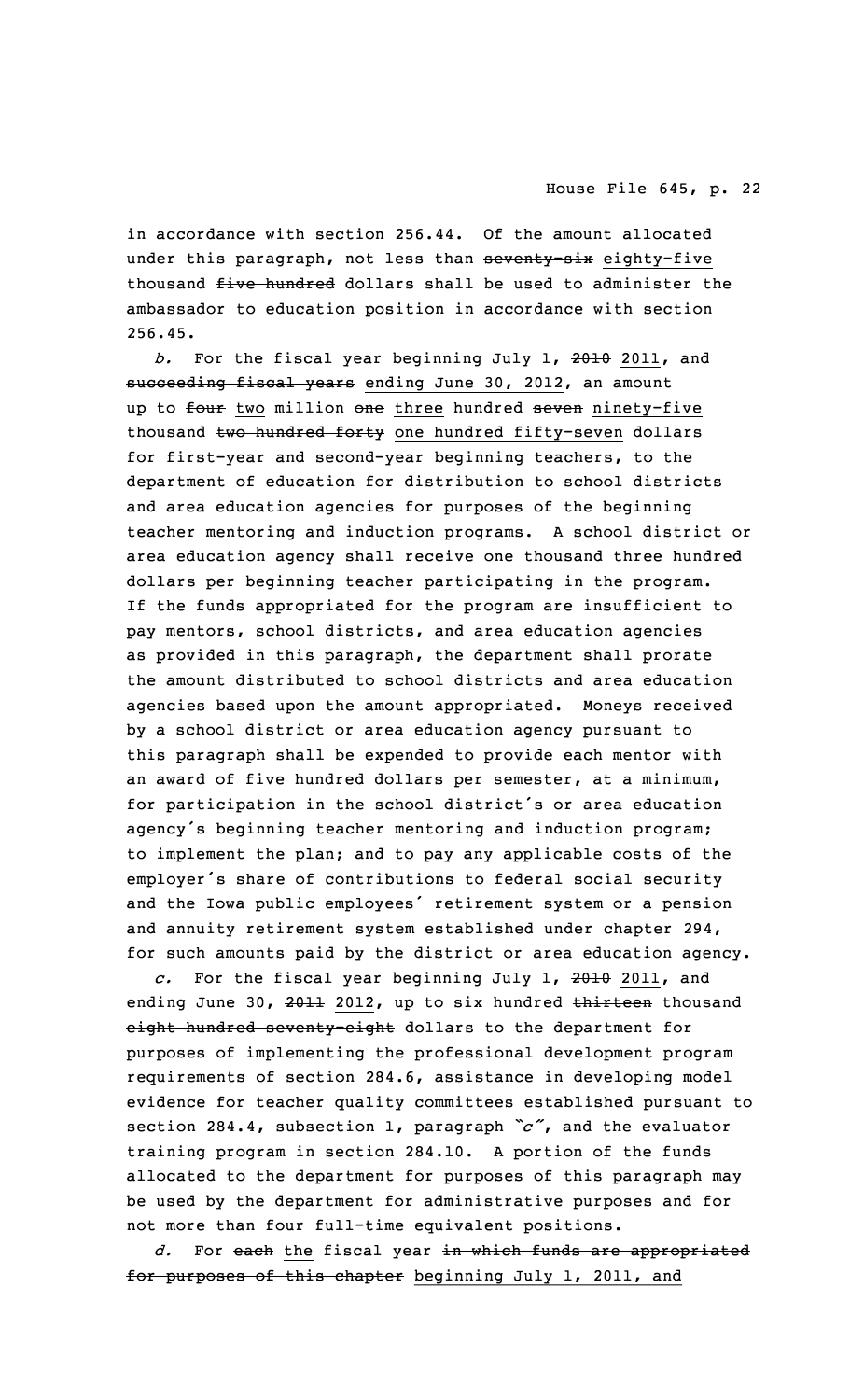ending June 30, 2012, an amount up to one million six one hundred twenty-nine four thousand six eight hundred forty-seven forty-three dollars to the department for the establishment of teacher development academies in accordance with section 284.6, subsection 10. <sup>A</sup> portion of the funds allocated to the department for purposes of this paragraph may be used for administrative purposes.

Sec. 20. Section 298.3, subsection 1, paragraph c, Code 2011, is amended to read as follows:

*c.* The purchase, lease, or lease-purchase of <sup>a</sup> single unit of equipment or technology exceeding five hundred dollars in value per unit purchase, lease, or lease-purchase transaction. Each transaction may include multiple equipment or technology units.

Sec. 21. Section 299A.2, Code 2011, is amended to read as follows:

# **299A.2 Competent private instruction by licensed practitioner.**

If <sup>a</sup> licensed practitioner provides competent instruction to a school-age child of compulsory attendance age, the practitioner shall possess <sup>a</sup> valid license or certificate which has been issued by the state board of educational examiners under chapter 272 and which is appropriate to the ages and grade levels of the children to be taught. Competent private instruction may include, but is not limited to, a home school assistance program which provides instruction or instructional supervision offered through an accredited nonpublic school or public school district by <sup>a</sup> teacher, who is employed by the accredited nonpublic school or public school district, who assists and supervises <sup>a</sup> parent, guardian, or legal custodian in providing instruction to <sup>a</sup> child. If competent private instruction is provided through <sup>a</sup> public school district, the child shall be enrolled and included in the basic enrollment of the school district as provided in section 257.6. Sections 299A.3 through 299A.7 do not apply to competent private instruction provided by <sup>a</sup> licensed practitioner under this section. However, the reporting requirement contained in section 299A.3, subsection 1, shall apply to competent private instruction provided by licensed practitioners that is not part of <sup>a</sup> home school assistance program offered through an accredited nonpublic school or public school district.

Sec. 22. Section 299A.8, Code 2011, is amended to read as follows: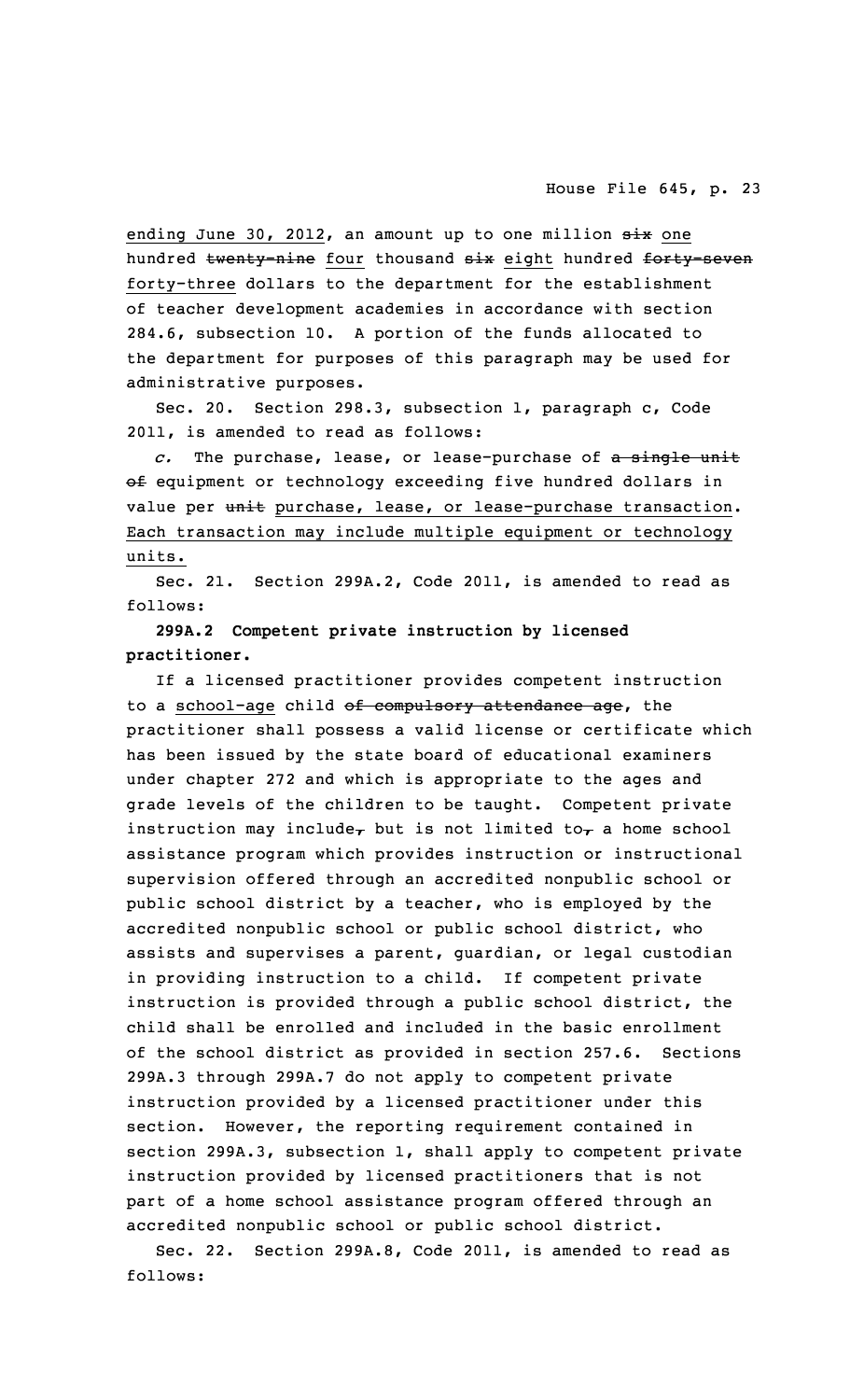**299A.8 Dual enrollment.**

If <sup>a</sup> parent, guardian, or legal custodian of <sup>a</sup> school-age child who is receiving competent private instruction under this chapter or a child over compulsory age who is receiving private instruction submits a request, the child shall also be registered in <sup>a</sup> public school for dual enrollment purposes. If the child is enrolled in <sup>a</sup> public school district for dual enrollment purposes, the child shall be permitted to participate in any academic activities in the district and shall also be permitted to participate on the same basis as public school children in any extracurricular activities available to children in the child's grade or group, and the parent, guardian, or legal custodian shall not be required to pay the costs of any annual evaluation under this chapter. If the child is enrolled for dual enrollment purposes, the child shall be included in the public school's basic enrollment under section 257.6. <sup>A</sup> pupil who is participating only in extracurricular activities shall be counted under section 257.6, subsection 1, paragraph *"a"*, subparagraph (6). <sup>A</sup> pupil enrolled in grades nine through twelve under this section shall be counted in the same manner as <sup>a</sup> shared-time pupil under section 257.6, subsection 1, paragraph *"a"*, subparagraph (3).

Sec. 23. Section 299A.12, subsection 1, Code 2011, is amended to read as follows:

1. The board of directors of a school district may shall expend moneys received pursuant to section 257.6, subsection 1, paragraph *"a"*, subparagraph (5), for purposes of providing <sup>a</sup> home school assistance program.

Sec. 24. Section 299A.12, subsection 2, paragraphs <sup>a</sup> and b, Code 2011, are amended to read as follows:

*a.* Assisting Instruction for students and assisting parents with instruction.

*b.* Student Support services for students and teaching-parent support services teaching parents and staff support services.

Sec. 25. Section 299A.12, subsection 2, paragraph g, unnumbered paragraph 1, Code 2011, is amended to read as follows:

Resources, materials, computer software and hardware, and supplies, and purchased services that meet the following criteria:

Sec. 26. Section 299A.12, subsection 3, paragraphs b, c, e, and f, Code 2011, are amended to read as follows:

*b.* Operational or maintenance costs in addition to the cost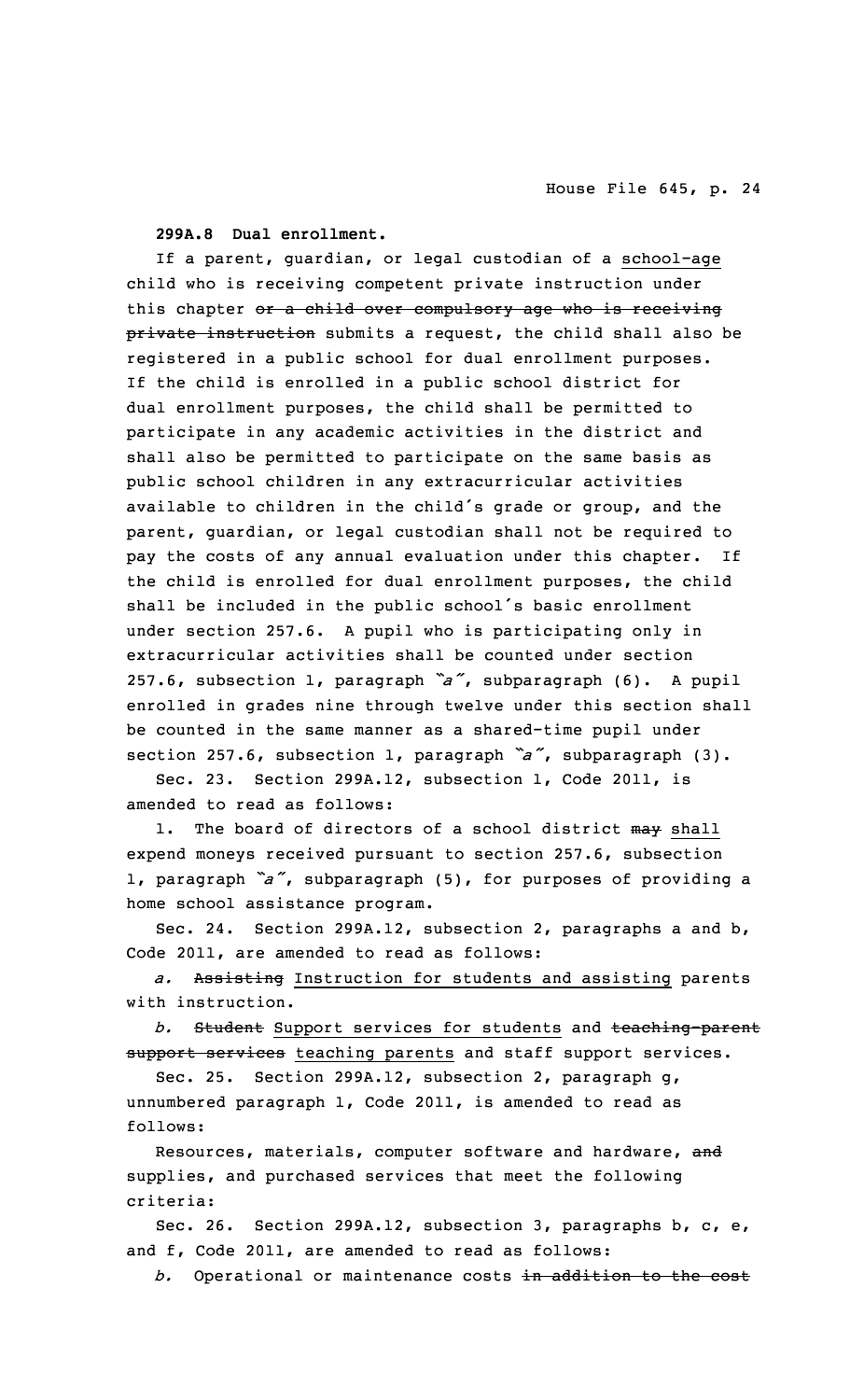of maintaining school district facilities other than those necessary to operate and maintain the program.

*c.* Capital expenditures other than equipment or facility acquisition, including the lease or rental of space to supplement existing schoolhouse facilities.

*e.* Administrative costs other than the costs necessary to administer the program.

*f.* Concurrent and dual enrollment program costs and postsecondary enrollment options program costs.

Sec. 27. REPEAL. Section 261.19B, Code 2011, is repealed. Sec. 28. EFFECTIVE UPON ENACTMENT AND RETROACTIVE

APPLICABILITY. The section of this Act transferring moneys appropriated pursuant to 2010 Iowa Acts, chapter 1183, section 6, subsection 18, being deemed of immediate importance, takes effect upon enactment, and if approved by the governor on or after July 1, 2011, shall apply retroactively to June 30, 2011.

Sec. 29. EFFECTIVE DATE AND APPLICABILITY. The section of this division of this Act amending section 261E.9, subsections 1 through 3, takes effect July 1, 2012, and is applicable to school years beginning on or after July 1, 2012.

Sec. 30. APPLICABILITY. The section of this division of this Act that amends section 298.3 applies to school budget years beginning on or after July 1, 2011.

Sec. 31. RETROACTIVE APPLICABILITY. The sections of this Act amending sections 299A.2 and 299A.8 apply retroactively to the base year beginning July 1, 2009.

#### DIVISION II

MIDWESTERN HIGHER EDUCATION COMPACT

FY 2010-2011, FY 2011-2012, AND FY 2012-2013

Sec. 32. There is appropriated from the general fund of the state to the department of education for the following fiscal years, the following amounts, or so much thereof as is necessary, to be used for the purposes designated:

To be distributed to the midwestern higher education compact to pay Iowa's member state annual obligation: FY 2010-2011...................................... \$ 39,000

Notwithstanding section 8.33, moneys appropriated in this section, to the department of education for purposes of paying Iowa's member state annual obligation under the midwestern higher education compact, that remain unencumbered or unobligated at the close of the fiscal year beginning July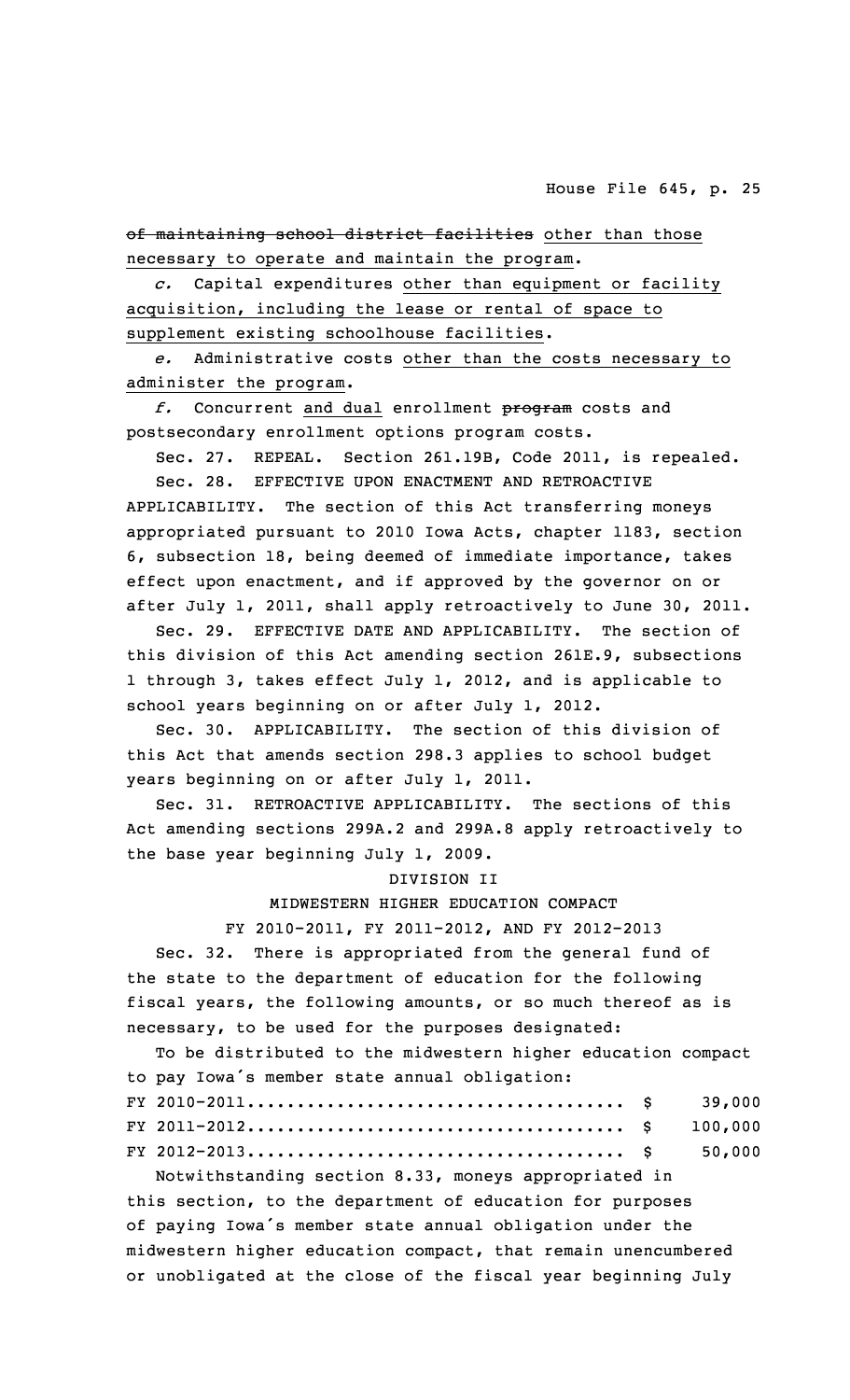1, 2010, and ending June 30, 2011, shall not revert but shall remain available for expenditure for the purpose designated until the close of the succeeding fiscal year.

Sec. 33. REPEAL. Section 261D.4, Code 2011, is repealed.

Sec. 34. EFFECTIVE UPON ENACTMENT AND RETROACTIVE APPLICABILITY. This division of this Act, being deemed of immediate importance, takes effect upon enactment, and if approved by the governor on or after July 1, 2011, shall apply retroactively to June 30, 2011.

### DIVISION III

### LIBRARY PROVISIONS

Sec. 35. Section 8A.454, subsection 2, Code 2011, is amended to read as follows:

2. <sup>A</sup> monthly per contract administrative charge shall be assessed by the department on all health insurance plans administered by the department in which the contract holder has <sup>a</sup> state employer to pay the charge. The amount of the administrative charge shall be established by the general assembly. The department shall collect the administrative charge from each department utilizing the centralized payroll system and shall deposit the proceeds in the fund. In addition, the state board of regents, all library service  $\frac{area}{ }$  the state fair board, the state department of transportation, and each judicial district department of correctional services shall remit the administrative charge on <sup>a</sup> monthly basis to the department and shall submit <sup>a</sup> report to the department containing the number and type of health insurance contracts held by each of its employees whose health insurance is administered by the department.

Sec. 36. Section 8D.2, subsection 5, paragraph a, Code 2011, is amended to read as follows:

*a. "Public agency"* means <sup>a</sup> state agency, an institution under the control of the board of regents, the judicial branch as provided in section 8D.13, subsection 16, <sup>a</sup> school corporation, a city library, a library service area as provided in chapter 256, <sup>a</sup> county library as provided in chapter 336, or <sup>a</sup> judicial district department of correctional services established in section 905.2, to the extent provided in section 8D.13, subsection 14, an agency of the federal government, or <sup>a</sup> United States post office which receives <sup>a</sup> federal grant for pilot and demonstration projects.

Sec. 37. Section 8D.9, subsection 1, Code 2011, is amended to read as follows: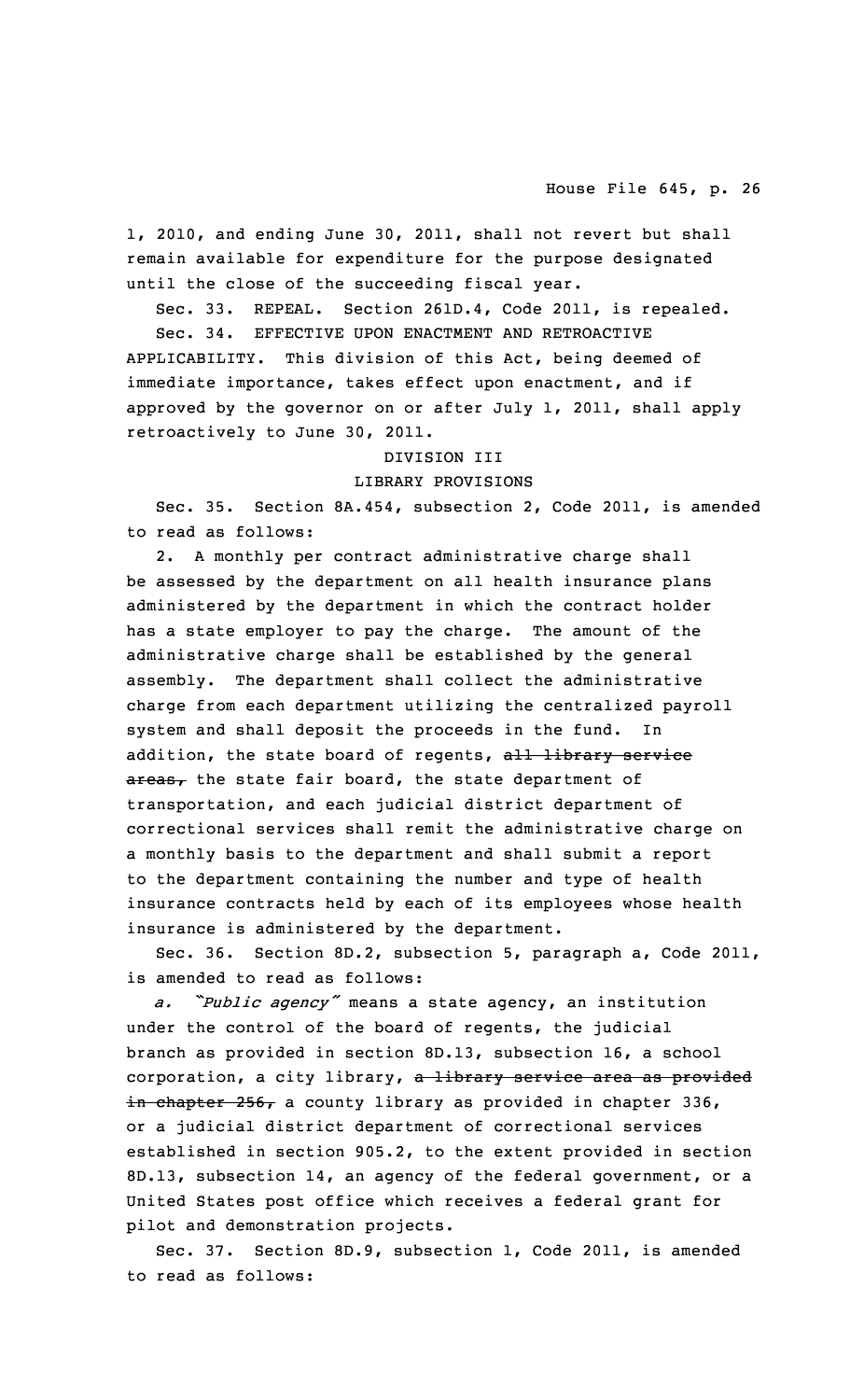1. <sup>A</sup> private or public agency, other than <sup>a</sup> state agency, local school district or nonpublic school, city library, library service area, county library, judicial branch, judicial district department of correctional services, agency of the federal government, <sup>a</sup> hospital or physician clinic, or <sup>a</sup> post office authorized to be offered access pursuant to this chapter as of May 18, 1994, shall certify to the commission no later than July 1, 1994, that the agency is <sup>a</sup> part of or intends to become <sup>a</sup> part of the network. Upon receiving such certification from an agency not <sup>a</sup> part of the network on May 18, 1994, the commission shall provide for the connection of such agency as soon as practical. An agency which does not certify to the commission that the agency is <sup>a</sup> part of or intends to become <sup>a</sup> part of the network as required by this subsection shall be prohibited from using the network.

Sec. 38. Section 8D.11, subsection 4, Code 2011, is amended to read as follows:

4. <sup>A</sup> political subdivision receiving communications services from the state as of April 1, 1986, may continue to do so but communications services shall not be provided or resold to additional political subdivisions other than <sup>a</sup> school corporation, a city library, a library service area as provided in chapter 256, and <sup>a</sup> county library as provided in chapter 336. The rates charged to the political subdivision shall be the same as the rates charged to state agencies.

Sec. 39. Section 12C.1, subsection 1, Code 2011, is amended to read as follows:

1. All funds held by the following officers or institutions shall be deposited in one or more depositories first approved by the appropriate governing body as indicated: for the treasurer of state, by the executive council; for judicial officers and court employees, by the supreme court; for the county treasurer, recorder, auditor, and sheriff, by the board of supervisors; for the city treasurer or other designated financial officer of <sup>a</sup> city, by the city council; for the county public hospital or merged area hospital, by the board of hospital trustees; for <sup>a</sup> memorial hospital, by the memorial hospital commission; for <sup>a</sup> school corporation, by the board of school directors; for <sup>a</sup> city utility or combined utility system established under chapter 388, by the utility board; for <sup>a</sup> library service area established under chapter 256, by the library service area board of trustees; and for an electric power agency as defined in section 28F.2 or 390.9,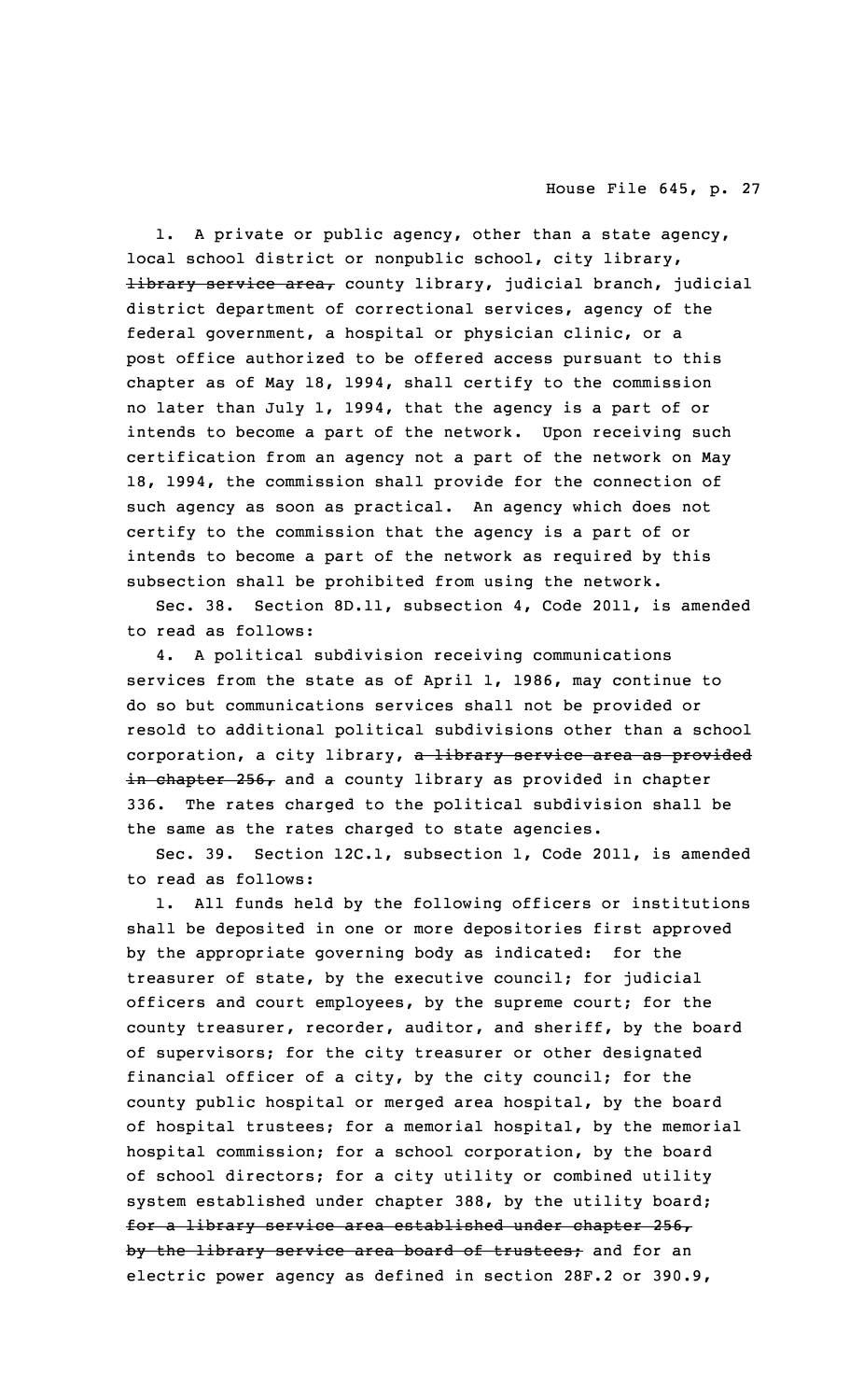by the governing body of the electric power agency. However, the treasurer of state and the treasurer of each political subdivision or the designated financial officer of <sup>a</sup> city shall invest all funds not needed for current operating expenses in time certificates of deposit in approved depositories pursuant to this chapter or in investments permitted by section 12B.10. The list of public depositories and the amounts severally deposited in the depositories are matters of public record. This subsection does not limit the definition of "public funds" contained in subsection 2. Notwithstanding provisions of this section to the contrary, public funds of <sup>a</sup> state government deferred compensation plan established by the executive council may also be invested in the investment products authorized under section 509A.12.

Sec. 40. Section 218.22, Code 2011, is amended to read as follows:

### **218.22 Record privileged.**

Except with the consent of the administrator in charge of an institution, or on an order of <sup>a</sup> court of record, the record provided in section 218.21 shall be accessible only to the administrator of the division of the department of human services in control of such institution, the director of the department of human services and to assistants and proper clerks authorized by such administrator or the administrator's director. The administrator of the division of such institution is authorized to permit the division of libraries and information library services of the department of education and the historical division of the department of cultural affairs to copy or reproduce by any photographic, photostatic, microfilm, microcard or other process which accurately reproduces <sup>a</sup> durable medium for reproducing the original and to destroy in the manner described by law such records of residents designated in section 218.21.

Sec. 41. Section 256.7, unnumbered paragraph 1, Code 2011, is amended to read as follows:

Except for the college student aid commission, the commission of libraries and division of library services, and the public broadcasting board and division, the state board shall:

Sec. 42. Section 256.7, subsection 17, Code 2011, is amended to read as follows:

17. Receive and review the budget and unified plan of service submitted by the division of libraries and information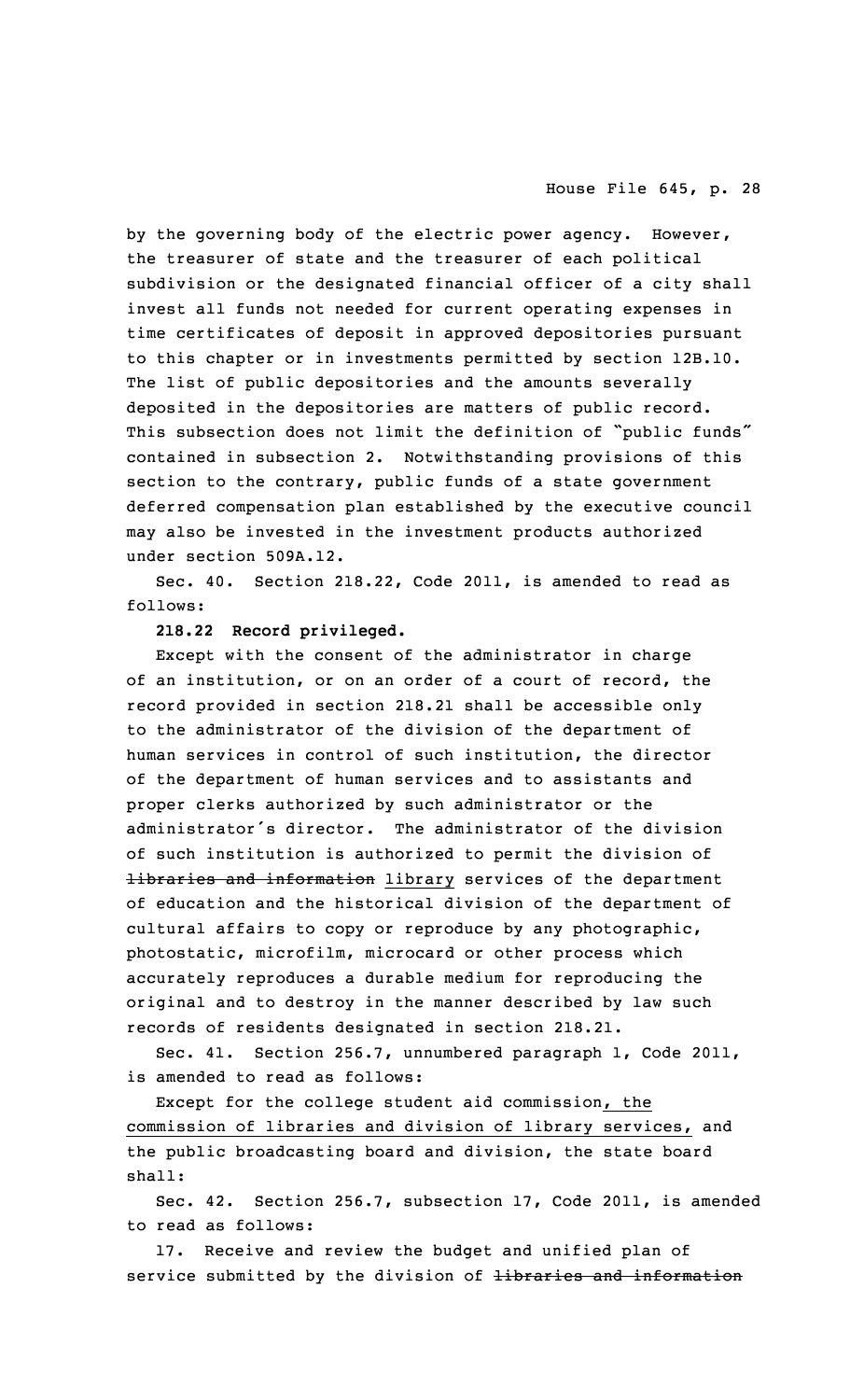library services.

Sec. 43. Section 256.9, unnumbered paragraph 1, Code 2011, is amended to read as follows:

Except for the college student aid commission, the commission of libraries and division of library services, and the public broadcasting board and division, the director shall: Sec. 44. Section 256.50, subsection 2, Code 2011, is amended to read as follows:

2. *"Division"* means the division of libraries and

information library services of the department of education. Sec. 45. Section 256.51, subsection 1, unnumbered paragraph

1, Code 2011, is amended to read as follows:

The division of *Hibraries and information* library services is established within attached to the department of education for administrative purposes. The state librarian shall be responsible for the division's budgeting and related management functions in accordance with section 256.52, subsection 3. The division shall do all of the following:

Sec. 46. Section 256.51, subsection 1, Code 2011, is amended by adding the following new paragraphs:

NEW PARAGRAPH. *0a.* Provide support services to libraries, including but not limited to consulting, continuing education, interlibrary loan services, and references services to assure consistency of service statewide and to encourage local financial support for library services.

NEW PARAGRAPH. *l.* Allow <sup>a</sup> public library that receives state assistance under section 256.57, or financial support from <sup>a</sup> city or county pursuant to section 256.69, to dispose of, through sale, conveyance, or exchange, any library materials that may be obsolete or worn out or that may no longer be needed or appropriate to the mission of the public library. These materials may be sold by the public library directly or the governing body of the public library may sell the materials by consignment to <sup>a</sup> public agency or to <sup>a</sup> private agency organized to raise funds solely for support of the public library. Proceeds from the sale of the library materials may be remitted to the public library and may be used by the public library for the purchase of books and other library materials or equipment, or for the provision of library services.

Sec. 47. Section 256.51, subsection 1, paragraph d, Code 2011, is amended to read as follows:

*d.* Develop, in consultation with the library service areas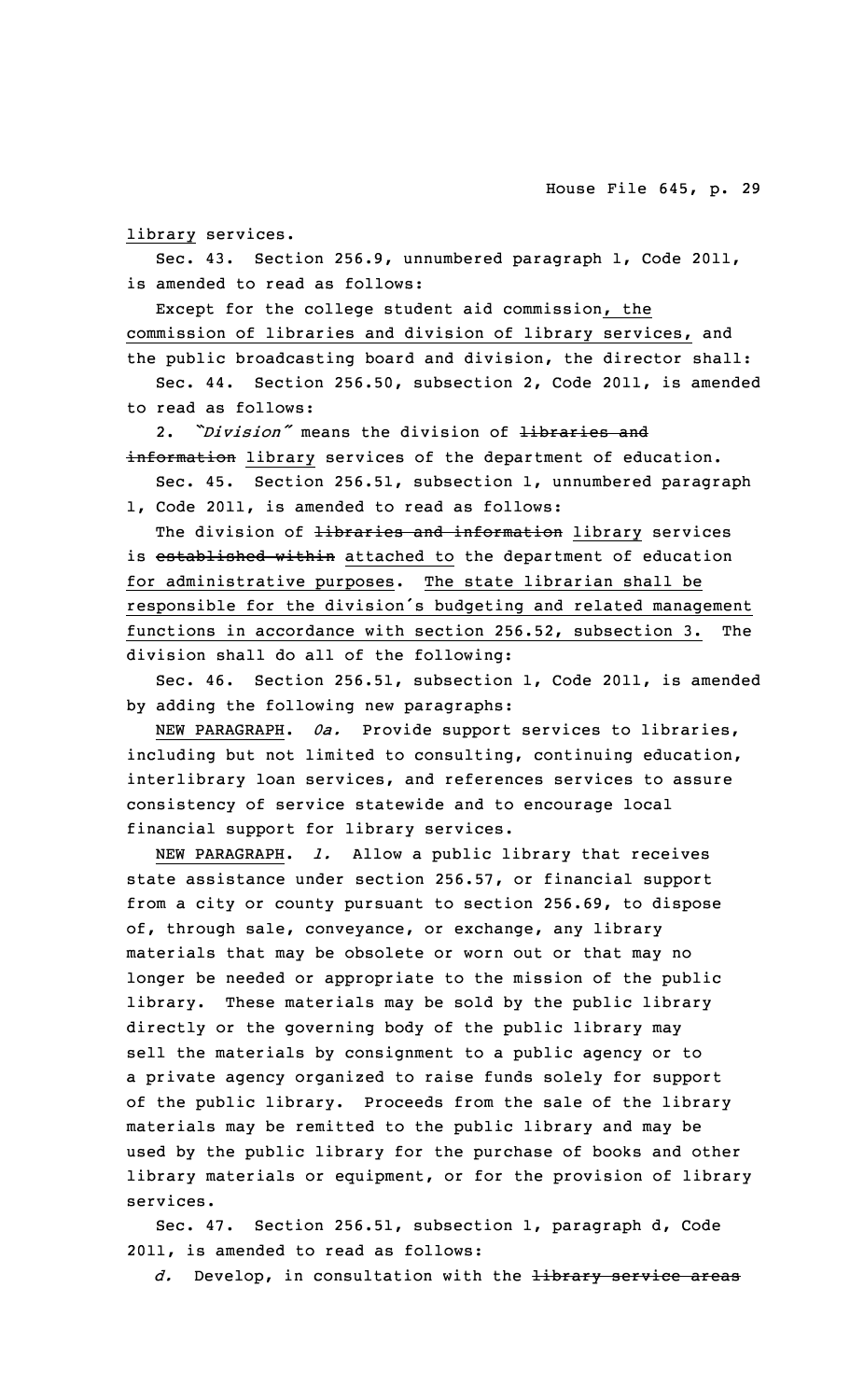and the area education agency media centers, a biennial unified plan of service and service delivery for the division of libraries and information library services.

Sec. 48. Section 256.51, subsection 1, paragraph j, Code 2011, is amended to read as follows:

*j.* Establish and administer standards for state agency libraries, the library service areas, and public libraries.

Sec. 49. Section 256.51, subsection 1, paragraph k, Code 2011, is amended by striking the paragraph.

Sec. 50. Section 256.51, subsection 2, paragraph c, Code 2011, is amended to read as follows:

*c.* Accept gifts, contributions, bequests, endowments, or other moneys, including but not limited to the Westgate endowment fund, for any or all purposes of the division. Interest earned on moneys accepted under this paragraph shall be credited to the fund or funds to which the gifts, contributions, bequests, endowments, or other moneys have been deposited, and is available for any or all purposes of the division. The division shall report annually to the director commission and the general assembly regarding the gifts, contributions, bequests, endowments, or other moneys accepted pursuant to this paragraph and the interest earned on them.

Sec. 51. Section 256.52, subsection 1, Code 2011, is amended to read as follows:

1. *a.* The state commission of libraries consists of one member appointed by the supreme court, the director of the department of education, or the director's designee, and  $six$ the following seven members who shall be appointed by the governor to serve four-year terms beginning and ending as provided in section 69.19. The governor's appointees shall

(1) Two members shall be employed in the state as public librarians.

(2) One member shall be <sup>a</sup> public library trustee.

(3) One member shall be employed in this state as an academic librarian.

(4) One member shall be employed as <sup>a</sup> librarian by <sup>a</sup> school district or area education agency.

(5) Two members shall be selected at large.

*b.* The members shall be reimbursed for their actual expenditures necessitated by their official duties. Members may also be eligible for compensation as provided in section 7E.6.

Sec. 52. Section 256.52, subsection 3, paragraph b,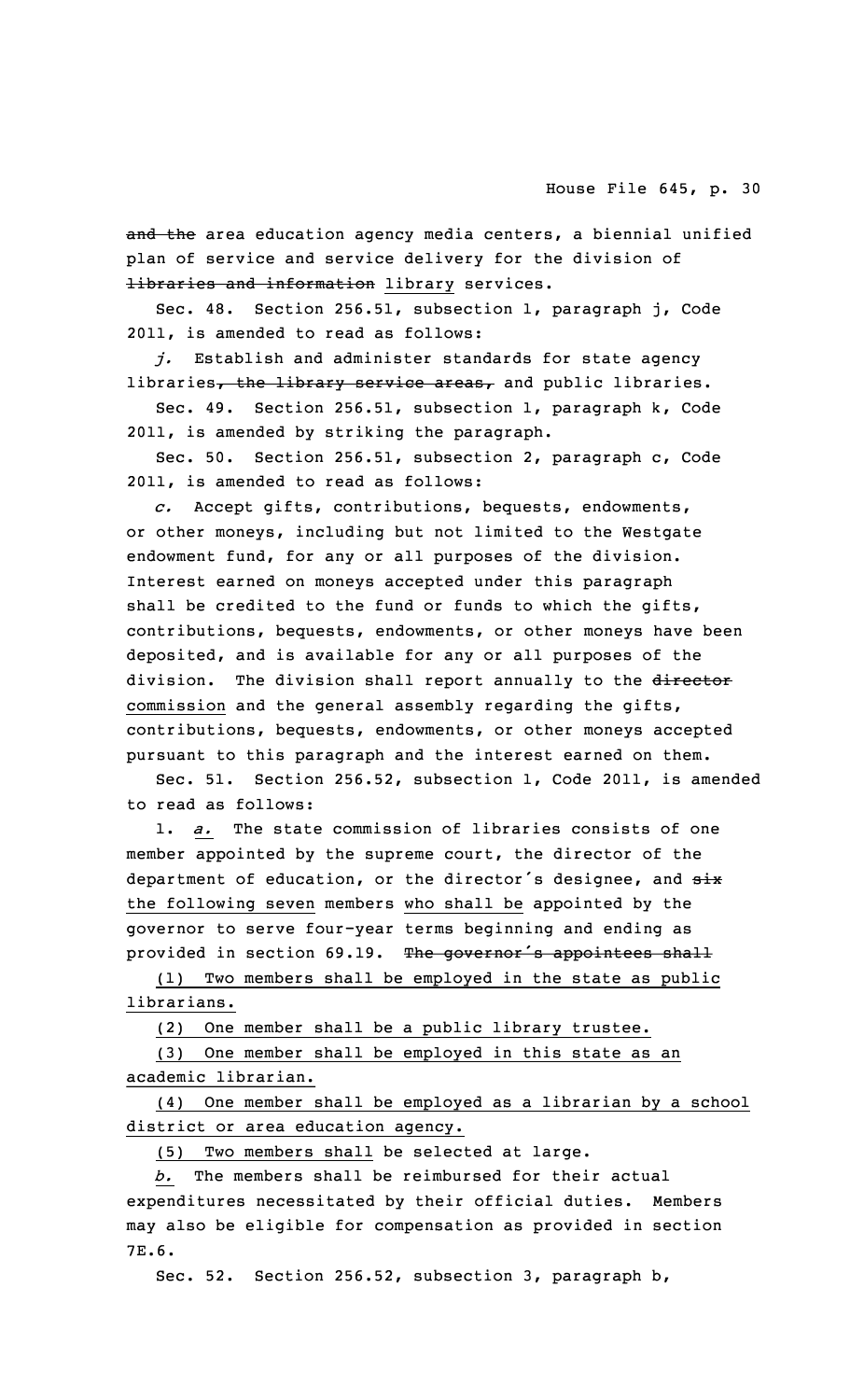subparagraphs (1) and (4), Code 2011, are amended to read as follows:

(1) Direct and organize the activities of Organize, staff, and administer the division so as to render the greatest benefit to libraries in the state.

(4) Appoint and approve the technical, professional, excepting the law librarian, secretarial, and clerical staff necessary to accomplish the purposes of the division subject to chapter 8A, subchapter IV.

Sec. 53. Section 256.52, subsection 3, paragraph b, Code 2011, is amended by adding the following new subparagraph:

NEW SUBPARAGRAPH. (4A) (a) Assume all of the outstanding obligations of the library service areas and be liable for and recognize, assume, and carry out all valid contracts and obligations of the library service areas that are consolidated under the commission and administered by the division effective beginning July 1, 2011. Each library service area shall transfer, prior to July 1, 2011, its state-funded assets and title to any state-funded real estate owned by the library service area to the state librarian. In the event that the remaining assets and liabilities cannot be transferred to the state librarian, the board of directors of <sup>a</sup> library service area shall liquidate all assets, settle existing liabilities, and transfer remaining moneys to the general fund of the state. In addition, all fund balances from appropriations of state funds allocated to the library service areas remaining unobligated and unencumbered on the date of the transfer shall be transferred to the general fund of the state.

(b) This subparagraph is repealed July 1, 2015.

Sec. 54. Section 256.52, subsection 5, Code 2011, is amended to read as follows:

5. The commission shall receive and approve the budget and unified plan of service submitted by the division of libraries and information services.

Sec. 55. Section 256.54, subsection 1, Code 2011, is amended to read as follows:

1. The state library includes but is not limited to a law Hibrary the library support network, the specialized library services unit, and the state data center. The law library shall be under the direction of the specialized library services unit.

Sec. 56. Section 256.54, subsection 2, unnumbered paragraph 1, Code 2011, is amended to read as follows: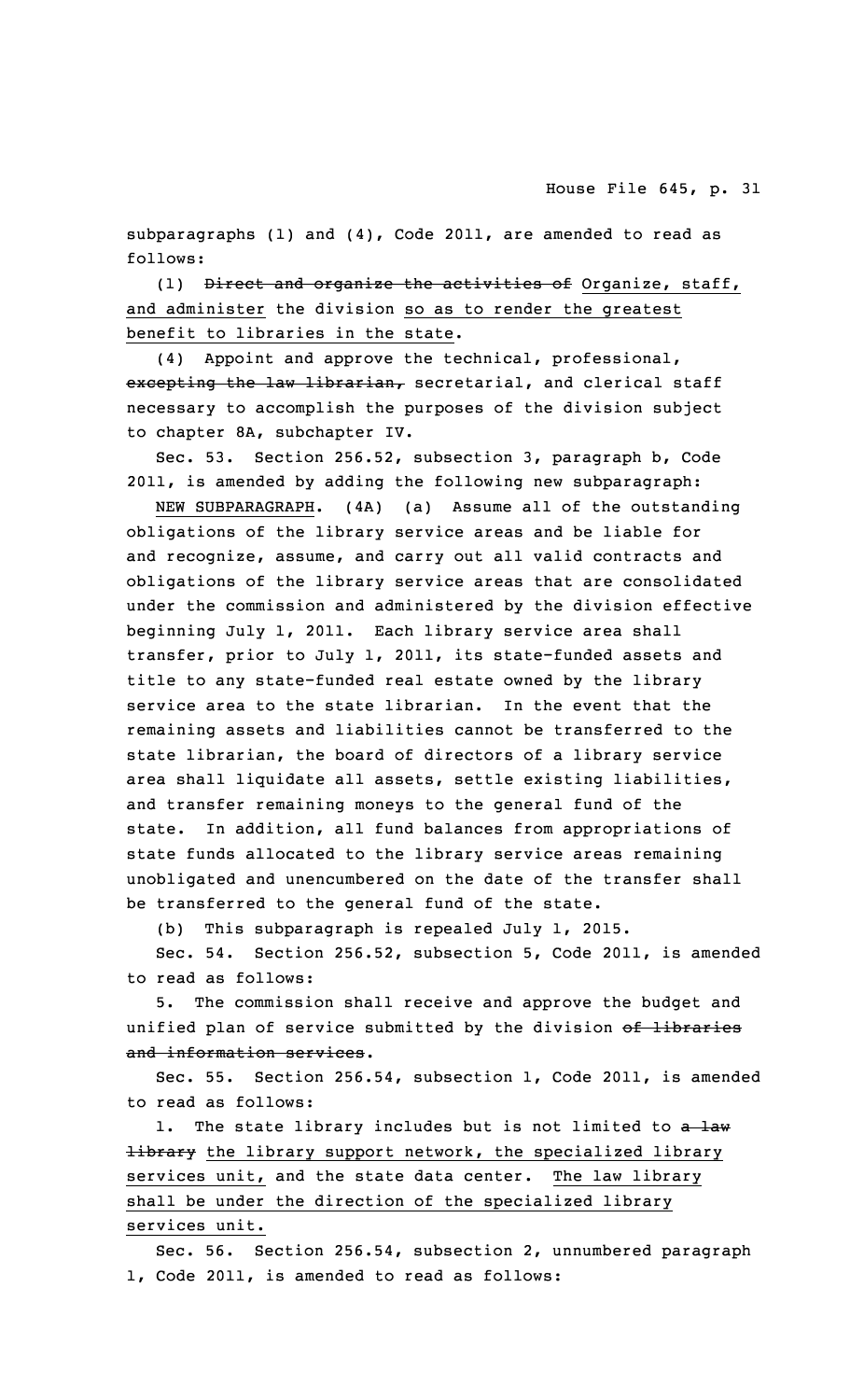The law library shall be administered by <sup>a</sup> law librarian appointed by the director state librarian subject to chapter 8A, subchapter IV, who shall do all of the following:

Sec. 57. Section 256.55, unnumbered paragraph 1, Code 2011, is amended to read as follows:

A state data center is established in the department of education division. The state data center shall be administered by the state data center coordinator, who shall do all of the following:

Sec. 58. NEW SECTION. **256.58 Library support network.**

1. <sup>A</sup> library support network is established in the division to offer services and programs for libraries, including but not limited to individualized, locally delivered consulting and training, and to facilitate resource sharing and innovation through the use of technology, administer enrich Iowa programs, advocate for libraries, promote excellence and innovation in library services, encourage governmental subdivisions to provide local financial support for local libraries, and ensure the consistent availability of quality service to all libraries throughout the state, regardless of location or size.

2. The organizational structure to deliver library support network services shall include district offices. The district offices shall serve as <sup>a</sup> basis for providing field services to local libraries in the counties comprising the district. The division shall determine which counties are served by each district office. The number of district offices established to provide services pursuant to this section shall be six.

Sec. 59. NEW SECTION. **256.59 Specialized library services.**

The specialized library services unit is established in the division to provide information services to the three branches of state government and to offer focused information services to the general public in the areas of Iowa law, Iowa state documents, and Iowa history and culture.

Sec. 60. NEW SECTION. **256.62 Library services advisory panel.**

1. The state librarian shall convene <sup>a</sup> library services advisory panel to advise and recommend to the commission and the division evidence-based best practices, to assist the commission and division to determine service priorities and launch programs, articulate the needs and interests of Iowa librarians, and share research and professional development information.

2. The library services advisory panel shall consist of no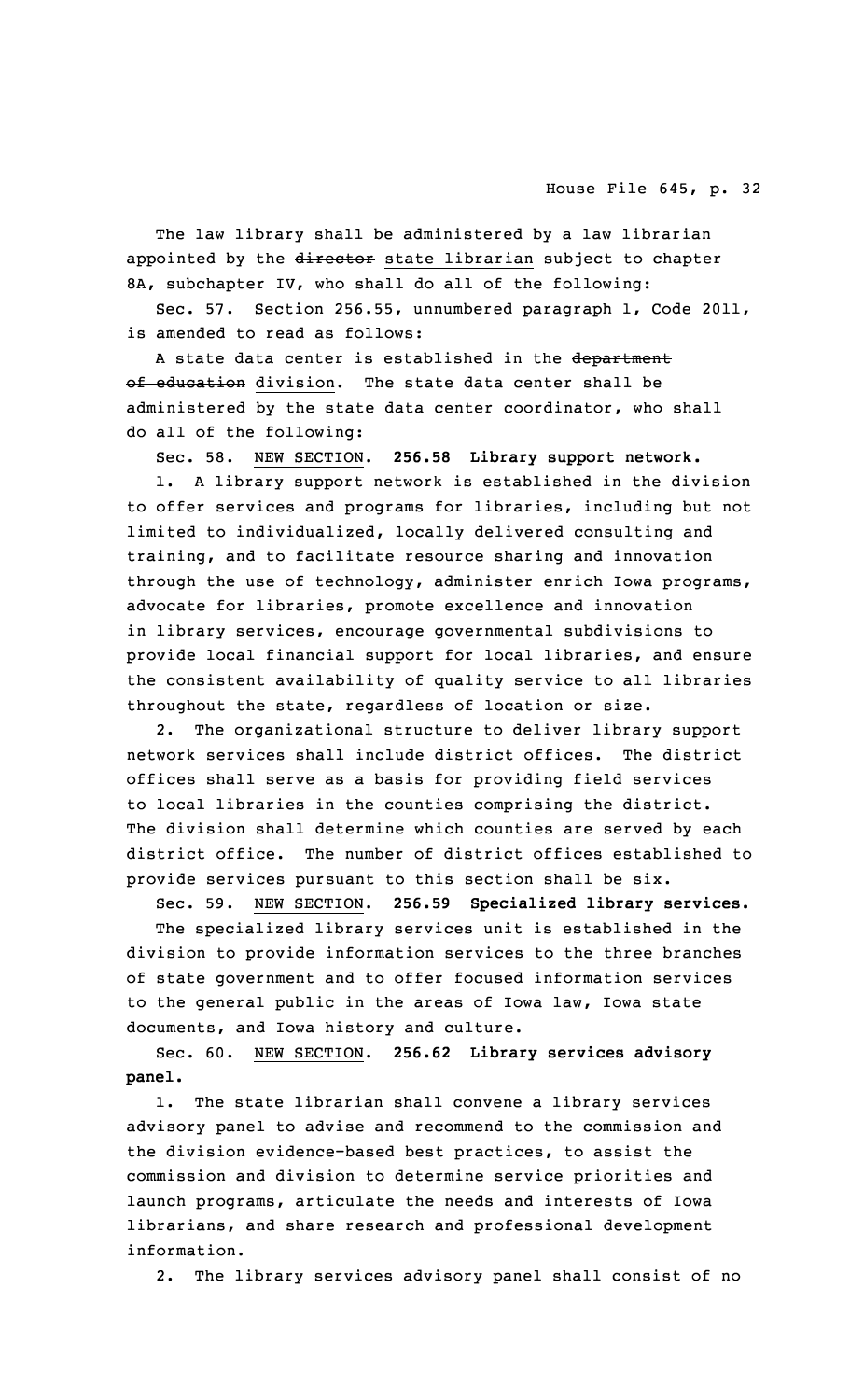fewer than eleven members representing libraries of all sizes and types, and various population levels and geographic regions of the state. <sup>A</sup> simple majority of the members appointed shall be appointed by the executive board of the Iowa library association and the remaining members shall be appointed by the state librarian. Terms of members shall begin and end as provided in section 69.19. Any vacancy shall be filled in the same manner as regular appointments are made for the unexpired portion of the regular term. Members shall serve four-year terms which are staggered at the discretion of the state librarian. <sup>A</sup> member is eligible for reappointment for three successive terms. The members shall elect <sup>a</sup> chairperson annually.

3. The library services advisory panel shall meet at least twice annually and shall submit its recommendations in <sup>a</sup> report to the commission and the state librarian at least once annually. The report shall be timely submitted to allow for consideration of the recommendations prior to program planning and budgeting for the following fiscal year.

4. Members of the library services advisory panel shall receive actual and necessary expenses incurred in the performance of their duties. Expenses shall be paid from funds appropriated to the department for purposes of the division.

Sec. 61. Section 256.70, unnumbered paragraph 1, Code 2011, is amended to read as follows:

The division of <del>libraries and information</del> library services of the department of education is hereby authorized to enter into interstate library compacts on behalf of the state of Iowa with any state bordering on Iowa which legally joins therein in substantially the following form and the contracting states agree that:

Sec. 62. Section 256.71, Code 2011, is amended to read as follows:

**256.71 Administrator.**

The administrator of the division of libraries and information library services shall be the compact administrator. The compact administrator shall receive copies of all agreements entered into by the state or its political subdivisions and other states or political subdivisions; consult with, advise and aid such governmental units in the formulation of such agreements; make such recommendations to the governor, legislature, governmental agencies and units as the administrator deems desirable to effectuate the purposes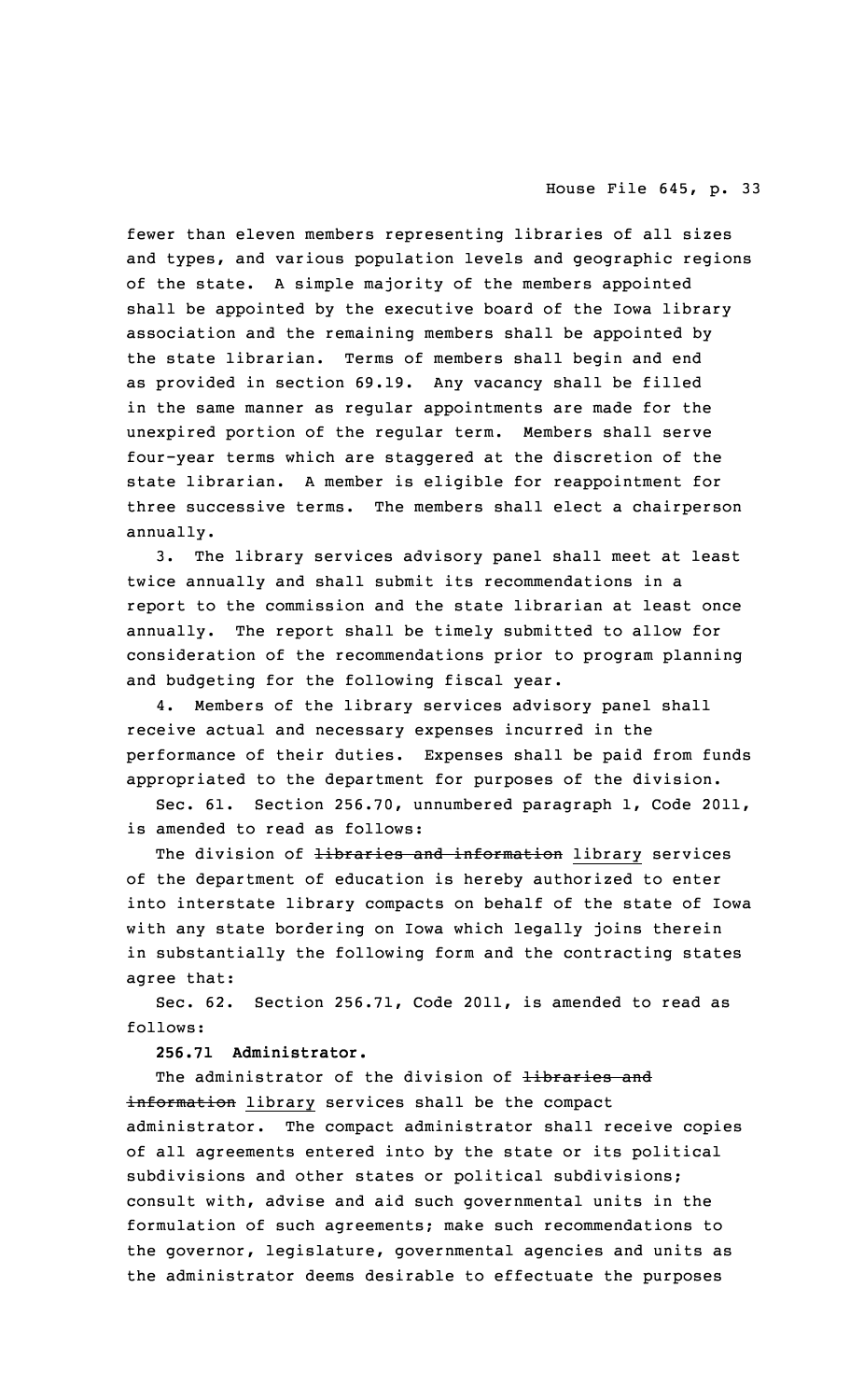of this compact and consult and eo-operate cooperate with the compact administrators of other party states.

Sec. 63. Section 273.2, subsection 4, Code 2011, is amended to read as follows:

4. The area education agency board shall provide for special education services and media services for the local school districts in the area and shall encourage and assist school districts in the area to establish programs for gifted and talented children. The board shall assist in facilitating interlibrary loans of materials between school districts and other libraries. Each area education agency shall include as <sup>a</sup> member of its media center advisory committee <sup>a</sup> library service area trustee or library service area staff member, who is appointed to the committee by the commission of libraries.

Sec. 64. Section 669.2, subsection 5, Code 2011, is amended to read as follows:

5. *"State agency"* includes all executive departments, agencies, boards, bureaus, and commissions of the state of Iowa, and corporations whose primary function is to act as, and while acting as, instrumentalities or agencies of the state of Iowa, whether or not authorized to sue and be sued in their own names. This definition does not include <sup>a</sup> contractor with the state of Iowa. Soil and water conservation districts as defined in section 161A.3, subsection 6, and judicial district departments of correctional services as established in section 905.2, and library service area boards of trustees as established in chapter 256 are state agencies for purposes of this chapter.

Sec. 65. Section 904.601, unnumbered paragraph 1, Code 2011, is amended to read as follows:

The director shall keep the following record of every person committed to any of the department's institutions: Name, residence, sex, age, place of birth, occupation, civil condition, date of entrance or commitment, date of discharge, whether <sup>a</sup> discharge is final, condition of the person when discharged, the name of the institutions from which and to which the person has been transferred, and if the person is dead, the date and cause of death. The director may permit the division of Hibraries and information library services of the department of education and the historical division of the department of cultural affairs to copy or reproduce by any photographic, photostatic, microfilm, microcard, or other process which accurately reproduces in <sup>a</sup> durable medium and to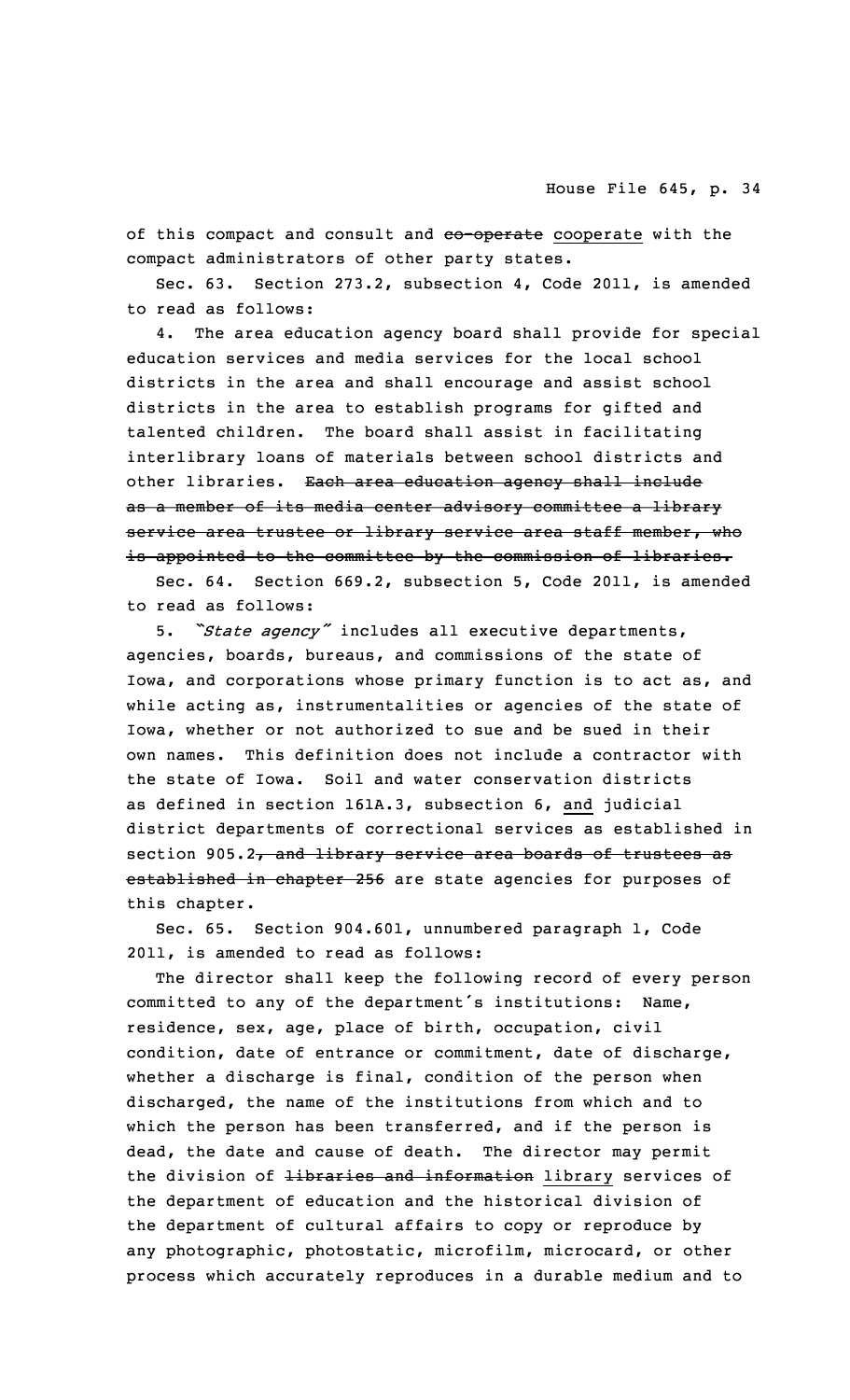destroy in the manner described by law the records of inmates required by this paragraph.

Sec. 66. REPEAL. Sections 256.60, 256.61, 256.66 through 256.68, Code 2011, are repealed.

Sec. 67. TRANSITION PROVISION. <sup>A</sup> governor's appointee serving on the state commission of libraries on the effective date of this Act shall continue to serve as <sup>a</sup> member of the commission until the appointee's term expires.

Sec. 68. LIBRARY SERVICE AREA EMPLOYEES —— LENGTH OF SERVICE —— TRANSFER OF PERSONNEL RECORDS.

1. The length of service of <sup>a</sup> permanent employee of <sup>a</sup> library service area who is employed by <sup>a</sup> library service area on June 30, 2011, and who is hired by the division of library services on or after July 1, 2011, shall be prorated and credited as state employment service for purposes of vacation and sick leave accrual.

2. The area administrator of each library service area shall submit to the division of library services the personnel records of each permanent full-time employee of the library service area by July 1, 2011.

Sec. 69. EFFECTIVE UPON ENACTMENT AND RETROACTIVE APPLICABILITY. The section of this division of this Act enacting section 256.52, subsection 3, paragraph "b", subparagraph (4A), being deemed of immediate importance, takes effect upon enactment, and if approved by the governor on or after July 1, 2011, shall apply retroactively to June 30, 2011.

DIVISION IV

PATHWAYS FOR ACADEMIC CAREER AND EMPLOYMENT PROGRAM Sec. 70. Section 260C.18A, subsection 2, Code 2011, is amended by adding the following new paragraphs:

NEW PARAGRAPH. *g.* Development and implementation of pathways for academic career and employment programs under chapter 260H.

NEW PARAGRAPH. *h.* Development and implementation of programs for the gap tuition assistance program under chapter 260I.

NEW PARAGRAPH. *i.* Entrepreneurial education, small business assistance, and business incubators.

Sec. 71. NEW SECTION. **260H.1 Title.**

This chapter shall be known and may be cited as the *"Pathways for Academic Career and Employment Act"*.

Sec. 72. NEW SECTION. **260H.2 Pathways for academic career and employment program.**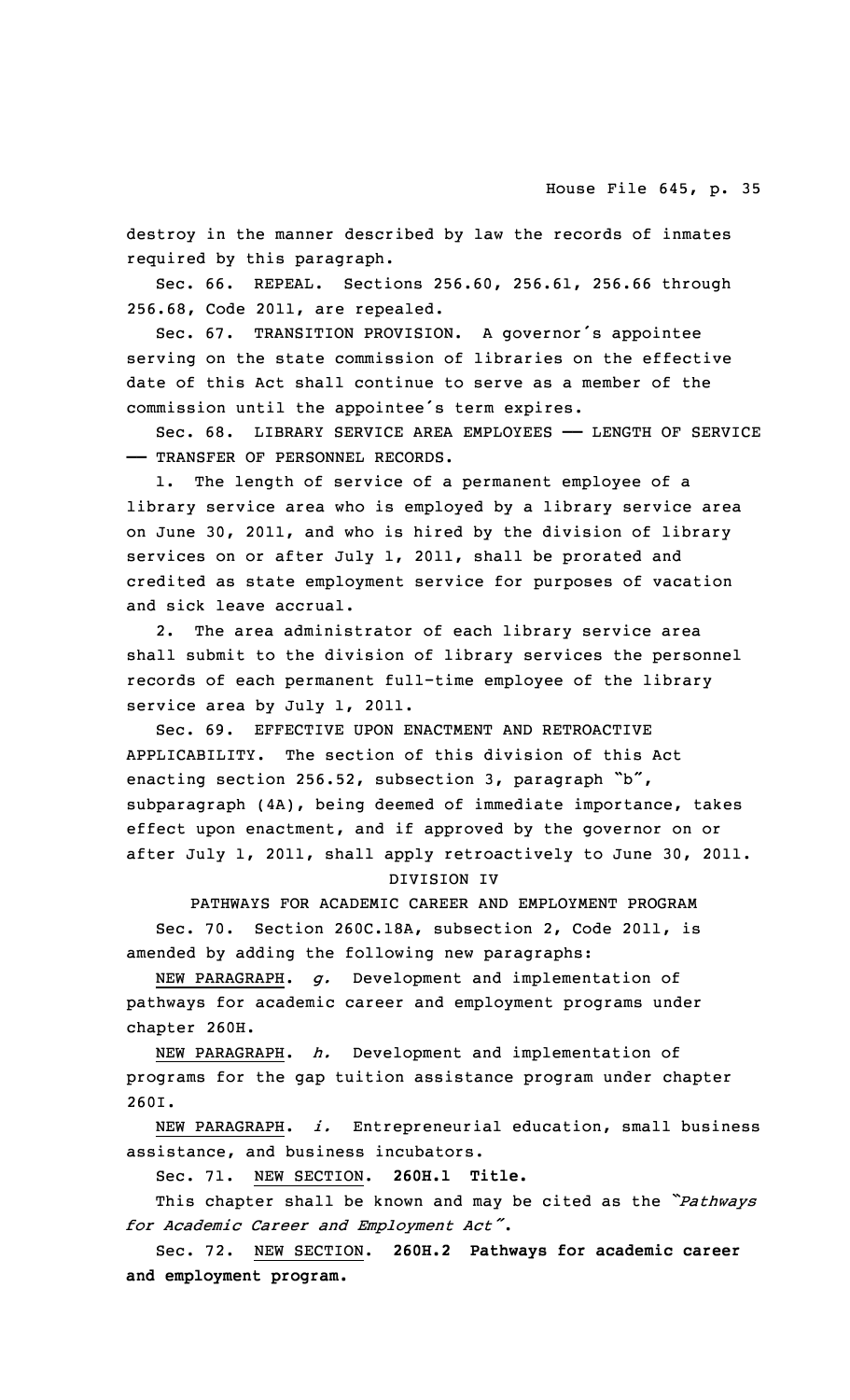<sup>A</sup> pathways for academic career and employment program is established to provide funding to community colleges for the development of projects in coordination with the department of economic development, the department of education, Iowa workforce development, regional advisory boards established pursuant to section 84A.4, and community partners to implement <sup>a</sup> simplified, streamlined, and comprehensive process, along with customized support services, to enable eligible participants to acquire effective academic and employment training to secure gainful, quality, in-state employment.

Sec. 73. NEW SECTION. **260H.3 Eligibility criteria.**

1. Projects eligible for funding for the pathways for academic career and employment program shall be projects that further the ability of members of target populations to secure gainful, quality employment. For the purposes of this chapter, *"target population"* includes:

*a.* Persons deemed low skilled for the purposes of attaining gainful, quality, in-state employment.

*b.* Persons earning incomes at or below two hundred percent of the federal poverty level as defined by the most recently revised poverty income guidelines published by the United States department of health and human services.

*c.* Unemployed persons.

*d.* Underemployed persons.

*e.* Dislocated workers, including workers eligible for services and benefits under the federal Trade Adjustment Act of 2002, Pub. L. No. 107-210, as determined by the department of workforce development and the federal internal revenue service.

Projects eligible for funding for the pathways for academic career and employment program shall be projects that further partnerships that link the community colleges to industry and nonprofit organizations and projects that further program outcomes as provided in section 260H.4.

Sec. 74. NEW SECTION. **260H.4 Program outcomes.**

Projects eligible for funding for the pathways for academic career and employment program shall be programs which further the following program outcomes:

1. Enabling the target populations to:

*a.* Acquire and demonstrate competency in basic skills.

*b.* Acquire and demonstrate competency in <sup>a</sup> specified technical field.

*c.* Complete <sup>a</sup> specified level of postsecondary education.

*d.* Earn <sup>a</sup> national career readiness certificate.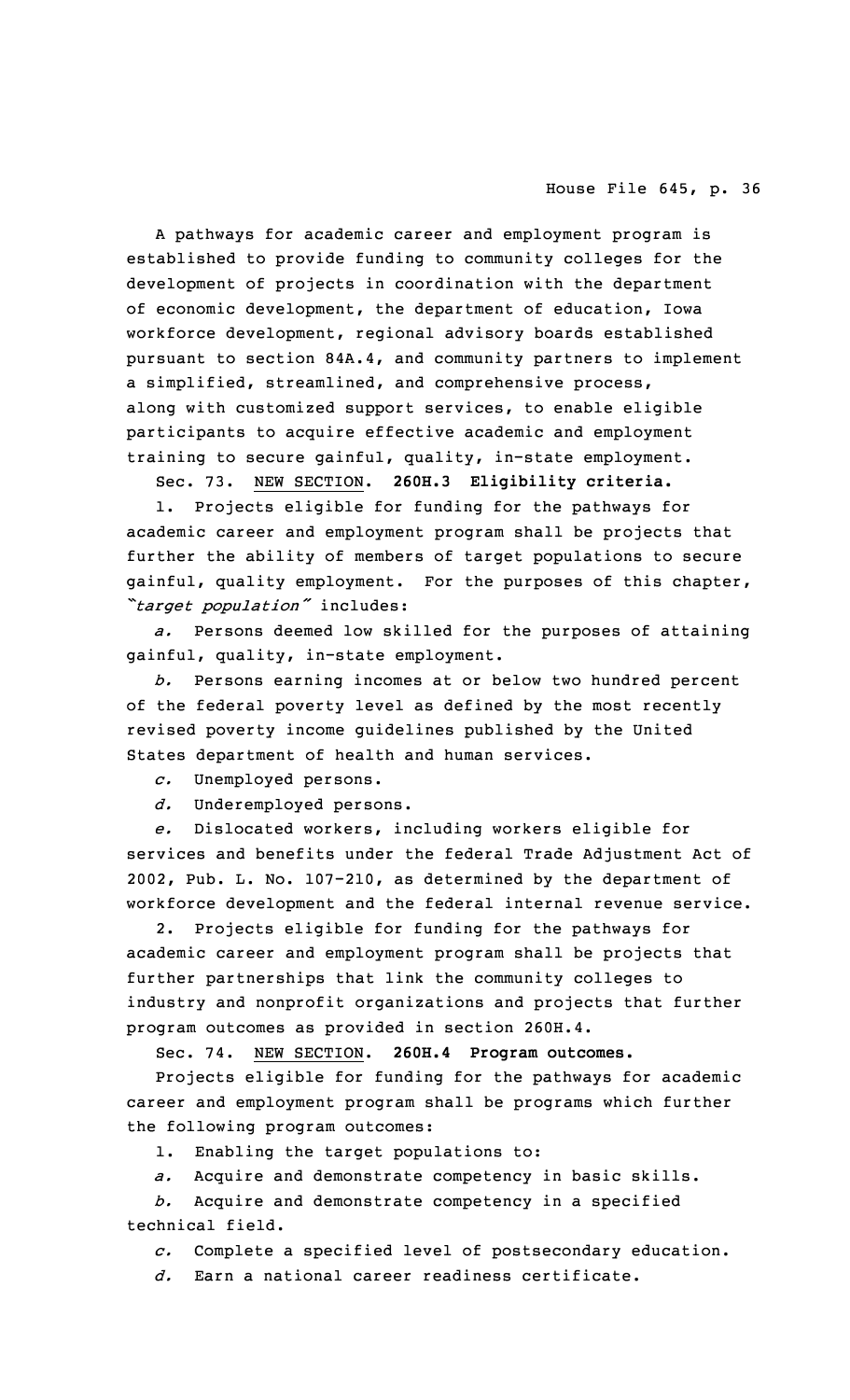*e.* Obtain employer-validated credentials.

*f.* Secure gainful employment in high-quality, local jobs.

2. Satisfaction of economic and employment goals including but not limited to:

*a.* Economic and workforce development requirements in each region served by the community colleges as defined by regional advisory boards established pursuant to section 84A.4.

*b.* Needs of industry partners in areas including but not limited to:

(1) Information technology.

- (2) Health care.
- (3) Advanced manufacturing.

(4) Transportation and logistics.

*c.* Any other industry designated as in-demand by <sup>a</sup> regional advisory board established pursuant to section 84A.4.

Sec. 75. NEW SECTION. **260H.5 Program component requirements.**

Program components of <sup>a</sup> pathways for academic career and employment project implemented at <sup>a</sup> community college shall:

Include measurable and effective recruitment, assessment, and referral activities designed for the target populations.

2. Integrate basics skills and work-readiness training with occupational skills training.

3. Combine customized supportive and case management services with training services to help participants overcome barriers to employment.

4. Provide training services at times, locations, and through multiple, flexible modalities that are easily understood and readily accessible to the target populations. Such modalities shall support timeless entry, individualized learning, and flexible scheduling, and may include online remediation, learning lab and cohort learning communities, tutoring, and modularization.

Sec. 76. NEW SECTION. **260H.6 Pipeline program.**

Each community college receiving funding for the pathways for academic career and employment program shall develop <sup>a</sup> pipeline program in order to better serve the academic, training, and employment needs of the target populations. <sup>A</sup> pipeline program shall have the following goals:

1. To strengthen partnerships with community-based organizations and industry representatives.

2. To improve and simplify the identification, recruitment,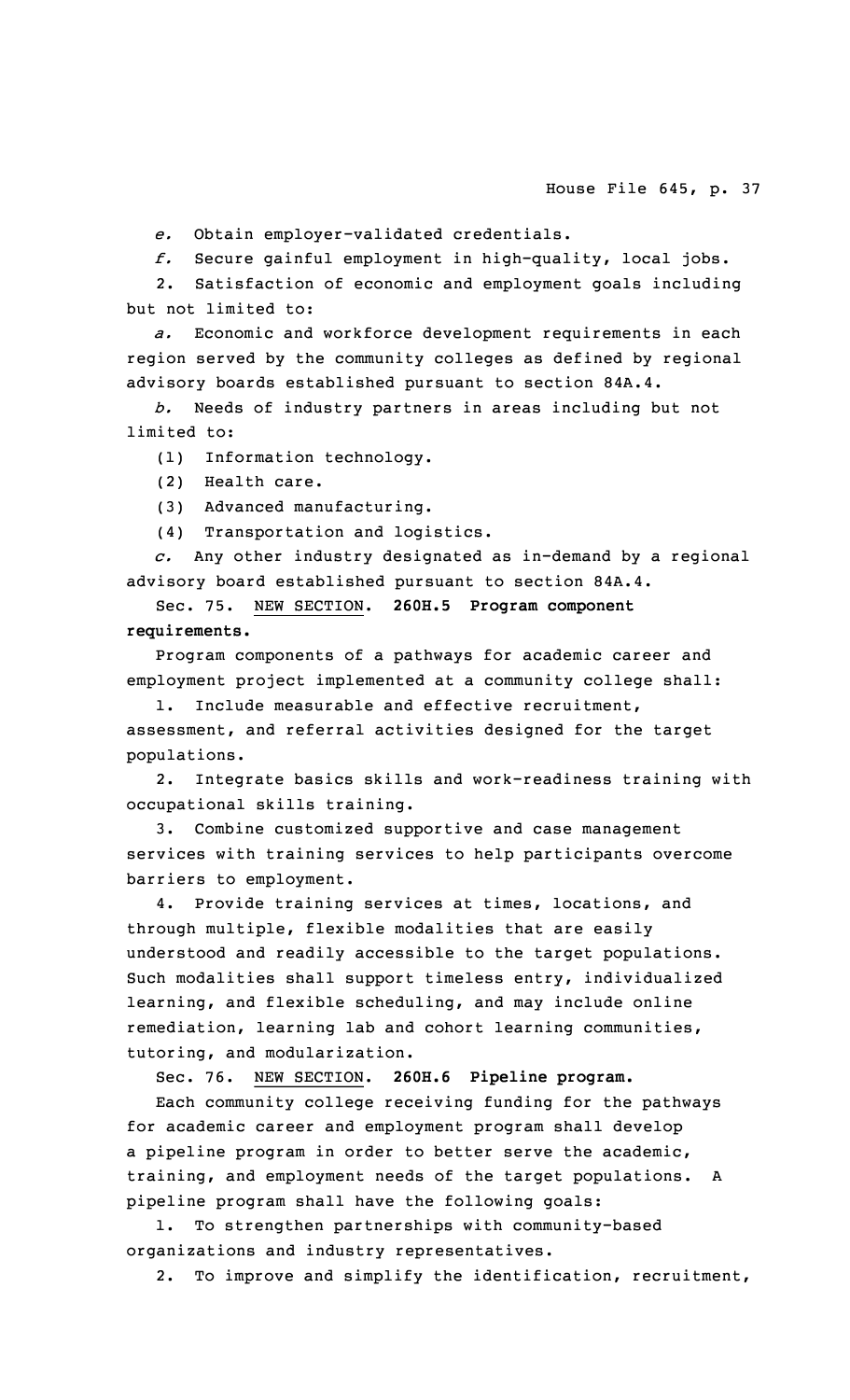and assessment of qualified participants.

3. To conduct and manage an outreach, recruitment, and intake process, along with accompanying support services, reflecting sensitivity to the time and financial constraints and remediation needs of the target populations.

4. To conduct orientations for qualified participants to describe regional labor market opportunities, employer partners, and program requirements and expectations.

5. To describe the concepts of the project implemented with funds from the pathways for academic career and employment program and the embedded educational and support resources available through such project.

6. To outline the basic skills participants will learn and describe the credentials participants will earn.

7. To describe success milestones and ways in which temporal and instructional barriers have been minimized or eliminated.

8. To review how individualized and customized service strategies for participants will be developed and provided.

Sec. 77. NEW SECTION. **260H.7 Career pathways and bridge curriculum development program.**

Each community college receiving funding for the pathways for academic career and employment program shall develop <sup>a</sup> career pathways and bridge curriculum development program in order to better serve the academic, training, and employment needs of the target populations. <sup>A</sup> career pathways and bridge curriculum development program shall have the following goals:

1. The articulation of courses and modules, the mapping of programs within career pathways, and establishment of bridges between credit and noncredit programs.

2. The integration and contextualization of basic skills education and skills training. This process shall provide for seamless progressions between adult basic education and general education development programs and continuing education and credit certificate, diploma, and degree programs.

The development of career pathways that support the attainment of industry-recognized credentials, diplomas, and degrees through stackable, modularized program delivery.

Sec. 78. NEW SECTION. **260H.8 Rules.**

The department of education, in consultation with the community colleges, the department of economic development, and Iowa workforce development, shall adopt rules pursuant to chapter 17A and this chapter to implement the provisions of this chapter. Regional advisory boards established pursuant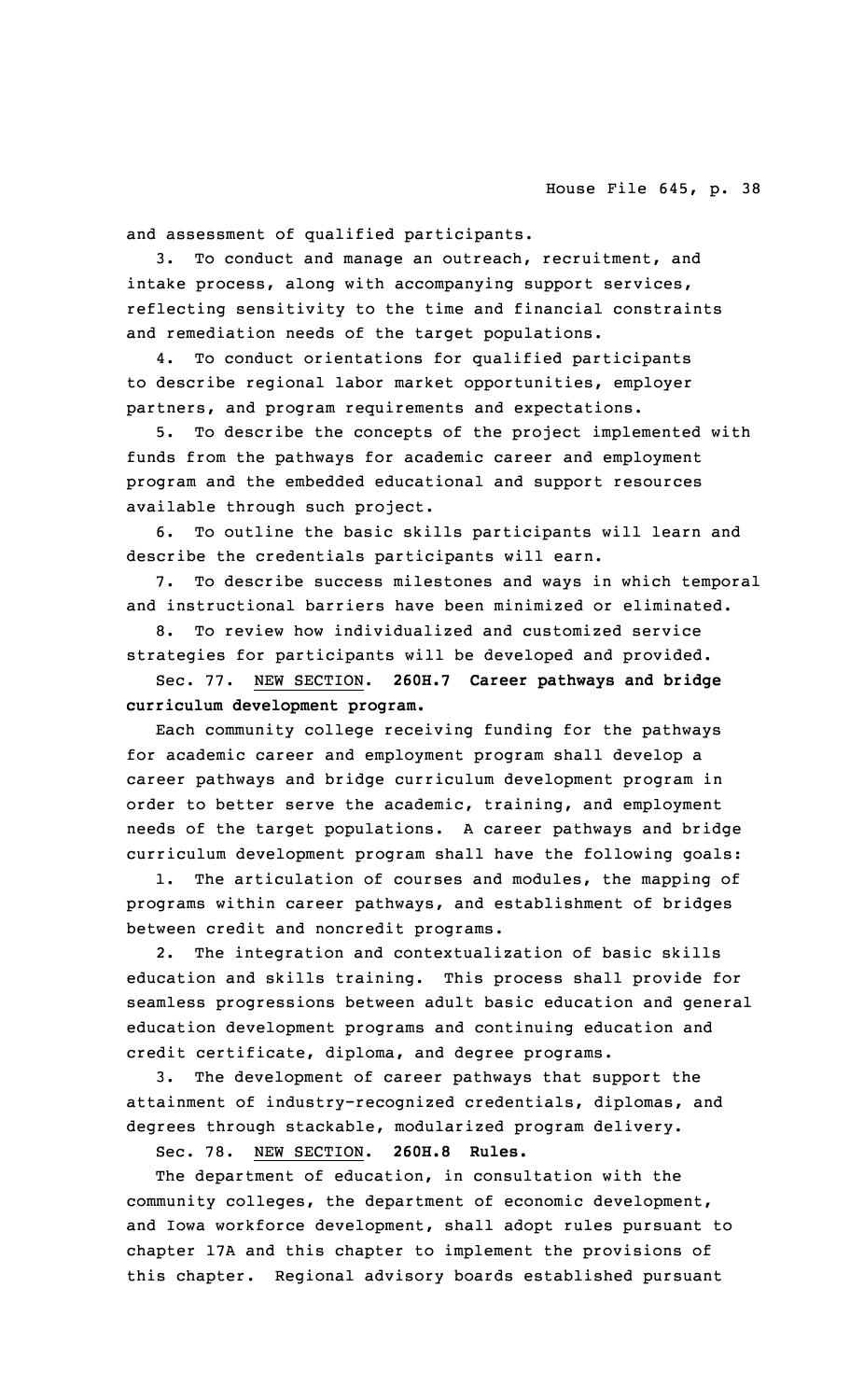to section 84A.4 shall be consulted in the development and implementation of rules to be adopted pursuant to this chapter.

Sec. 79. NEW SECTION. **260I.1 Title.**

This chapter shall be known and may be cited as the *"Gap Tuition Assistance Act"*.

Sec. 80. NEW SECTION. **260I.2 Gap tuition assistance program.**

<sup>A</sup> gap tuition assistance program is established to provide funding to community colleges for need-based tuition assistance to applicants to enable completion of continuing education certificate training programs for in-demand occupations.

Sec. 81. NEW SECTION. **260I.3 Applicants for tuition assistance —— eligibility criteria.**

1. The department of education, in consultation with the department of economic development, shall adopt rules pursuant to this chapter defining eligibility criteria for persons applying to receive tuition assistance under this chapter.

2. Eligibility for tuition assistance under this chapter shall be based on financial need. Criteria to be assessed in determining financial need shall include but is not limited to:

*a.* The applicant's family income for the twelve months prior to the date of application.

*b.* The applicant's family size.

*c.* The applicant's county of residence.

3. *a.* An applicant for tuition assistance under this chapter must have <sup>a</sup> demonstrated capacity to achieve the following outcomes:

(1) The ability to complete an eligible certificate program.

(2) The ability to enter <sup>a</sup> postsecondary certificate, diploma, or degree program for credit.

(3) The ability to gain full-time employment.

(4) The ability to maintain full-time employment over time.

*b.* The community college receiving the application shall only approve an applicant for tuition assistance under this chapter if the community college determines the applicant has <sup>a</sup> strong likelihood of achieving the outcomes described in paragraph *"a"* after considering factors including but not limited to:

(1) Barriers that may prevent an applicant from completing the certificate program.

(2) Barriers that may prevent an applicant from gaining employment in an in-demand occupation.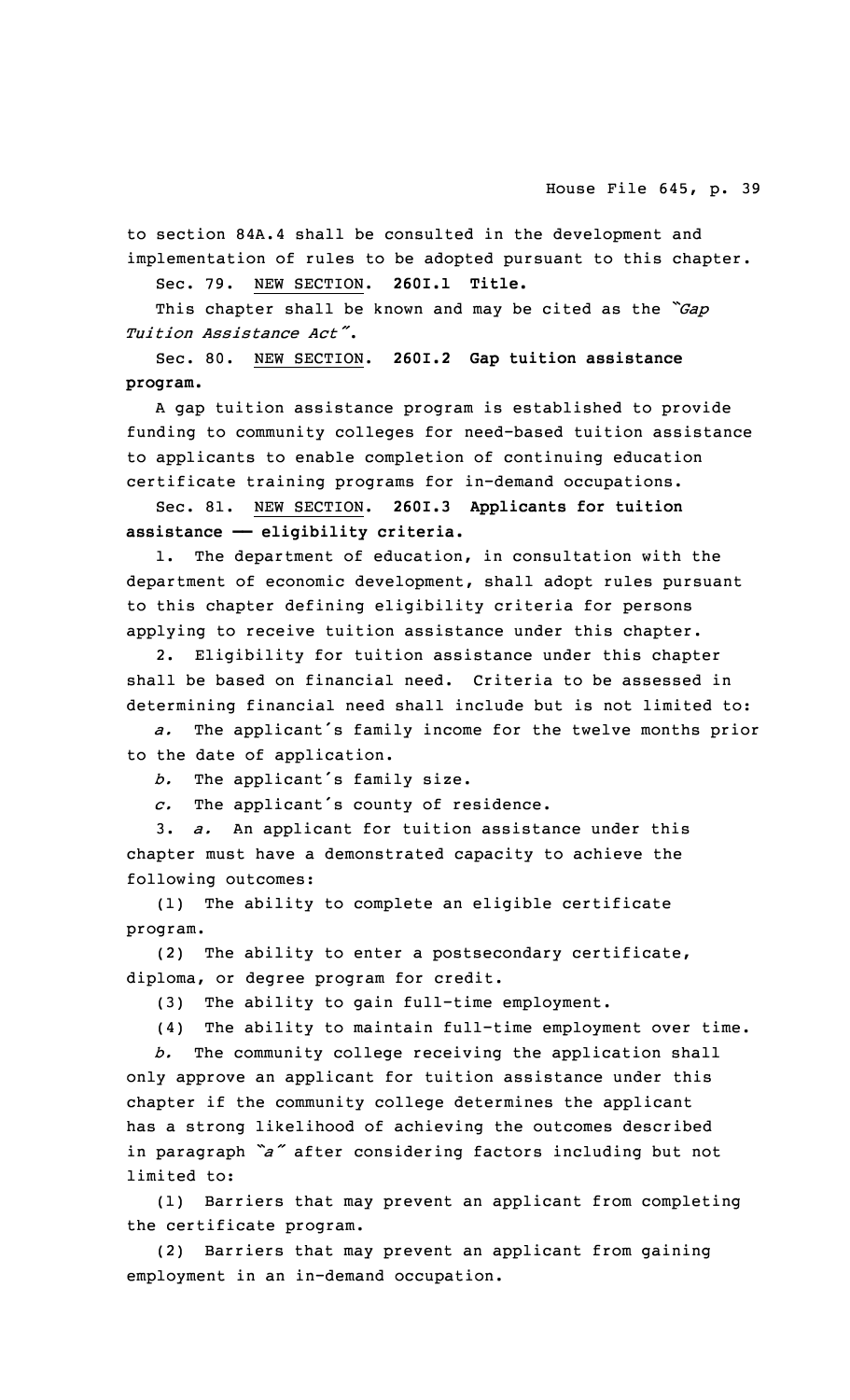4. Applicants may be found eligible for partial or total tuition assistance.

5. Tuition assistance shall not be approved when the community college receiving the application determines that funding for an applicant's participation in an eligible certificate program is available from any other public or private funding source.

Sec. 82. NEW SECTION. **260I.4 Applicants for tuition assistance —— additional provisions.**

1. An applicant for tuition assistance under this chapter shall provide to the community college receiving the application documentation of all sources of income.

2. Only an applicant eligible to work in the United States shall be approved for tuition assistance under this chapter.

3. An application shall be valid for six months from the date of signature on the application.

4. <sup>A</sup> person shall not be approved for tuition assistance under this chapter for more than one eligible certificate program.

5. Eligibility for tuition assistance under this chapter shall not be construed to guarantee enrollment in any community college certificate program.

6. Eligibility for tuition assistance under this chapter shall be limited to persons earning incomes at or below two hundred percent of the federal poverty level as defined by the most recently revised poverty income guidelines published by the United States department of health and human services.

Sec. 83. NEW SECTION. **260I.5 Eligible costs.**

Costs of <sup>a</sup> certificate program eligible for coverage by tuition assistance shall include but are not limited to:

1. Tuition.

2. Direct training costs.

3. Required books and equipment.

4. Fees including but not limited to fees for industry testing services and background check testing services.

Sec. 84. NEW SECTION. **260I.6 Eligible certificate programs.** For the purposes of this chapter, *"eligible certificate program"* means <sup>a</sup> program meeting all of the following criteria:

The program is not offered for credit, but is aligned with <sup>a</sup> certificate, diploma, or degree for credit, and does any of the following:

*a.* Offers <sup>a</sup> state, national, or locally recognized certificate.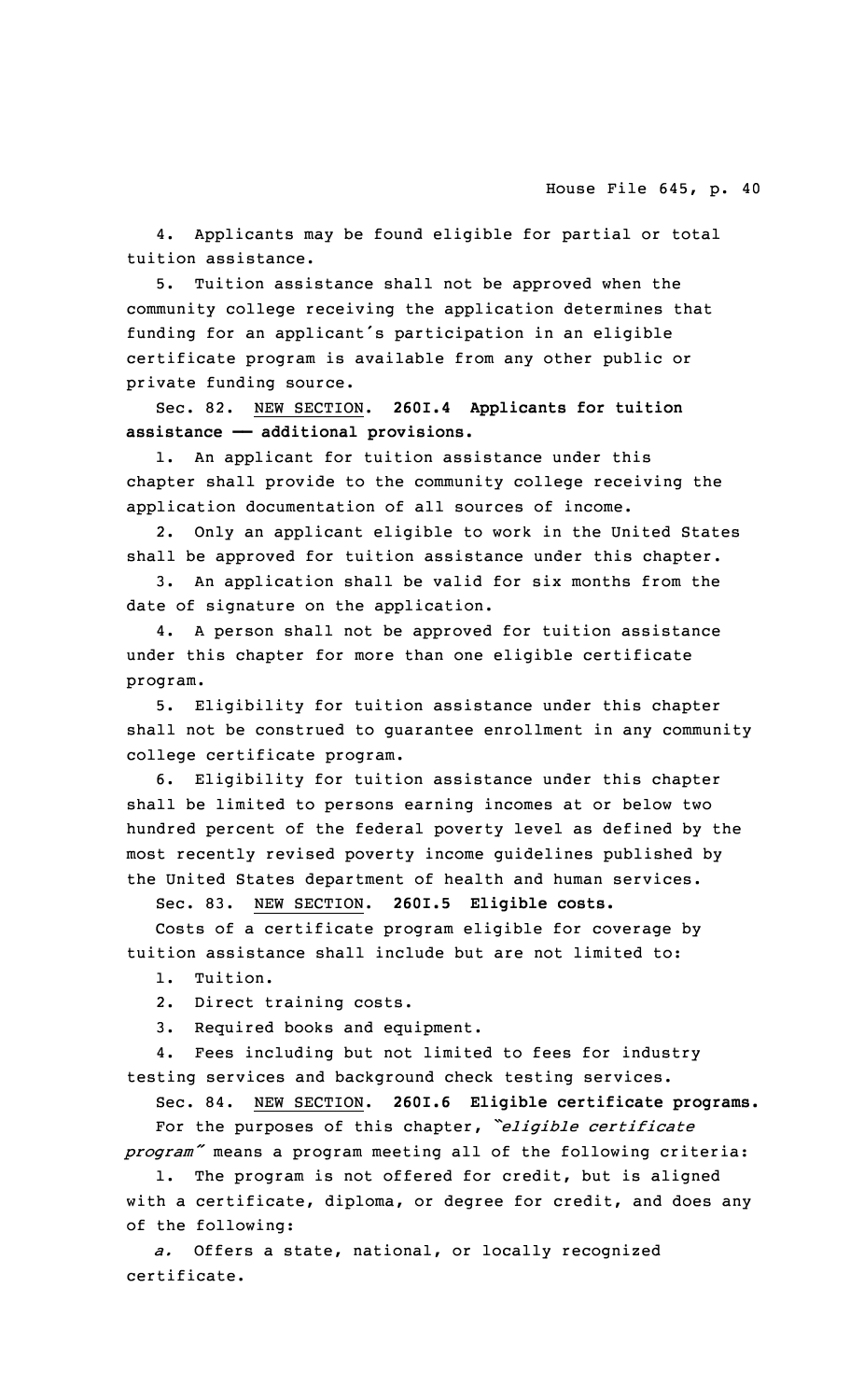*b.* Offers preparation for <sup>a</sup> professional examination or licensure.

*c.* Provides endorsement for an existing credential or license.

*d.* Represents recognized skill standards defined by an industrial sector.

*e.* Offers <sup>a</sup> similar credential or training.

2. The program offers training or <sup>a</sup> credential in an in-demand occupation. For the purposes of this chapter, *"in-demand occupation"* includes occupations in the following industries:

*a.* Information technology.

*b.* Health care.

*c.* Advanced manufacturing.

*d.* Transportation and logistics.

*e.* Any other industry designated as in-demand by <sup>a</sup> regional advisory board established pursuant to section 84A.4.

Sec. 85. NEW SECTION. **260I.7 Initial assessment.**

An applicant for tuition assistance under this chapter shall complete an initial assessment administered by the community college receiving the application to determine the applicant's readiness to complete an eligible certificate program. The assessment shall include assessments for completion of <sup>a</sup> national career readiness certificate, including the areas of reading for information, applied mathematics, and locating information. An applicant must achieve <sup>a</sup> bronze-level certificate or the minimum score required for an eligible certificate program, whichever is higher, in order to be approved for tuition assistance. An applicant shall complete any additional assessments and occupational research required by an eligible certificate program.

Sec. 86. NEW SECTION. **260I.8 Program interview.**

An applicant for tuition assistance under this chapter shall meet with <sup>a</sup> member of the staff for an eligible certificate program offered by the community college receiving the application. The staff member shall discuss the relevant industry, any applicable occupational research, and any applicable training relating to the eligible certificate program. The discussion shall include an evaluation of the applicant's capabilities, needs, family situation, work history, educational background, attitude and motivation, employment skills, vocational potential, and employment barriers. The discussion shall also include potential start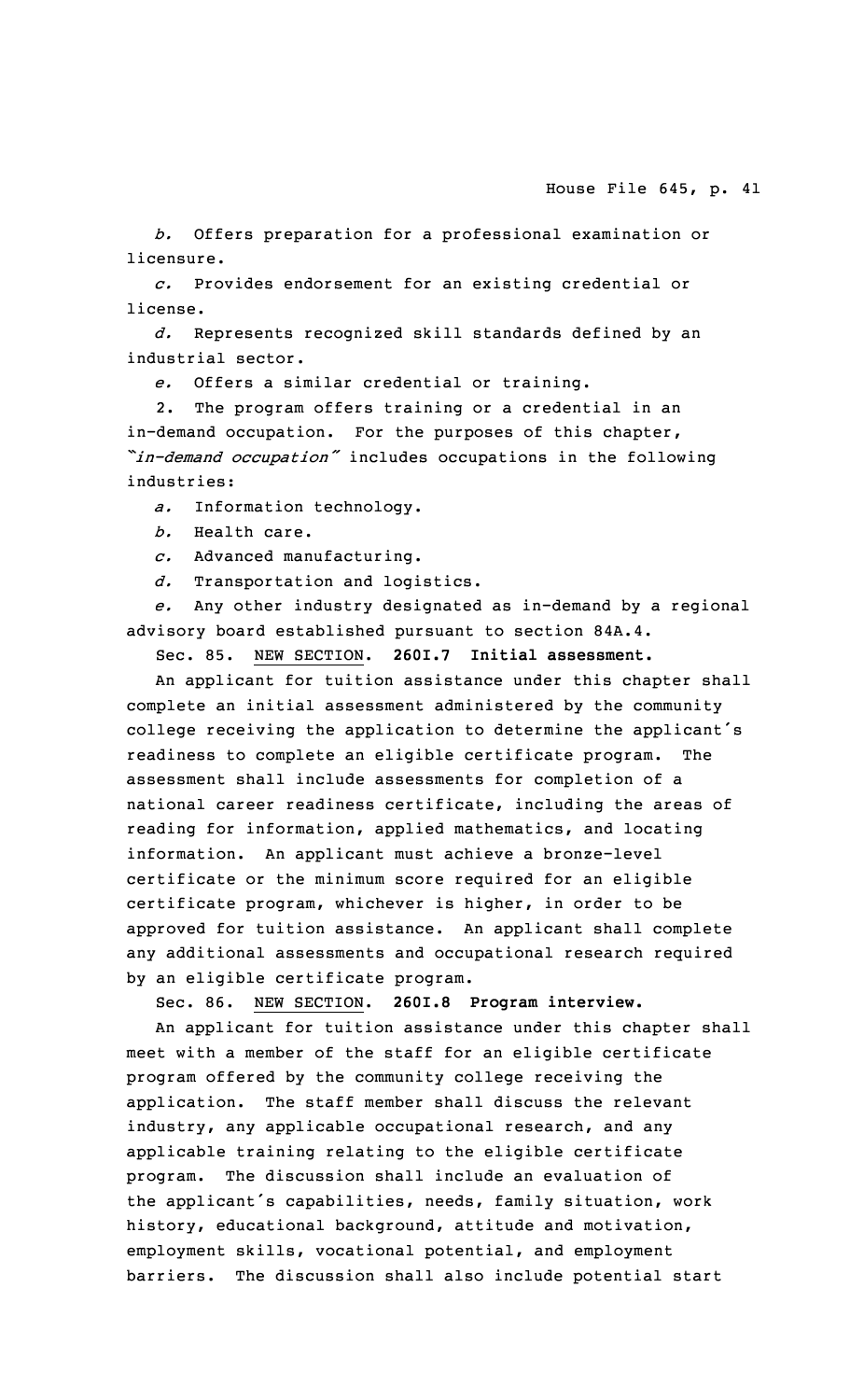dates, support needs, and other requirements for an eligible certificate program.

Sec. 87. NEW SECTION. **260I.9 Participation requirements.**

1. <sup>A</sup> participant in an eligible certificate program who receives tuition assistance pursuant to this chapter shall do all of the following:

*a.* Maintain regular contact with staff members for the certificate program to document the applicant's progress in the program.

*b.* Sign <sup>a</sup> release form to provide relevant information to community college faculty or case managers.

*c.* Discuss with staff members for the certificate program any issues that may impact the participant's ability to complete the certificate program, obtain employment, and maintain employment over time.

*d.* Attend all required courses regularly.

*e.* Meet with staff members for the certificate program to develop <sup>a</sup> job search plan.

2. <sup>A</sup> community college may terminate tuition assistance for <sup>a</sup> participant who fails to meet the requirements of this section.

Sec. 88. NEW SECTION. **260I.10 Oversight.**

1. The department of education, in coordination with the community colleges, shall establish <sup>a</sup> steering committee. The steering committee shall determine if the performance measures of the gap tuition assistance program are being met and shall take necessary steps to correct any deficiencies. The steering committee shall meet at least quarterly to evaluate and monitor the performance of the gap tuition assistance program.

2. The department of education, in coordination with the community colleges, shall develop <sup>a</sup> common intake tracking system that shall be implemented consistently by each participating community college.

3. The department of education shall coordinate statewide oversight, evaluation, and reporting efforts for the gap tuition assistance program.

Sec. 89. NEW SECTION. **260I.11 Rules.**

The department of education, in consultation with the department of economic development and the community colleges, shall adopt rules pursuant to chapter 17A and this chapter to implement the provisions of this chapter.

#### DIVISION V

ORGANIZATIONS REPRESENTING SCHOOL BOARDS,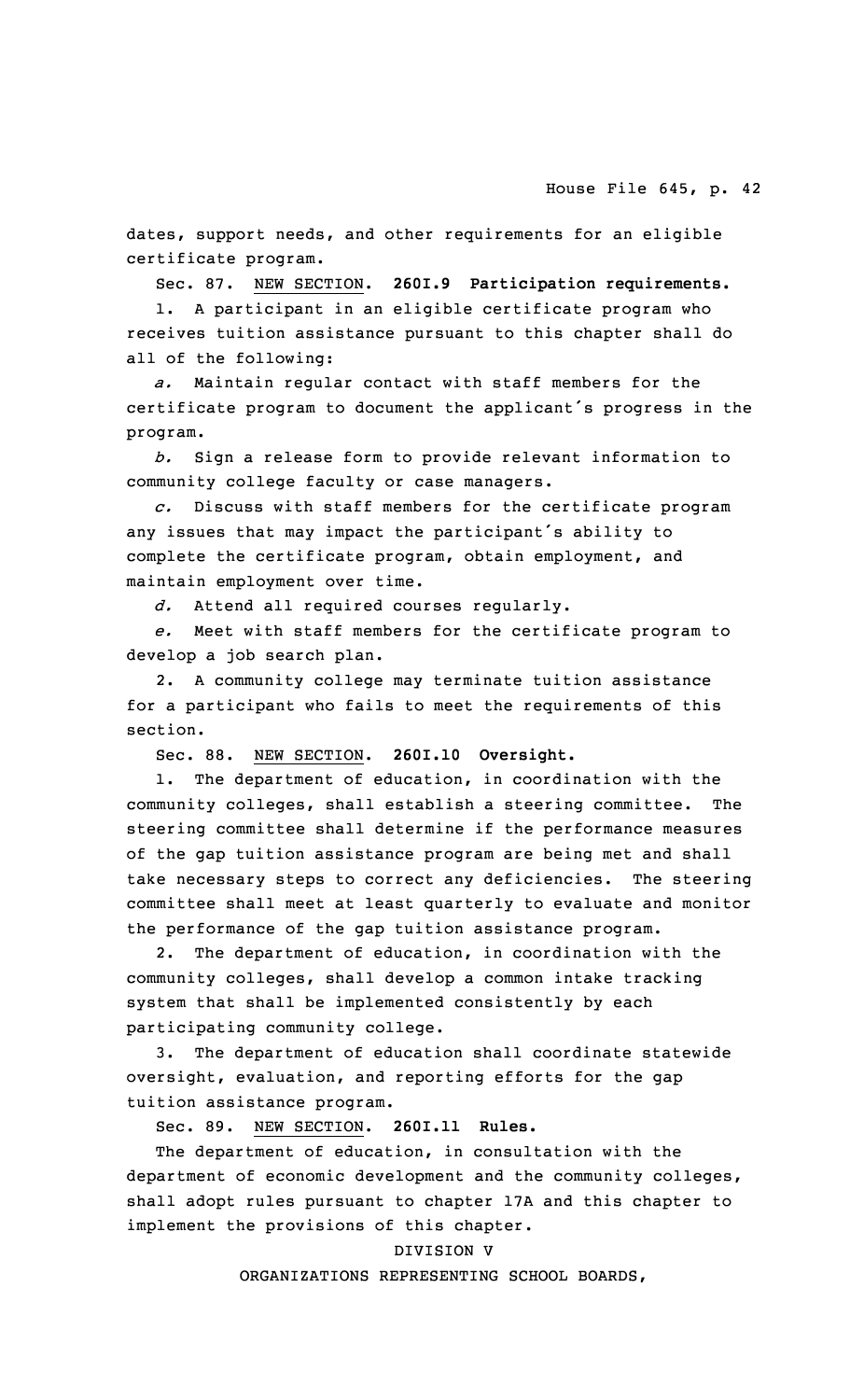# MEMBERS, AND ADMINISTRATORS

Sec. 90. Section 279.38, Code 2011, is amended by striking the section and inserting in lieu thereof the following:

**279.38 Membership in organizations —— requirements.**

1. As used in this section:

*a. "Compensation"* means the same as defined in section 8F.2, subsection 2.

*b. "Organization"* means <sup>a</sup> local, state, regional, or national organization which relates to the functions of the board of directors of <sup>a</sup> school district or to the administrators of <sup>a</sup> school district and to which <sup>a</sup> school board pays monetary fees for products or services or annual dues in accordance with subsection 2. *"Organization"* includes <sup>a</sup> related for-profit or not-for-profit subsidiary of an organization.

2. *a.* The board of directors of <sup>a</sup> school district, the duly elected members of the school board, and designated administrators of school districts may join or participate in organizations, including but not limited to organizations such as the Iowa association of school boards, the urban education network, Iowa school finance information services, and the school administrators of Iowa. The school board may pay out of funds available to the school board reasonable monetary fees for products or services or annual dues for membership of the school board, or <sup>a</sup> board member or administrator, in such an organization. Such an organization that receives fees or dues for membership from <sup>a</sup> school board shall be considered <sup>a</sup> taxpayer-funded organization.

*b.* Each school board that pays monetary fees or annual dues to an organization shall annually report to the local community and to the department of education the amount paid in annual dues, fees, or assessments for products or services received from the organization, and the total amount of any revenue or dividend payments received from the organization. The information shall be submitted to the department electronically in the format specified by the department.

3. The financial condition and transactions of an organization shall be audited as provided in section 11.6. The organization shall establish an audit committee to review the financial condition and transactions of the organization and the report of examination conducted in accordance with this subsection. The auditor conducting an examination in accordance with this subsection shall have full access to the audit committee and to all of the organization's records,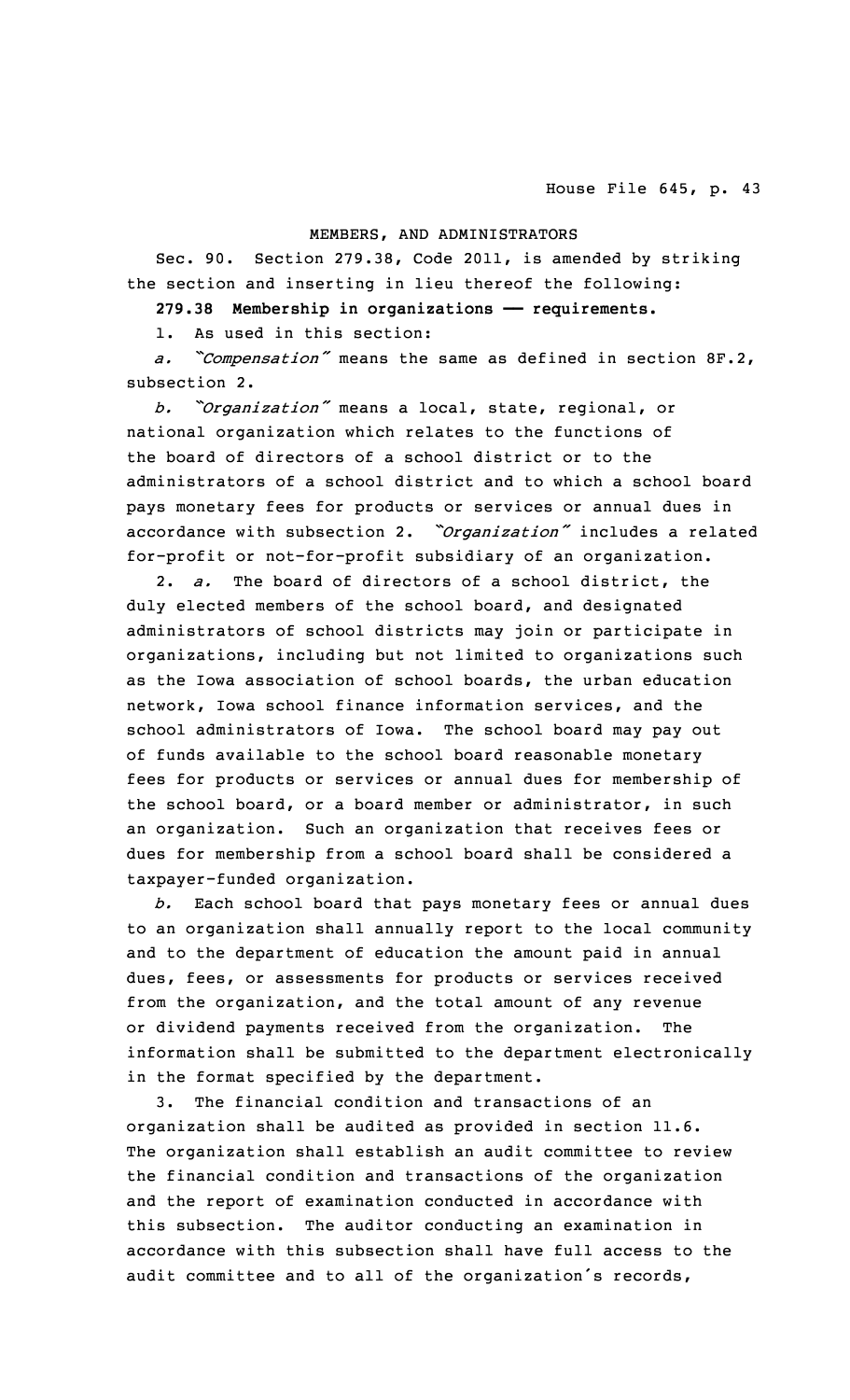reports, audits, tax reports, and all other documents and papers issued or maintained by the organization.

4. An organization shall do all of the following:

*a.* Publish annually on its internet site, and in <sup>a</sup> report submitted annually to the department of education, the standing committees on government oversight, and the general assembly, all of the following:

(1) <sup>A</sup> listing of the school districts that pay fees or dues for membership in the organization and the moneys paid by each school district.

(2) The total revenue the organization receives from each school district resulting from the payment of monetary fees or annual dues, and the total net profit from the sale of products and services to the school district by the organization.

(3) An accounting, broken down by individual employee, of the total amount of moneys expended for reimbursement of expenses incurred by and compensation paid to each of the ten highest paid employees of the organization as evidenced by the tax forms submitted by the organization to the internal revenue service.

(4) An accounting of all moneys expended for reimbursement of expenses incurred by and compensation paid to all legislative representatives and lobbyists of the organization.

*b.* Submit to the general assembly and the standing committees on government oversight copies of all reports the organization provides to the United States department of education relating to federal grants and grant amounts that the organization administers or distributes to school districts.

*c.* Provide education and training to the organization's board members in the fiduciary duties and legal responsibilities of members.

An organization shall not pay an employee or officer of the organization, <sup>a</sup> member of the organization's governing board, or <sup>a</sup> legislative representative or lobbyist for the organization, <sup>a</sup> bonus or other consideration of any type which is in addition to compensation paid and published and reported as required by subsection 4. In addition, the organization shall not allow any other entity to pay an employee or officer of the organization, <sup>a</sup> member of the organization's governing board, or <sup>a</sup> legislative representative or lobbyist for the organization for services performed on behalf of the organization. However, the organization may pay an employee <sup>a</sup> commission if the terms for paying the commission are in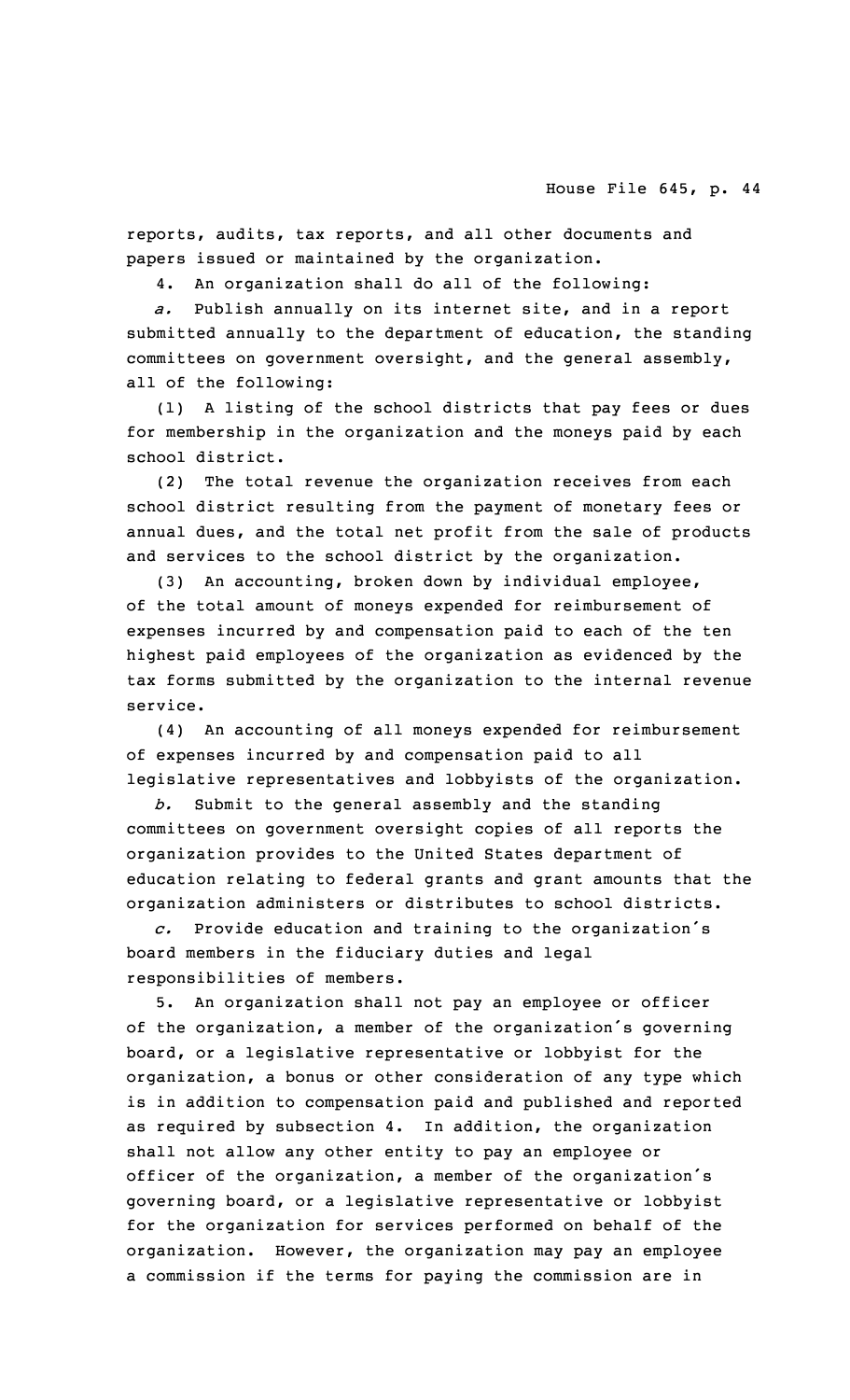writing under an agreement which is <sup>a</sup> public document and the employee's compensation, which shall list the amount of the commission, is published and reported in the same manner as provided in subsection 4.

6. *a.* <sup>A</sup> person who serves as the head of an organization or otherwise serves in <sup>a</sup> supervisory capacity within the organization shall not require an employee of the organization to inform the person that the employee made <sup>a</sup> disclosure of information permitted by this subsection and shall not prohibit an employee of the organization from disclosing any information to <sup>a</sup> member of the governing board or to any public official, <sup>a</sup> law enforcement agency, <sup>a</sup> state agency, the auditor of state or an auditor conducting an examination of the organization in accordance with section 11.6, the office of the attorney general, the office of citizens' aide, or to <sup>a</sup> committee of the general assembly if the employee reasonably believes the information evidences <sup>a</sup> violation of law or rule, mismanagement, <sup>a</sup> gross abuse of funds, an abuse of authority, or <sup>a</sup> substantial and specific danger to public health or safety. However, an employee may be required to inform the person that the employee made <sup>a</sup> disclosure of information permitted by this subsection if the employee represented that the disclosure was the official position of the employee's immediate supervisor or employer.

*b.* <sup>A</sup> person shall not discharge an employee from or take or fail to take action regarding an employee's appointment or proposed appointment to, promotion or proposed promotion to, or any advantage in, <sup>a</sup> position administered by, or subject to approval of, the person or the organization's governing board as <sup>a</sup> reprisal for <sup>a</sup> failure by that employee to inform the person that the employee made <sup>a</sup> disclosure of information permitted by this subsection, or for <sup>a</sup> disclosure of any information by that employee authorized under paragraph *"a"* if the employee reasonably believes the information evidences <sup>a</sup> violation of law or rule, mismanagement, <sup>a</sup> gross abuse of funds, an abuse of authority, or <sup>a</sup> substantial and specific danger to public health or safety. However, an employee may be required to inform the person that the employee made <sup>a</sup> disclosure of information permitted by this subsection if the employee represented that the disclosure was the official position of the employee's immediate supervisor or employer.

*c.* Paragraphs *"a"* and *"b"* do not apply if the disclosure of the information is prohibited by statute.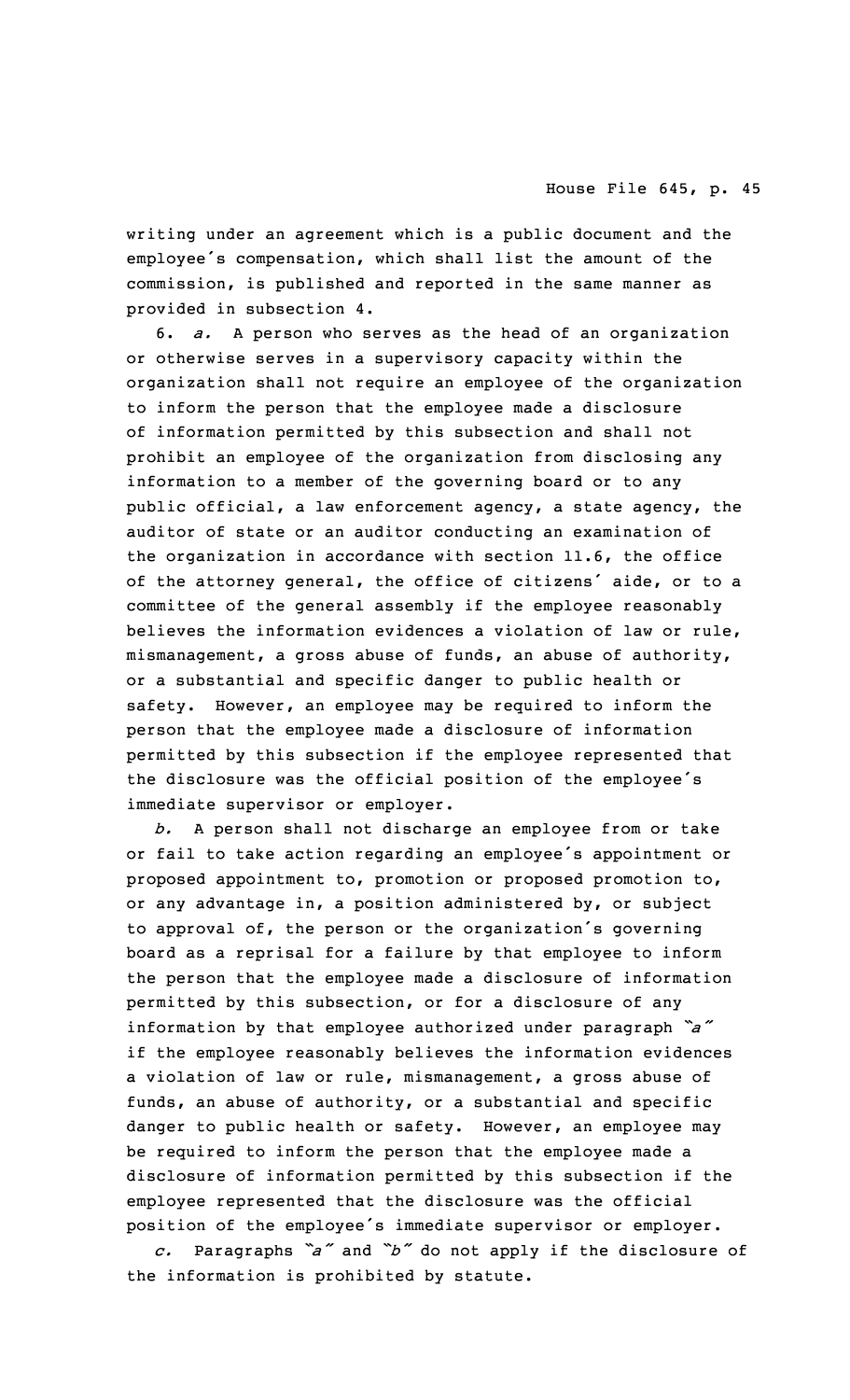*d.* <sup>A</sup> person who violates paragraph *"a"* or *"b"* commits <sup>a</sup> simple misdemeanor.

*e.* Paragraph *"b"* may be enforced through <sup>a</sup> civil action.

(1) <sup>A</sup> person who violates paragraph *"b"* is liable to an aggrieved employee for affirmative relief including reinstatement, with or without back pay, or any other equitable relief the court deems appropriate, including attorney fees and costs.

(2) When <sup>a</sup> person commits, is committing, or proposes to commit an act in violation of paragraph *"b"*, an injunction may be granted through an action in district court to prohibit the person from continuing such acts. The action for injunctive relief may be brought by an aggrieved employee or the attorney general.

*f.* <sup>A</sup> person shall not discharge an employee from or take or fail to take action regarding an employee's appointment or proposed appointment to, promotion or proposed promotion to, or any advantage in, <sup>a</sup> position administered by, or subject to approval of, the person or the organization's governing board as <sup>a</sup> reprisal for the employee's declining to participate in contributions or donations to charities or community organizations.

*g.* The person and the organization's governing board shall provide procedures for notifying the organization's new employees of the provisions of this subsection and shall periodically conduct promotional campaigns to provide similar information to the organization's employees. The information shall include the toll-free telephone number of the citizens' aide.

7. *a.* Except as otherwise provided in paragraph *"b"*, all meetings of the governing board of the organization shall comply with the requirements of chapter 21 and all records of the governing board and the organization shall be maintained in accordance with chapter 22.

*b.* The governing board of the organization may keep the following records confidential and the governing board may hold <sup>a</sup> closed session meeting to discuss the following matters:

(1) Personal information in confidential personnel records maintained by the governing board of the organization and required or authorized to be kept confidential by law.

(2) Discussions with, or the work product of, an attorney of the governing board of the organization required or authorized to be kept confidential by law.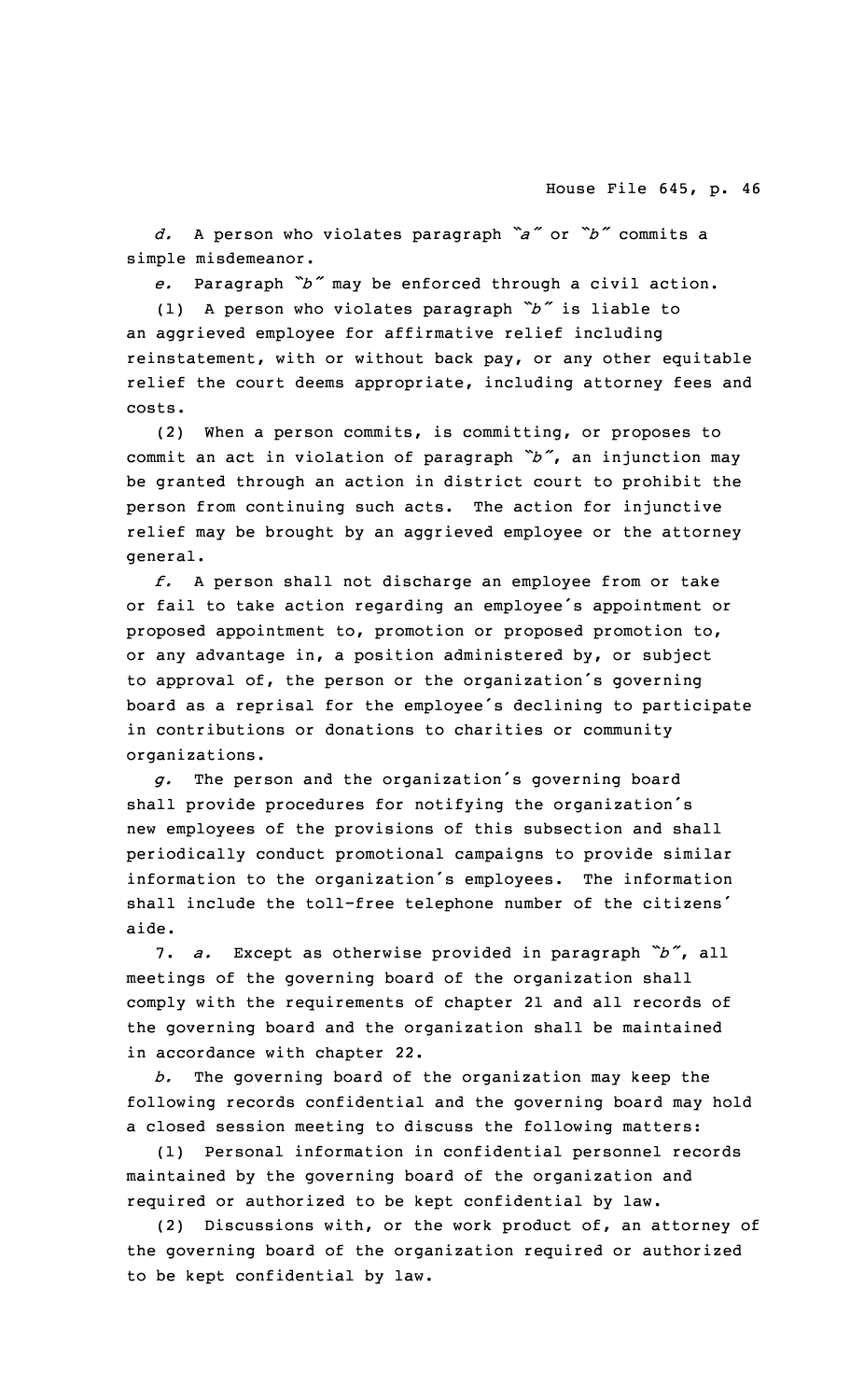(3) Pricing, product, service, business strategy, or marketing information which if released, would give an advantage to competitors, vendors, or other parties and that serve no public purpose.

Sec. 91. REPEAL. Section 279.38A, Code 2011, is repealed.

Sec. 92. EFFECTIVE UPON ENACTMENT AND RETROACTIVE APPLICABILITY. This division of this Act, being deemed of immediate importance, takes effect upon enactment, and if approved by the governor on or after July 1, 2011, shall apply retroactively to June 30, 2011.

#### DIVISION VI

# SCHOOL EMPLOYEE MISCONDUCT

Sec. 93. Section 272.2, subsection 1, paragraph b, Code 2011, is amended by striking the paragraph and inserting in lieu thereof the following:

*b.* Provide annually to any person who holds <sup>a</sup> license, certificate, authorization, or statement of recognition issued by the board, training relating to the knowledge and understanding of the board's code of professional conduct and ethics. The board shall develop <sup>a</sup> curriculum that addresses the code of professional conduct and ethics and shall annually provide regional training opportunities throughout the state.

Sec. 94. Section 272.15, subsection 1, Code 2011, is amended to read as follows:

a. The board of directors of a school district or area education agency, the superintendent of <sup>a</sup> school district or the chief administrator of an area education agency, and the authorities in charge of <sup>a</sup> nonpublic school shall report to the board the nonrenewal or termination, for reasons of alleged or actual misconduct, of <sup>a</sup> person's contract executed under sections 279.12, 279.13, 279.15 through 279.21, 279.23, and 279.24, and the resignation of <sup>a</sup> person who holds <sup>a</sup> license, certificate, or authorization issued by the board as <sup>a</sup> result of or following an incident or allegation of misconduct that, if proven, would constitute <sup>a</sup> violation of the rules adopted by the board to implement section 272.2, subsection 14, paragraph *"b"*, subparagraph (1), when the board or reporting official has <sup>a</sup> good faith belief that the incident occurred or the allegation is true. The board may deny <sup>a</sup> license or revoke the license of an administrator if the board finds by <sup>a</sup> preponderance of the evidence that the administrator failed to report the termination or resignation of <sup>a</sup> school employee holding <sup>a</sup> license, certificate, statement of professional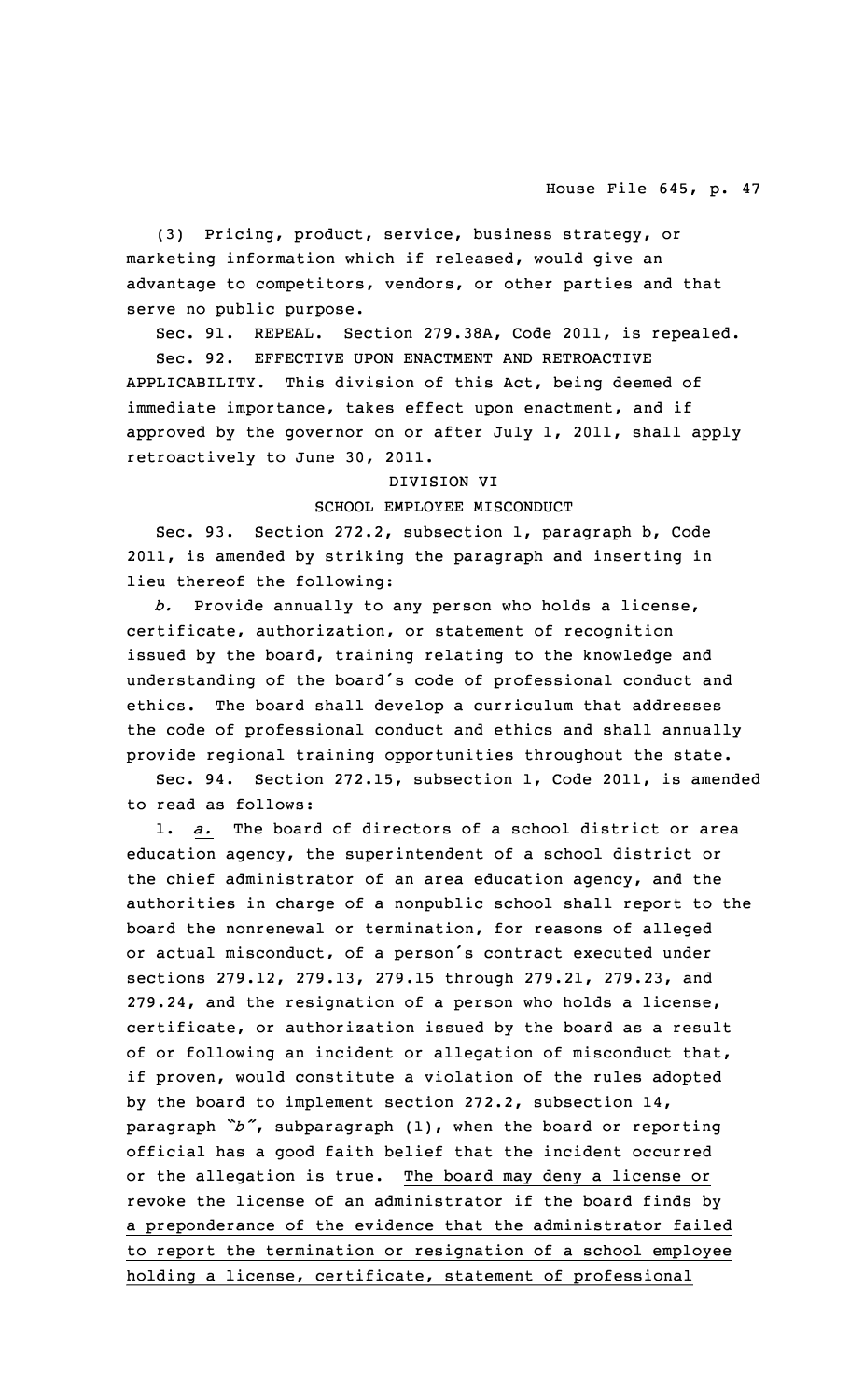recognition, or coaching authorization, for reasons of alleged or actual misconduct, as defined by this section.

*b.* Information reported to the board in accordance with this section is privileged and confidential, and except as provided in section 272.13, is not subject to discovery, subpoena, or other means of legal compulsion for its release to <sup>a</sup> person other than the respondent and the board and its employees and agents involved in licensee discipline, and is not admissible in evidence in <sup>a</sup> judicial or administrative proceeding other than the proceeding involving licensee discipline. The board shall review the information reported to determine whether <sup>a</sup> complaint should be initiated. In making that determination, the board shall consider the factors enumerated in section 272.2, subsection 14, paragraph *"a"*.

*c.* For purposes of this section, unless the context otherwise requires, *"misconduct"* means an action disqualifying an applicant for <sup>a</sup> license or causing the license of <sup>a</sup> person to be revoked or suspended in accordance with the rules adopted by the board to implement section 272.2, subsection  $14$ , paragraph *"b"*, subparagraph (1).

Sec. 95. Section 280.17, Code 2011, is amended to read as follows:

**280.17 Procedures for handling child abuse reports.**

1. The board of directors of a public school district and the authorities in control charge of a nonpublic school shall prescribe procedures, in accordance with the guidelines contained in the model policy developed by the department of education in consultation with the department of human services, and adopted by the department of education pursuant to chapter 17A, for the handling of reports of child abuse, as defined in section 232.68, subsection 2, paragraph *"a"*, *"c"*, or *"e"*, alleged to have been committed by an employee or agent of the public or nonpublic school.

2. *a.* The board of directors of <sup>a</sup> school district and the authorities in charge of an accredited nonpublic school shall place on administrative leave <sup>a</sup> school employee who is the subject of an investigation of an alleged incident of abuse of <sup>a</sup> student conducted in accordance with 281 IAC 102.

*b.* If the results of an investigation of abuse of <sup>a</sup> student by <sup>a</sup> school employee who holds <sup>a</sup> license, certificate, authorization, or statement of recognition issued by the board of educational examiners finds that the school employee's conduct constitutes <sup>a</sup> crime under any other statute, the board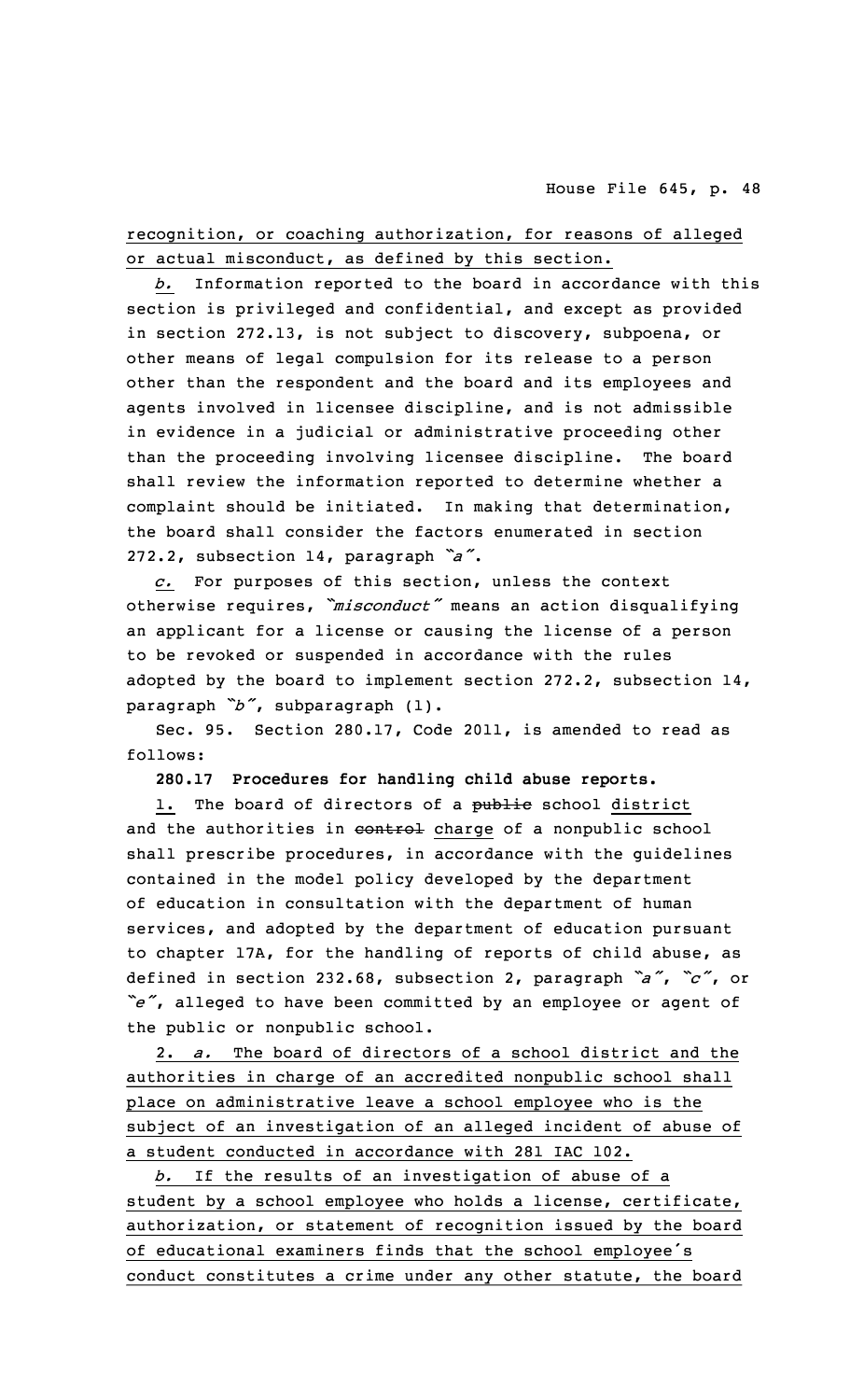or the authorities, as appropriate, shall report the results of the investigation to the board of educational examiners.

Sec. 96. Section 280.27, Code 2011, is amended to read as follows:

**280.27 Reporting violence —— immunity.**

An employee of <sup>a</sup> school district, an accredited nonpublic school, or an area education agency who participates in good faith and acts reasonably in the making of <sup>a</sup> report to, or investigation by, an appropriate person or agency regarding violence, threats of violence, physical or sexual abuse of <sup>a</sup> student, or other inappropriate activity against <sup>a</sup> school employee or student in <sup>a</sup> school building, on school grounds, or at <sup>a</sup> school-sponsored function shall be immune from civil or criminal liability relating to such action, as well as for participating in any administrative or judicial proceeding resulting from or relating to the report or investigation.

DIVISION VII

FY 2012-2013

#### DEPARTMENT FOR THE BLIND

Sec. 97. ADMINISTRATION. There is appropriated from the general fund of the state to the department for the blind for the fiscal year beginning July 1, 2012, and ending June 30, 2013, the following amount, or so much thereof as is necessary, to be used for the purposes designated:

1. For salaries, support, maintenance, miscellaneous purposes, and for not more than the following full-time equivalent positions:

.................................................. \$ 845,908 ............................................... FTEs 88.00 2. For costs associated with universal access to audio

information over the phone on demand for blind and print handicapped Iowans:

.................................................. \$ 25,000

## COLLEGE STUDENT AID COMMISSION

Sec. 98. There is appropriated from the general fund of the state to the college student aid commission for the fiscal year beginning July 1, 2012, and ending June 30, 2013, the following amounts, or so much thereof as is necessary, to be used for the purposes designated:

1. GENERAL ADMINISTRATION

For salaries, support, maintenance, miscellaneous purposes, and for not more than the following full-time equivalent positions: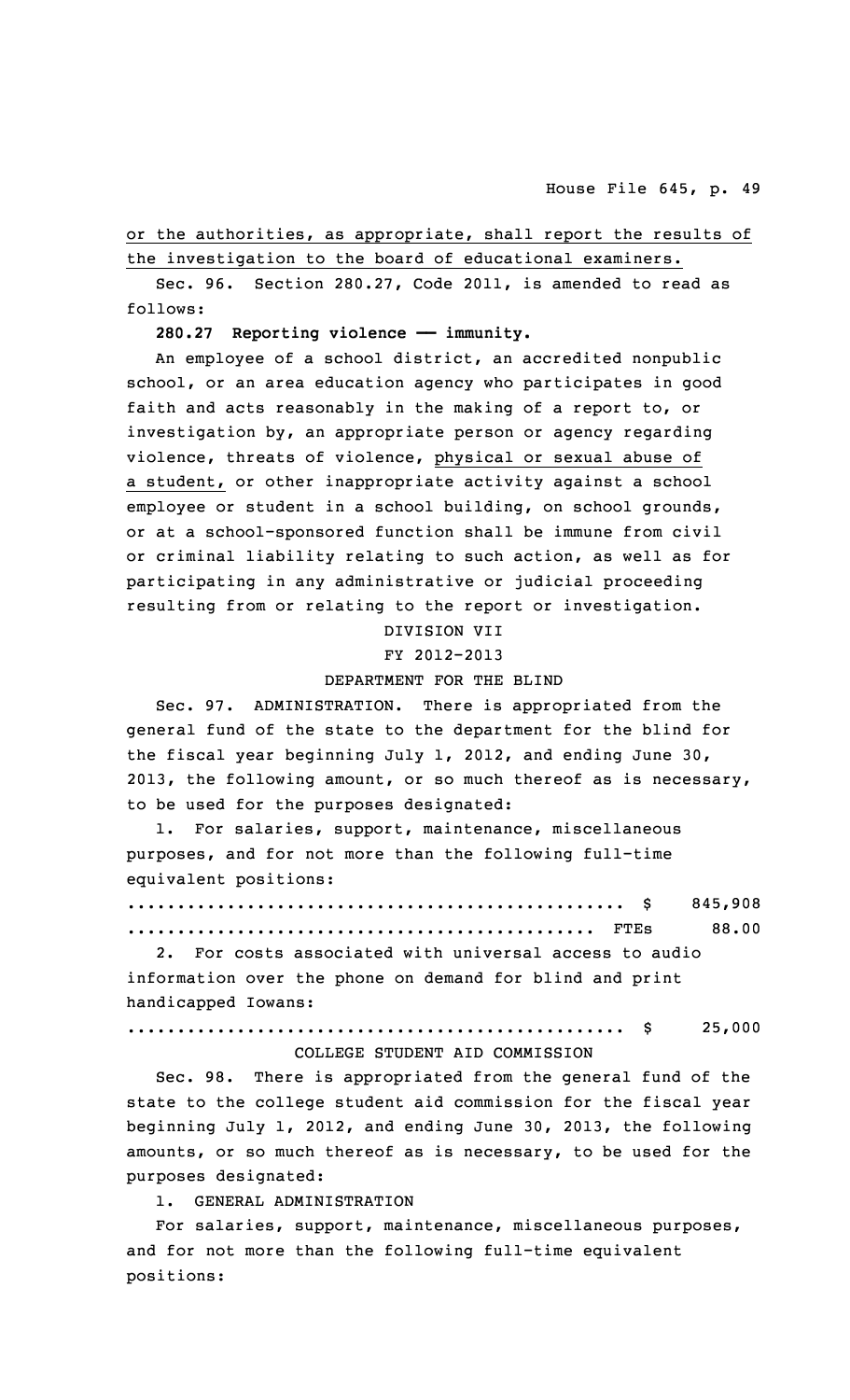.................................................. \$ 116,472 ............................................... FTEs 3.95 2. STUDENT AID PROGRAMS For payments to students for the Iowa grant program established in section 261.93: .................................................. \$ 395,589 3. DES MOINES UNIVERSITY —— HEALTH CARE PROFESSIONAL RECRUITMENT PROGRAM For forgivable loans to Iowa students attending Des Moines university  $-$  osteopathic medical center under the forgivable loan program pursuant to section 261.19: .................................................. \$ 162,987 4. NATIONAL GUARD EDUCATIONAL ASSISTANCE PROGRAM For purposes of providing national guard educational assistance under the program established in section 261.86: .................................................. \$ 1,593,117 5. TEACHER SHORTAGE LOAN FORGIVENESS PROGRAM For the teacher shortage loan forgiveness program established in section 261.112: .................................................. \$ 196,226 6. ALL IOWA OPPORTUNITY FOSTER CARE GRANT PROGRAM For purposes of the all Iowa opportunity foster care grant program established pursuant to section 261.6: .................................................. \$ 277,029 7. ALL IOWA OPPORTUNITY SCHOLARSHIP PROGRAM a. For purposes of the all Iowa opportunity scholarship program established pursuant to section 261.87: .................................................. \$ 1,120,427 b. If the moneys appropriated by the general assembly to the college student aid commission for fiscal year 2012-2013 for purposes of the all Iowa opportunity scholarship program exceed \$500,000, "eligible institution" as defined in section 261.87, shall, during fiscal year 2012-2013, include accredited private institutions as defined in section 261.9, subsection 1. 8. REGISTERED NURSE AND NURSE EDUCATOR LOAN FORGIVENESS PROGRAM a. For purposes of the registered nurse and nurse educator loan forgiveness program established pursuant to section 261.23: .................................................. \$ 40,426

b. It is the intent of the general assembly that the commission continue to consider moneys allocated pursuant to this subsection as moneys that meet the state matching funds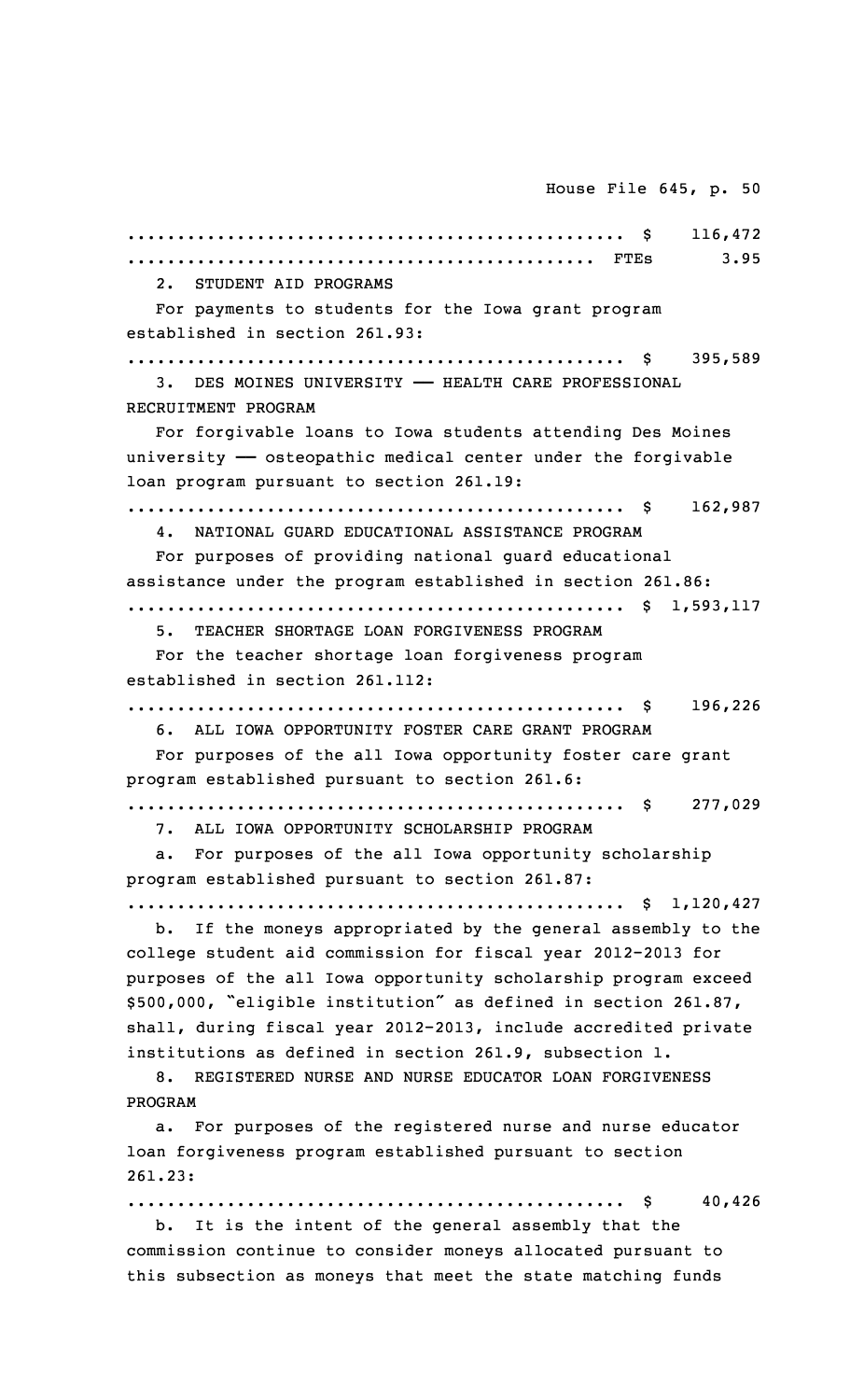requirements of the federal leveraging educational assistance program and the federal supplemental leveraging educational assistance program established under the Higher Education Act of 1965, as amended.

9. BARBER AND COSMETOLOGY ARTS AND SCIENCES TUITION GRANT PROGRAM

For purposes of the barber and cosmetology arts and sciences tuition grant program established pursuant to section 261.18:

.................................................. \$ 18,469 Sec. 99. IOWA TUITION AND VOCATIONAL-TECHNICAL TUITION

GRANT APPROPRIATIONS FOR FY 2012-2013. Notwithstanding the standing appropriations in the following designated sections for the fiscal year beginning July 1, 2012, and ending June 30, 2013, the amounts appropriated from the general fund of the state to the college student aid commission pursuant to these sections for the following designated purposes shall not exceed the following amounts:

1. For Iowa tuition grants under section 261.25, subsection 1:

.................................................. \$ 21,756,724 2. For tuition grants for students attending for-profit

accredited private institutions located in Iowa under section 261.25, subsection 2:

.................................................. \$ 2,000,000

3. For vocational-technical tuition grants under section 261.25, subsection 3:

.................................................. \$ 1,125,093

Sec. 100. CHIROPRACTIC LOAN FUNDS. Notwithstanding section 261.72, the moneys deposited in the chiropractic loan revolving fund created pursuant to section 261.72 may be used for purposes of the chiropractic loan forgiveness program established in section 261.73.

Sec. 101. WORK-STUDY APPROPRIATION FOR FY 2012-2013. Notwithstanding section 261.85, for the fiscal year beginning July 1, 2012, and ending June 30, 2013, the amount appropriated from the general fund of the state to the college student aid commission for the work-study program under section 261.85 shall be zero.

### DEPARTMENT OF EDUCATION

Sec. 102. There is appropriated from the general fund of the state to the department of education for the fiscal year beginning July 1, 2012, and ending June 30, 2013, the following amounts, or so much thereof as is necessary, to be used for the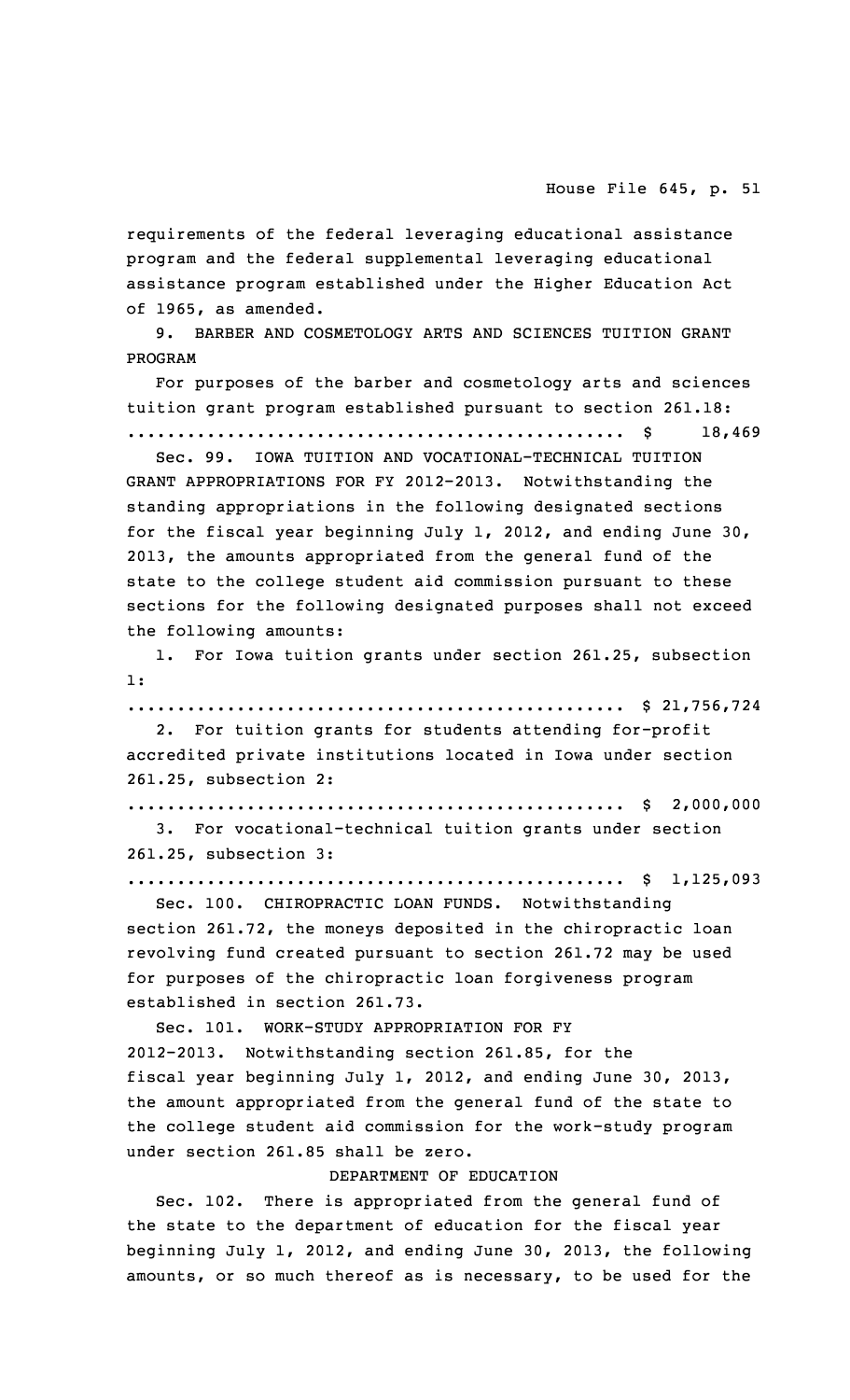1. GENERAL ADMINISTRATION For salaries, support, maintenance, miscellaneous purposes, and for not more than the following full-time equivalent positions: .................................................. \$ 2,956,906 ............................................... FTEs 81.67 2. VOCATIONAL EDUCATION ADMINISTRATION For salaries, support, maintenance, miscellaneous purposes, and for not more than the following full-time equivalent positions: .................................................. \$ 224,638 ............................................... FTEs 11.50 3. VOCATIONAL REHABILITATION SERVICES DIVISION a. For salaries, support, maintenance, miscellaneous purposes, and for not more than the following full-time equivalent positions: .................................................. \$ 2,481,584 ............................................... FTEs 255.00 b. For matching funds for programs to enable persons with severe physical or mental disabilities to function more independently, including salaries and support, and for not more than the following full-time equivalent position: .................................................. \$ 19,564 ............................................... FTEs 1.00 c. For the entrepreneurs with disabilities program established pursuant to section 259.4, subsection 9: .................................................. \$ 72,768 d. For costs associated with centers for independent living: .................................................. \$ 20,147 4. STATE LIBRARY a. For salaries, support, maintenance, miscellaneous purposes, and for not more than the following full-time equivalent positions: .................................................. \$ 604,810 ............................................... FTEs 17.00 b. For the enrich Iowa program established under section 256.57: .................................................. \$ 837,114 5. LIBRARY SERVICE AREA SYSTEM

For state aid: .................................................. \$ 502,722

purposes designated:

House File 645, p. 52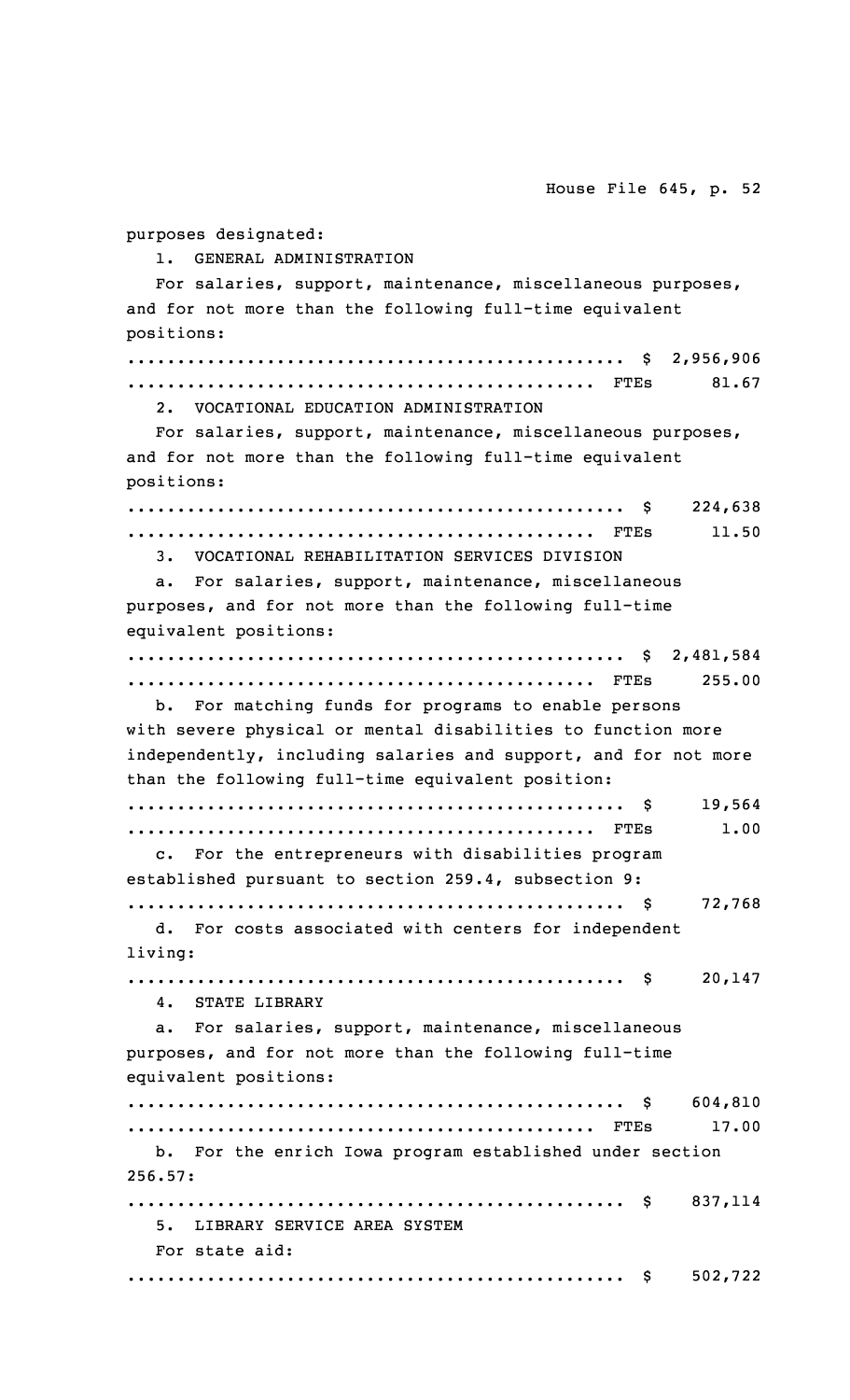6. PUBLIC BROADCASTING DIVISION

For salaries, support, maintenance, capital expenditures, miscellaneous purposes, and for not more than the following full-time equivalent positions:

.................................................. \$ 3,327,011 ............................................... FTEs 82.00

7. REGIONAL TELECOMMUNICATIONS COUNCILS

For state aid:

.................................................. \$ 496,457 The regional telecommunications councils established

in section 8D.5 shall use the moneys appropriated in this subsection to provide technical assistance for network classrooms, planning and troubleshooting for local area networks, scheduling of video sites, and other related support activities.

8. VOCATIONAL EDUCATION TO SECONDARY SCHOOLS

For reimbursement for vocational education expenditures made by secondary schools:

.................................................. \$ 1,315,067

Moneys appropriated in this subsection shall be used to reimburse school districts for vocational education expenditures made by secondary schools to meet the standards set in sections 256.11, 258.4, and 260C.14.

9. SCHOOL FOOD SERVICE

For use as state matching funds for federal programs that shall be disbursed according to federal regulations, including salaries, support, maintenance, miscellaneous purposes, and for not more than the following full-time equivalent positions: .................................................. \$ 1,088,399 ............................................... FTEs 20.58

10. EARLY CHILDHOOD IOWA FUND —— GENERAL AID

For deposit in the school ready children grants account of the early childhood Iowa fund created in section 256I.11:

.................................................. \$ 2,693,057

a. From the moneys deposited in the school ready children grants account for the fiscal year beginning July 1, 2012, and ending June 30, 2013, not more than \$265,950 is allocated for the early childhood Iowa office and other technical assistance activities. The early childhood Iowa state board shall direct staff to work with the early childhood stakeholders alliance created in section 256I.12 to inventory technical assistance needs. Moneys allocated under this lettered paragraph may be used by the early childhood Iowa state board for the purpose of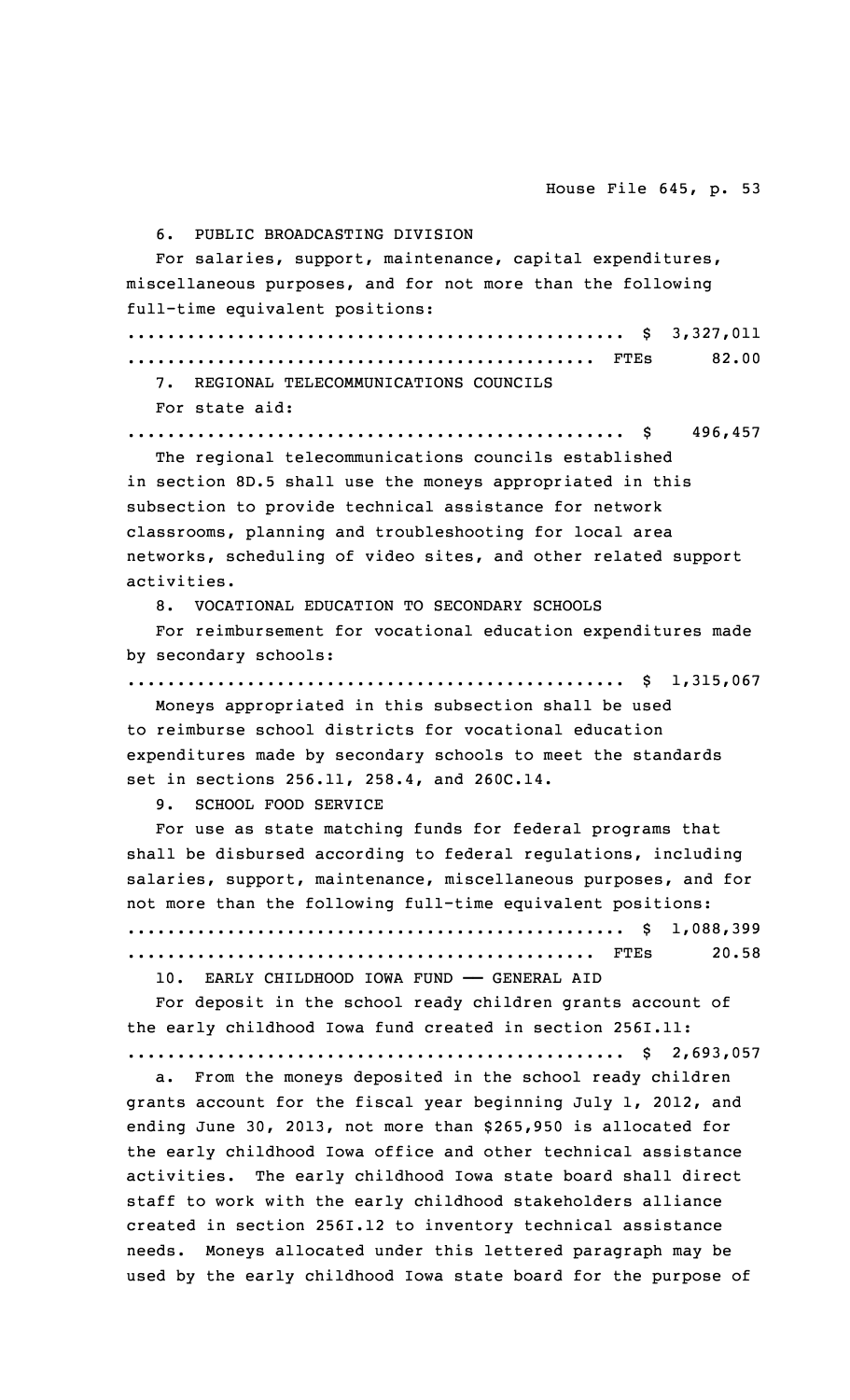skills development and support for ongoing training of staff. However, except as otherwise provided in this subsection, moneys shall not be used for additional staff or for the reimbursement of staff.

b. As <sup>a</sup> condition of receiving moneys appropriated in this subsection, each early childhood Iowa area board shall report to the early childhood Iowa state board progress on each of the local indicators approved by the area board. Each early childhood Iowa area board must also submit an annual budget for the area's comprehensive school ready children grant developed for providing services for children from birth through five years of age, and provide other information specified by the early childhood Iowa state board, including budget amendments as needed. The early childhood Iowa state board shall establish <sup>a</sup> submission deadline for the annual budget and any budget amendments that allow <sup>a</sup> reasonable period of time for preparation by the early childhood Iowa area boards and for review and approval or request for modification of the materials by the early childhood Iowa state board. In addition, each early childhood Iowa area board must continue to comply with reporting provisions and other requirements adopted by the early childhood Iowa state board in implementing section 256I.9.

c. Of the amount appropriated in this subsection for deposit in the school ready children grants account of the early childhood Iowa fund, \$2,318,018 shall be used for efforts to improve the quality of early care, health, and education programs. Moneys allocated pursuant to this paragraph may be used for additional staff and for the reimbursement of staff. The early childhood Iowa state board may reserve <sup>a</sup> portion of the allocation, not to exceed \$88,650, for the technical assistance expenses of the early childhood Iowa state office, including the reimbursement of staff, and shall distribute the remainder to early childhood Iowa areas for local quality improvement efforts through <sup>a</sup> methodology identified by the early childhood Iowa state board to make the most productive use of the funding, which may include use of the distribution formula, grants, or other means.

d. Of the amount appropriated in this subsection for deposit in the school ready children grants account of the early childhood Iowa fund, \$825,030 shall be used for support of professional development and training activities for persons working in early care, health, and education by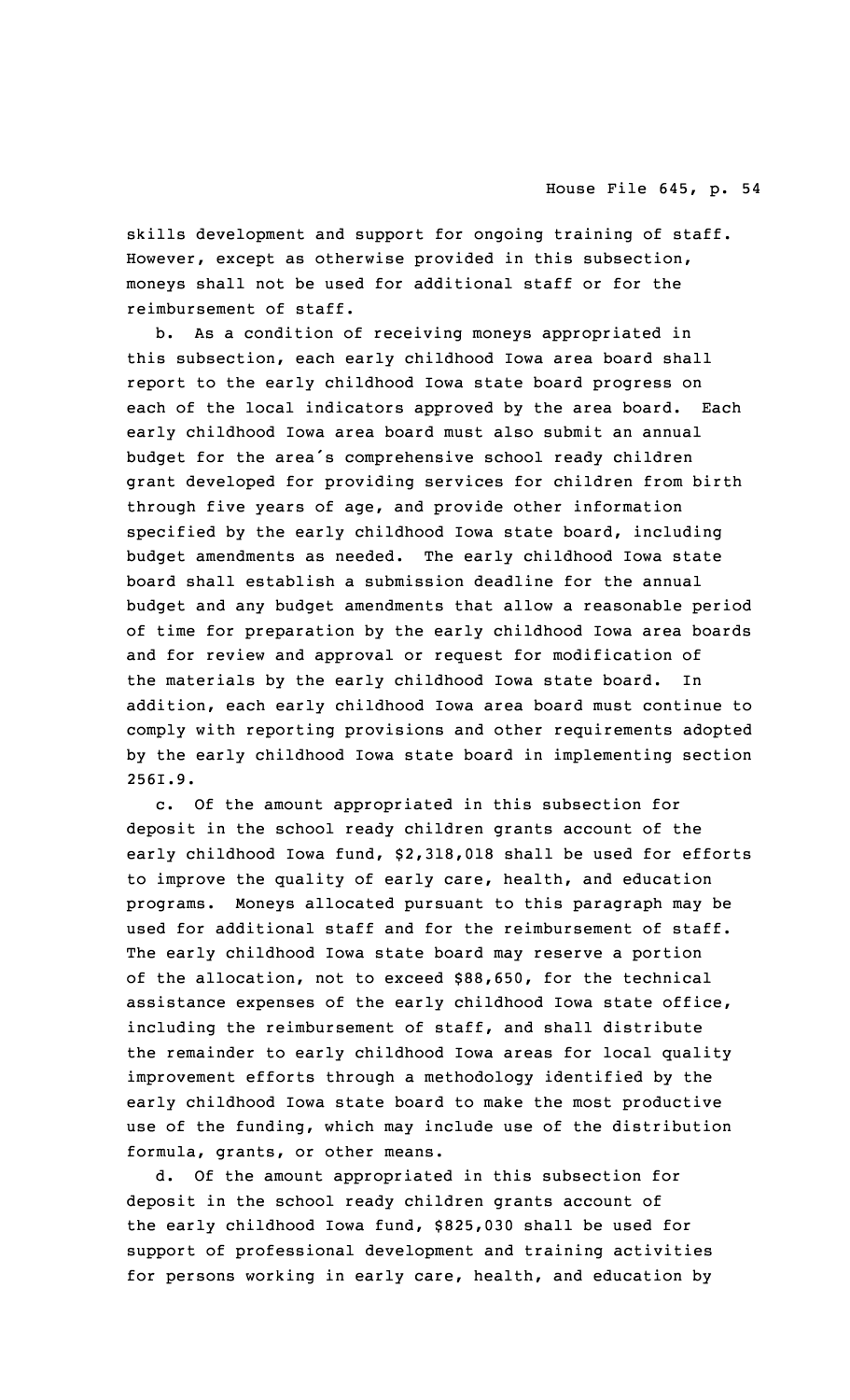the early childhood Iowa state board in collaboration with the professional development component group of the early childhood Iowa stakeholders alliance maintained pursuant to section 256I.12, subsection 7, paragraph "b", and the early childhood Iowa area boards. Expenditures shall be limited to professional development and training activities agreed upon by the parties participating in the collaboration.

11. EARLY CHILDHOOD IOWA FUND —— PRESCHOOL TUITION ASSISTANCE

a. For deposit in the school ready children grants account of the early childhood Iowa fund created in section 256I.11: .................................................. \$ 2,714,439

b. The amount appropriated in this subsection shall be used for early care, health, and education programs to assist low-income parents with tuition for preschool and other supportive services for children ages three, four, and five who are not attending kindergarten in order to increase the basic family income eligibility requirement to not more than 200 percent of the federal poverty level. In addition, if sufficient funding is available after addressing the needs of those who meet the basic income eligibility requirement, an early childhood Iowa area board may provide for eligibility for those with <sup>a</sup> family income in excess of the basic income eligibility requirement through use of <sup>a</sup> sliding scale or other copayment provisions.

12. EARLY CHILDHOOD IOWA FUND —— FAMILY SUPPORT AND PARENT EDUCATION

a. For deposit in the school ready children grants account of the early childhood Iowa fund created in section 256I.11: .................................................. \$ 6,182,217

b. The amount appropriated in this subsection shall be used for family support services and parent education programs targeted to families expecting <sup>a</sup> child or with newborn and infant children through age five and shall be distributed using the distribution formula approved by the early childhood Iowa state board and shall be used by an early childhood Iowa area board only for family support services and parent education programs targeted to families expecting <sup>a</sup> child or with newborn and infant children through age five.

13. BIRTH TO AGE THREE SERVICES

For expansion of the federal Individuals with Disabilities Education Improvement Act of 2004, Pub. L. No. 108-446, as amended to January 1, 2012, birth through age three services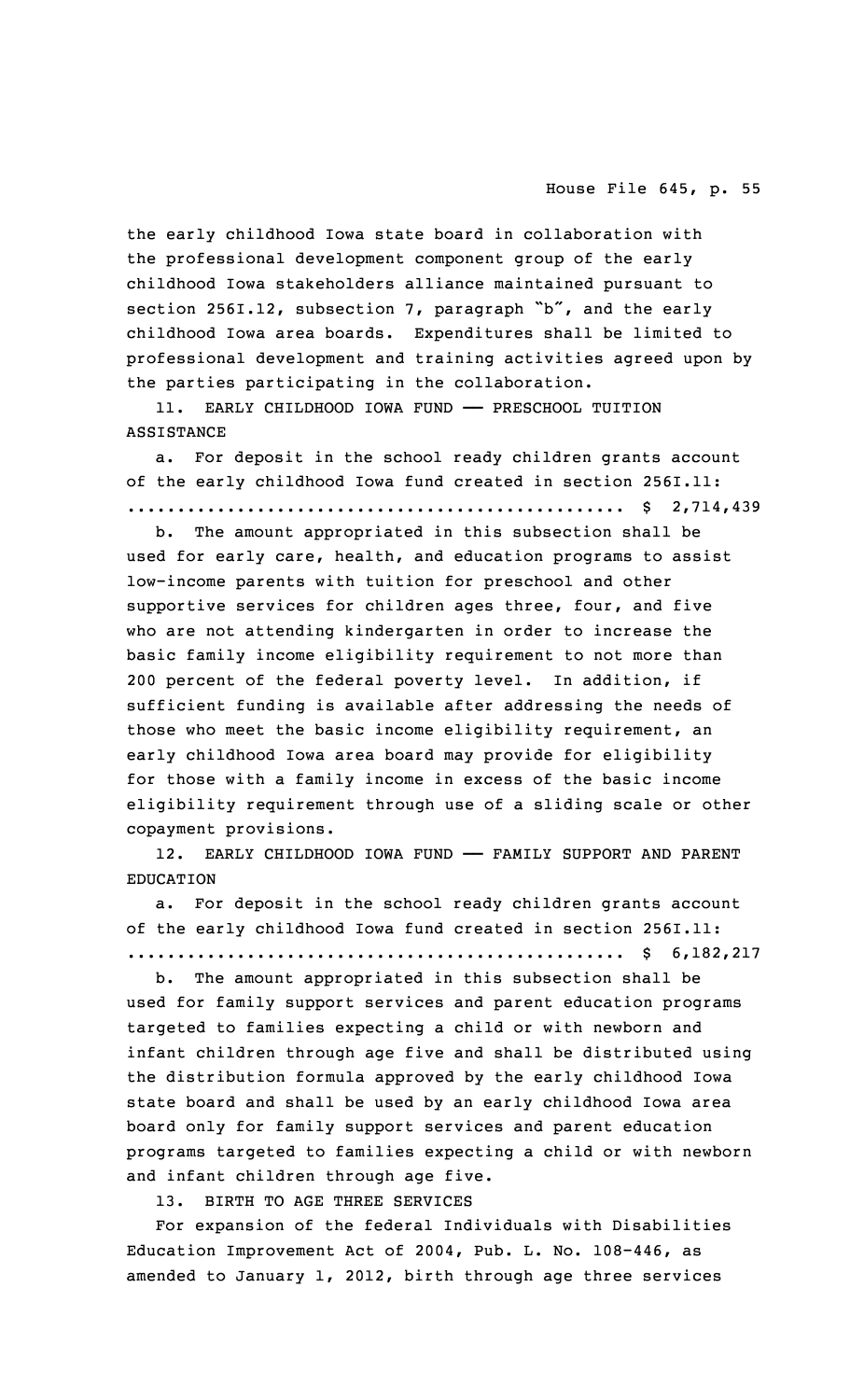due to increased numbers of children qualifying for those services:

.................................................. \$ 860,700

From the moneys appropriated in this subsection, \$383,769 shall be allocated to the child health specialty clinic at the state university of Iowa to provide additional support for infants and toddlers who are born prematurely, drug-exposed, or medically fragile.

14. TEXTBOOKS OF NONPUBLIC SCHOOL PUPILS

To provide moneys for costs of providing textbooks to each resident pupil who attends <sup>a</sup> nonpublic school as authorized by section 301.1:

.................................................. \$ 280,107

Funding under this subsection is limited to \$20 per pupil and shall not exceed the comparable services offered to resident public school pupils.

15. CORE CURRICULUM AND CAREER INFORMATION AND DECISION-MAKING SYSTEM

For purposes of implementing the statewide core curriculum for school districts and accredited nonpublic schools and <sup>a</sup> state-designated career information and decision-making system: .................................................. \$ 500,000 16. STUDENT ACHIEVEMENT AND TEACHER QUALITY PROGRAM

For purposes of the student achievement and teacher quality program established pursuant to chapter 284, and for not more than the following full-time equivalent positions:

.................................................. \$ 2,392,500 ............................................... FTEs 2.00

17. JOBS FOR AMERICA'S GRADUATES

For school districts to provide direct services to the most at-risk senior high school students enrolled in school districts through direct intervention by <sup>a</sup> jobs for America's graduates specialist:

.................................................. \$ 20,000

18. COMMUNITY COLLEGES

a. For general state financial aid to merged areas as defined in section 260C.2 in accordance with chapters 258 and 260C:

.................................................. \$ 81,887,324

The funds appropriated in this subsection shall be allocated pursuant to the formula established in section 206C.18C.

b. For distribution to community colleges to supplement faculty salaries: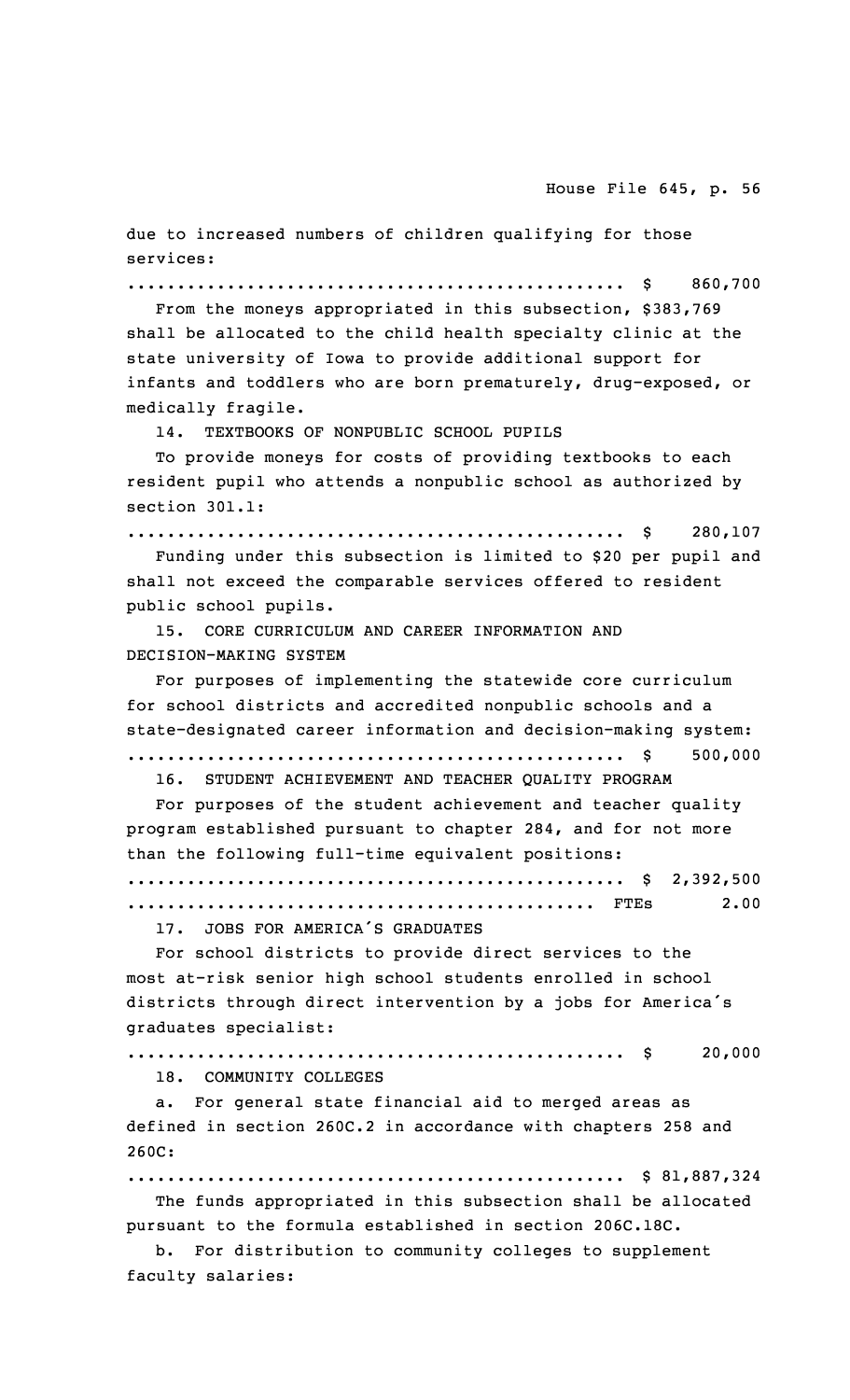.................................................. \$ 250,000 For deposit in the workforce training and economic development funds created pursuant to section 260C.18A: .................................................. \$ 2,500,000 STATE BOARD OF REGENTS Sec. 103. There is appropriated from the general fund of the state to the state board of regents for the fiscal year beginning July 1, 2012, and ending June 30, 2013, the following amounts, or so much thereof as is necessary, to be used for the purposes designated: 1. OFFICE OF STATE BOARD OF REGENTS a. For salaries, support, maintenance, miscellaneous purposes, and for not more than the following full-time equivalent positions: .................................................. \$ 532,503 ............................................... FTEs 15.00 The state board of regents shall submit <sup>a</sup> monthly financial report in <sup>a</sup> format agreed upon by the state board of regents office and the legislative services agency. b. For moneys to be allocated to the southwest Iowa graduate studies center: .................................................. \$ 43,736 c. For moneys to be allocated to the siouxland interstate metropolitan planning council for the tristate graduate center under section 262.9, subsection 22: .................................................. \$ 33,301 d. For moneys to be allocated to the quad-cities graduate studies center: .................................................. \$ 64,888 e. For moneys to be distributed to Iowa public radio for public radio operations: .................................................. \$ 195,784 2. STATE UNIVERSITY OF IOWA a. General university, including lakeside laboratory For salaries, support, maintenance, equipment, miscellaneous purposes, and for not more than the following full-time equivalent positions: .................................................. \$104,868,656 ............................................... FTEs 5,058.55 b. Oakdale campus For salaries, support, maintenance, miscellaneous purposes, and for not more than the following full-time equivalent

positions: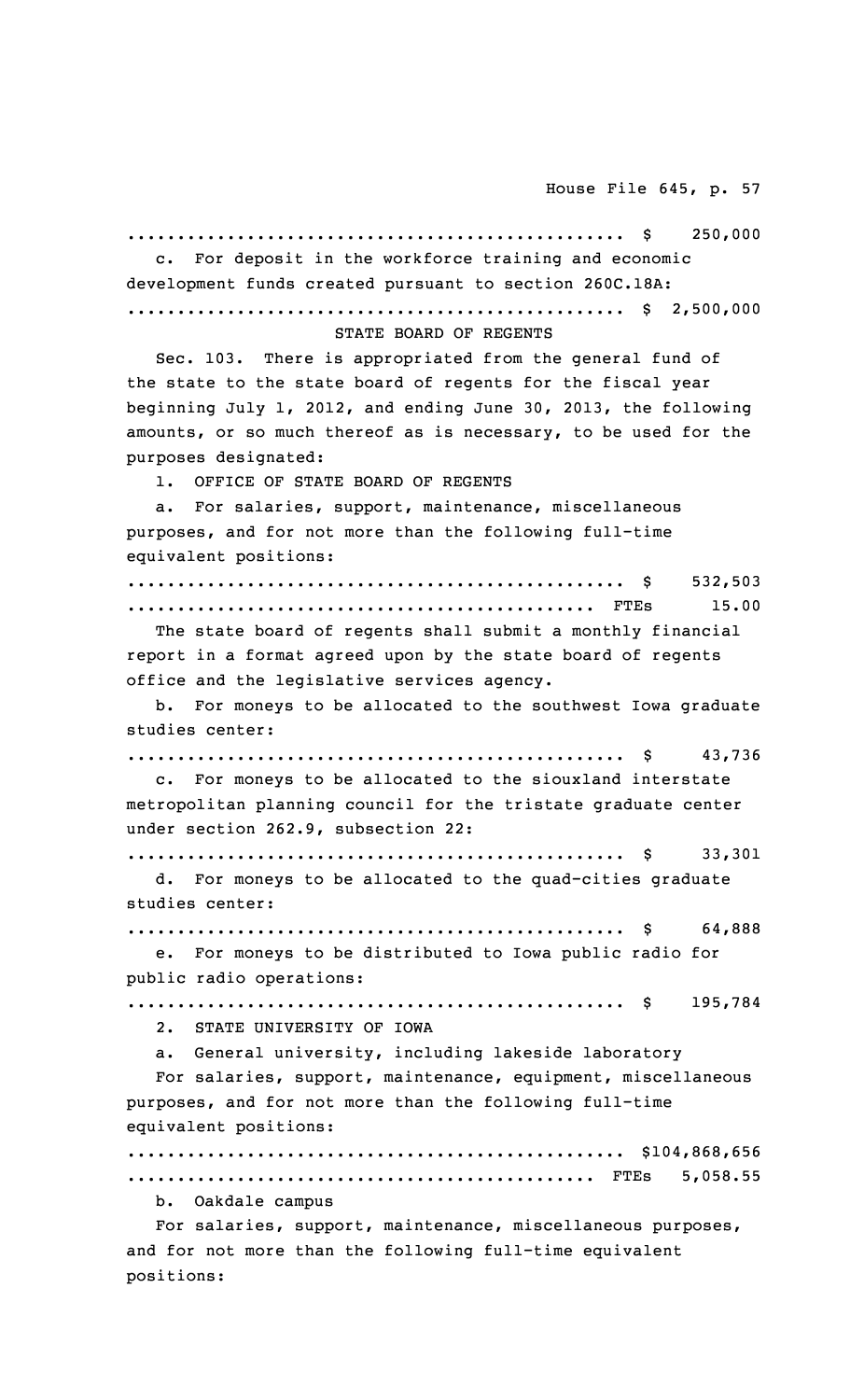.................................................. \$ 1,093,279 ............................................... FTEs 38.25 c. State hygienic laboratory For salaries, support, maintenance, miscellaneous purposes, and for not more than the following full-time equivalent positions: .................................................. \$ 1,768,358 ............................................... FTEs 102.50 d. Family practice program For allocation by the dean of the college of medicine, with approval of the advisory board, to qualified participants to carry out the provisions of chapter 148D for the family practice program, including salaries and support, and for not more than the following full-time equivalent positions: .................................................. \$ 894,133 ............................................... FTEs 190.40 e. Child health care services For specialized child health care services, including childhood cancer diagnostic and treatment network programs, rural comprehensive care for hemophilia patients, and the Iowa high-risk infant follow-up program, including salaries and support, and for not more than the following full-time equivalent positions: .................................................. \$ 329,728 ............................................... FTEs 57.97 f. Statewide cancer registry For the statewide cancer registry, and for not more than the following full-time equivalent positions: .................................................. \$ 74,526 ............................................... FTEs 2.10 g. Substance abuse consortium For moneys to be allocated to the Iowa consortium for substance abuse research and evaluation, and for not more than the following full-time equivalent position: .................................................. \$ 27,765 ............................................... FTEs 1.00 h. Center for biocatalysis For the center for biocatalysis, and for not more than the following full-time equivalent positions: .................................................. \$ 361,864 ............................................... FTEs 6.28 i. Primary health care initiative For the primary health care initiative in the college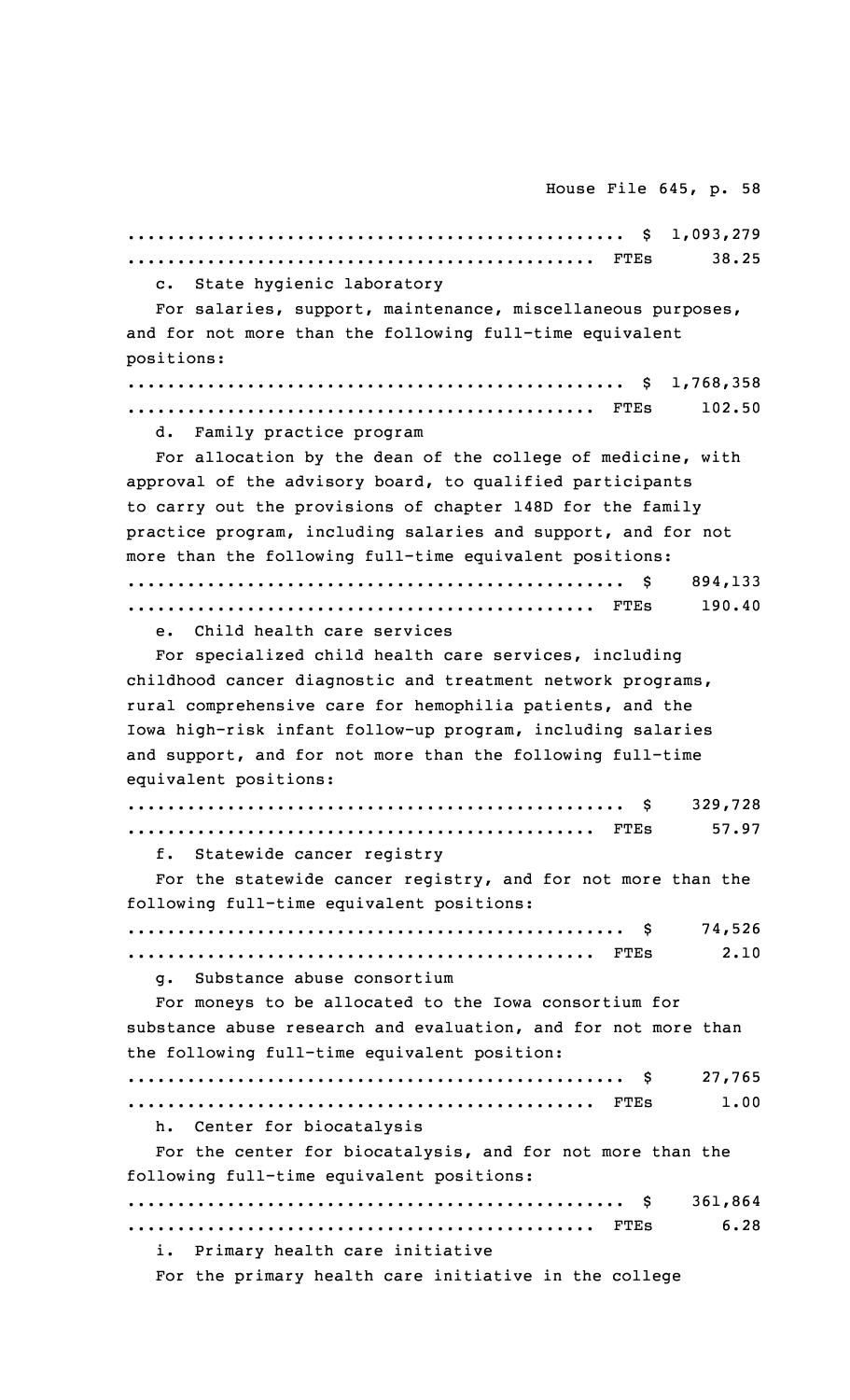of medicine, and for not more than the following full-time equivalent positions: .................................................. \$ 324,465 ............................................... FTEs 5.89 From the moneys appropriated in this lettered paragraph, \$254,889 shall be allocated to the department of family practice at the state university of Iowa college of medicine for family practice faculty and support staff. j. Birth defects registry For the birth defects registry, and for not more than the following full-time equivalent position: .................................................. \$ 19,144 ............................................... FTEs 1.00 k. Larned A. Waterman Iowa nonprofit resource center For the Larned A. Waterman Iowa nonprofit resource center, and for not more than the following full-time equivalent positions: .................................................. \$ 81,270 ............................................... FTEs 2.75 l. Iowa online advanced placement academy science, technology, engineering, and mathematics initiative For the establishment of the Iowa online advanced placement academy science, technology, engineering, and mathematics initiative: .................................................. \$ 240,925 3. IOWA STATE UNIVERSITY OF SCIENCE AND TECHNOLOGY a. General university For salaries, support, maintenance, equipment, miscellaneous purposes, and for not more than the following full-time equivalent positions: .................................................. \$ 82,172,599 ............................................... FTEs 3,647.42 b. Agricultural experiment station For the agricultural experiment station salaries, support, maintenance, miscellaneous purposes, and for not more than the following full-time equivalent positions: .................................................. \$ 14,055,939 ............................................... FTEs 546.98 c. Cooperative extension service in agriculture and home economics For the cooperative extension service in agriculture and home economics salaries, support, maintenance, miscellaneous

purposes, and for not more than the following full-time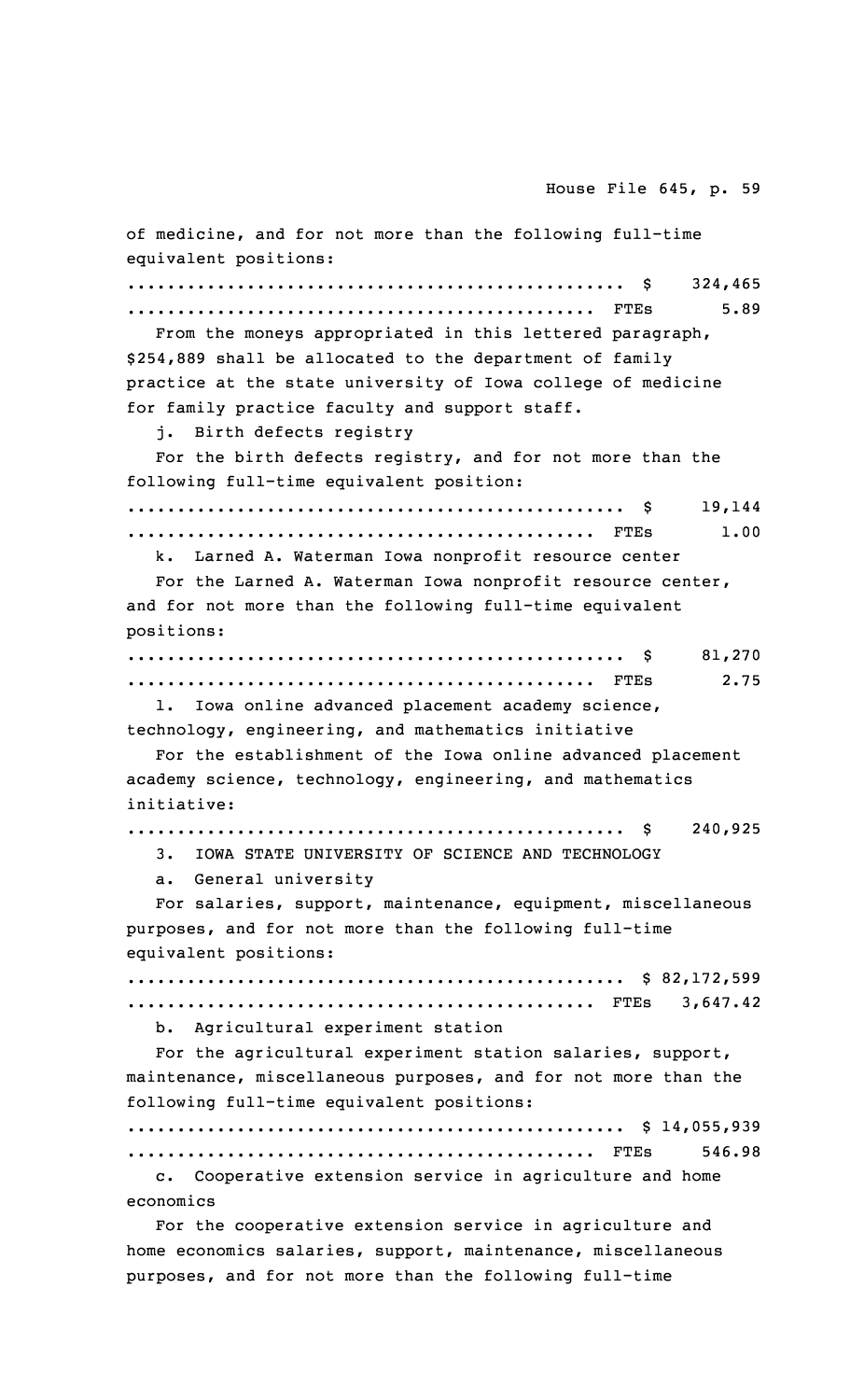equivalent positions: .................................................. \$ 8,968,361 ............................................... FTEs 383.34 d. Leopold center For agricultural research grants at Iowa state university of science and technology under section 266.39B, and for not more than the following full-time equivalent positions: .................................................. \$ 198,709 ............................................... FTEs 11.25 e. Livestock disease research For deposit in and the use of the livestock disease research fund under section 267.8: .................................................. \$ 86,423 4. UNIVERSITY OF NORTHERN IOWA a. General university For salaries, support, maintenance, equipment, miscellaneous purposes, and for not more than the following full-time equivalent positions: .................................................. \$ 37,367,293 ............................................... FTEs 1,447.50 b. Recycling and reuse center For purposes of the recycling and reuse center, and for not more than the following full-time equivalent positions: .................................................. \$ 87,628 ............................................... FTEs 3.00 c. Science, technology, engineering, and mathematics (STEM) collaborative initiative For purposes of establishing <sup>a</sup> science, technology, engineering, and mathematics (STEM) collaborative initiative, and for not more than the following full-time equivalent positions: .................................................. \$ 867,328 ............................................... FTEs 6.20 (1) From the moneys appropriated in this lettered paragraph, up to \$282,000 shall be allocated for salaries, staffing, and institutional support. The remainder of the moneys appropriated in this lettered paragraph shall be expended only to support activities directly related to recruitment of kindergarten through grade 12 mathematics and science teachers and for ongoing mathematics and science programming for students enrolled in kindergarten through grade 12. (2) The university of northern Iowa shall work with the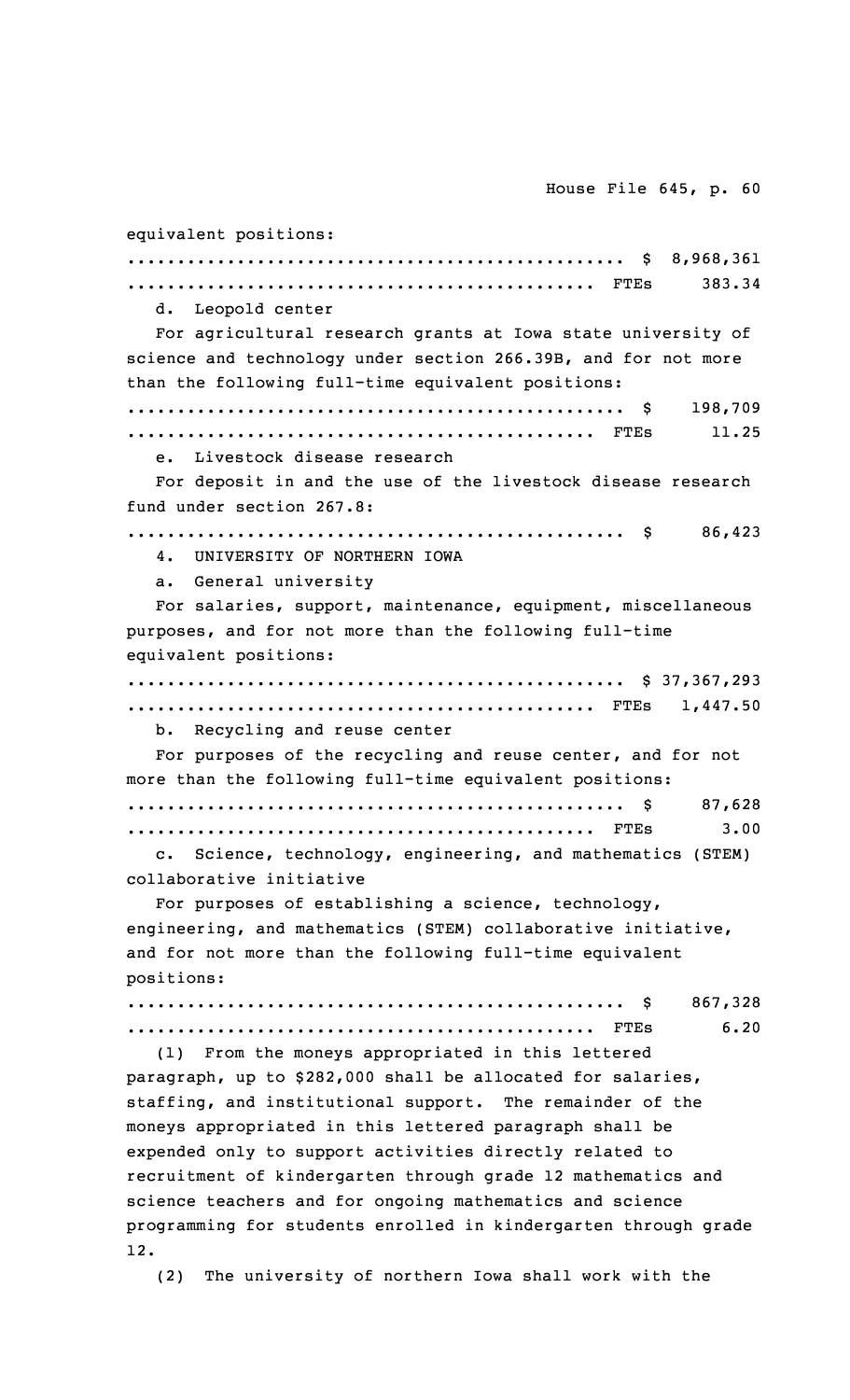community colleges to develop STEM professional development programs for community college instructors and STEM curriculum development.

d. Real estate education program

For purposes of the real estate education program, and for not more than the following full-time equivalent position: .................................................. \$ 62,651 ............................................... FTEs 1.00

5. STATE SCHOOL FOR THE DEAF

For salaries, support, maintenance, miscellaneous purposes, and for not more than the following full-time equivalent positions:

.................................................. \$ 4,339,982 ............................................... FTEs 126.60

6. IOWA BRAILLE AND SIGHT SAVING SCHOOL

For salaries, support, maintenance, miscellaneous purposes, and for not more than the following full-time equivalent positions:

.................................................. \$ 1,809,466 ............................................... FTEs 62.87

7. TUITION AND TRANSPORTATION COSTS

For payment to local school boards for the tuition and transportation costs of students residing in the Iowa braille and sight saving school and the state school for the deaf pursuant to section 262.43 and for payment of certain clothing, prescription, and transportation costs for students at these schools pursuant to section 270.5:

.................................................. \$ 5,882

8. LICENSED CLASSROOM TEACHERS

For distribution at the Iowa braille and sight saving school and the Iowa school for the deaf based upon the average yearly enrollment at each school as determined by the state board of regents:

.................................................. \$ 41,025

Sec. 104. ENERGY COST-SAVINGS PROJECTS —— FINANCING. For the fiscal year beginning July 1, 2012, and ending June 30, 2013, the state board of regents may use notes, bonds, or other evidences of indebtedness issued under section 262.48 to finance projects that will result in energy cost savings in an amount that will cause the state board to recover the cost of the projects within an average of six years.

Sec. 105. PRESCRIPTION DRUG COSTS. Notwithstanding section 270.7, the department of administrative services shall pay